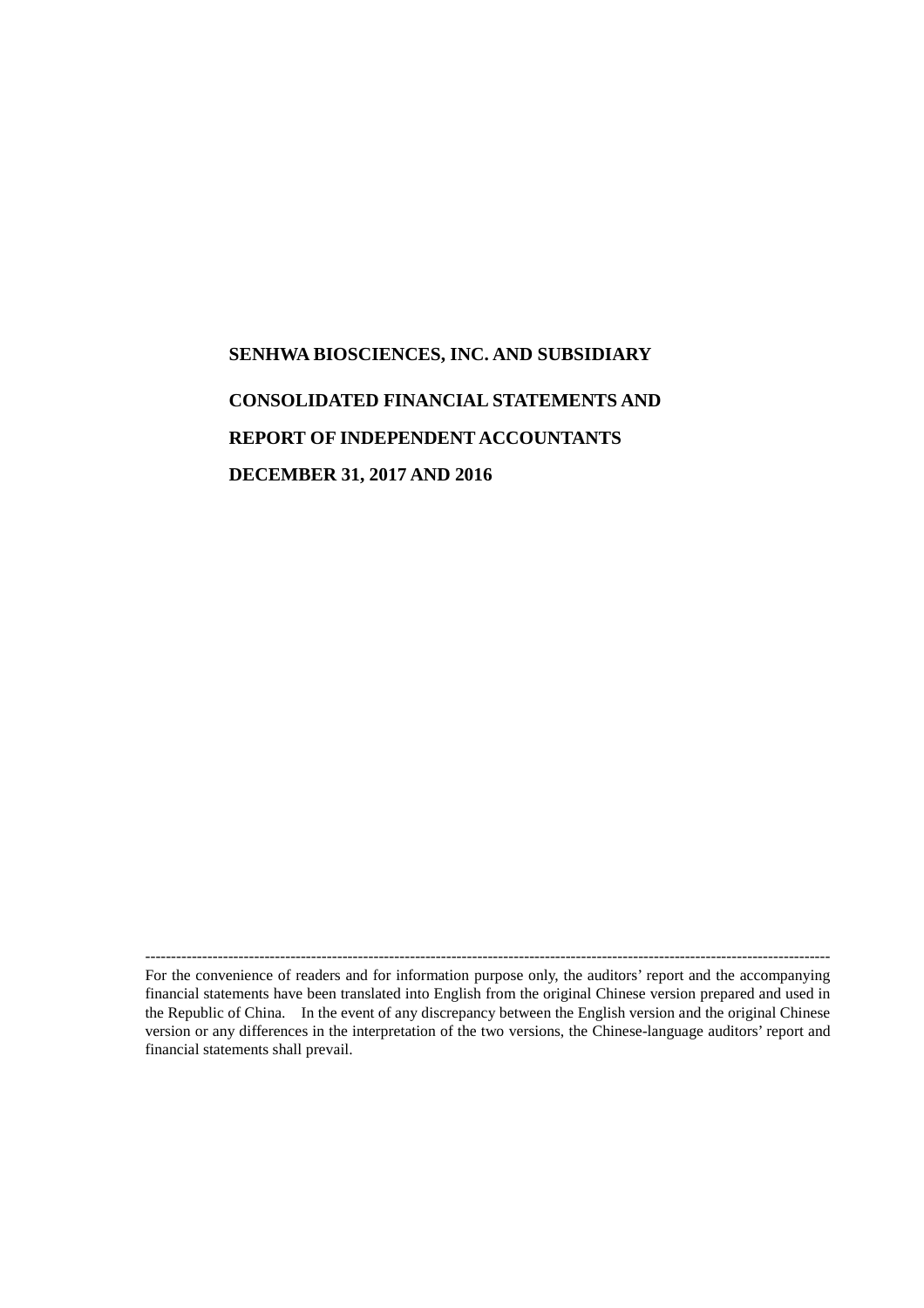#### REPORT OF INDEPENDENT ACCOUNTANTS TRANSLATED FROM CHINESE

To Senhwa Biosciences, Inc.

## *Opinion*

We have audited the accompanying consolidated balance sheets of Senhwa Biosciences, Inc. and its subsidiary (the "Group") as at December 31, 2017 and 2016, and the related consolidated statements of comprehensive income, of changes in equity and of cash flows for the years then ended, and notes to the consolidated financial statements, including a summary of significant accounting policies.

In our opinion, the accompanying consolidated financial statements present fairly, in all material respects, the consolidated financial position of the Group as at December 31, 2017 and 2016, and its consolidated financial performance and its consolidated cash flows for the years then ended in accordance with the "Regulations Governing the Preparation of Financial Reports by Securities Issuers" and the International Financial Reporting Standards, International Accounting Standards, IFRIC Interpretations, and SIC Interpretations as endorsed by the Financial Supervisory Commission.

## *Basis for opinion*

We conducted our audits in accordance with the "Regulations Governing Auditing and Attestation of Financial Statements by Certified Public Accountants" and generally accepted auditing standards in the Republic of China (ROC GAAS). Our responsibilities under those standards are further described in the *Auditor's Responsibilities for the Audit of the Consolidated Financial Statements* section of our report. We are independent of the Group in accordance with the Code of Professional Ethics for Certified Public Accountants in the Republic of China (the "Code"), and we have fulfilled our other ethical responsibilities in accordance with the Code. We believe that the audit evidence we have obtained is sufficient and appropriate to provide a basis for our opinion.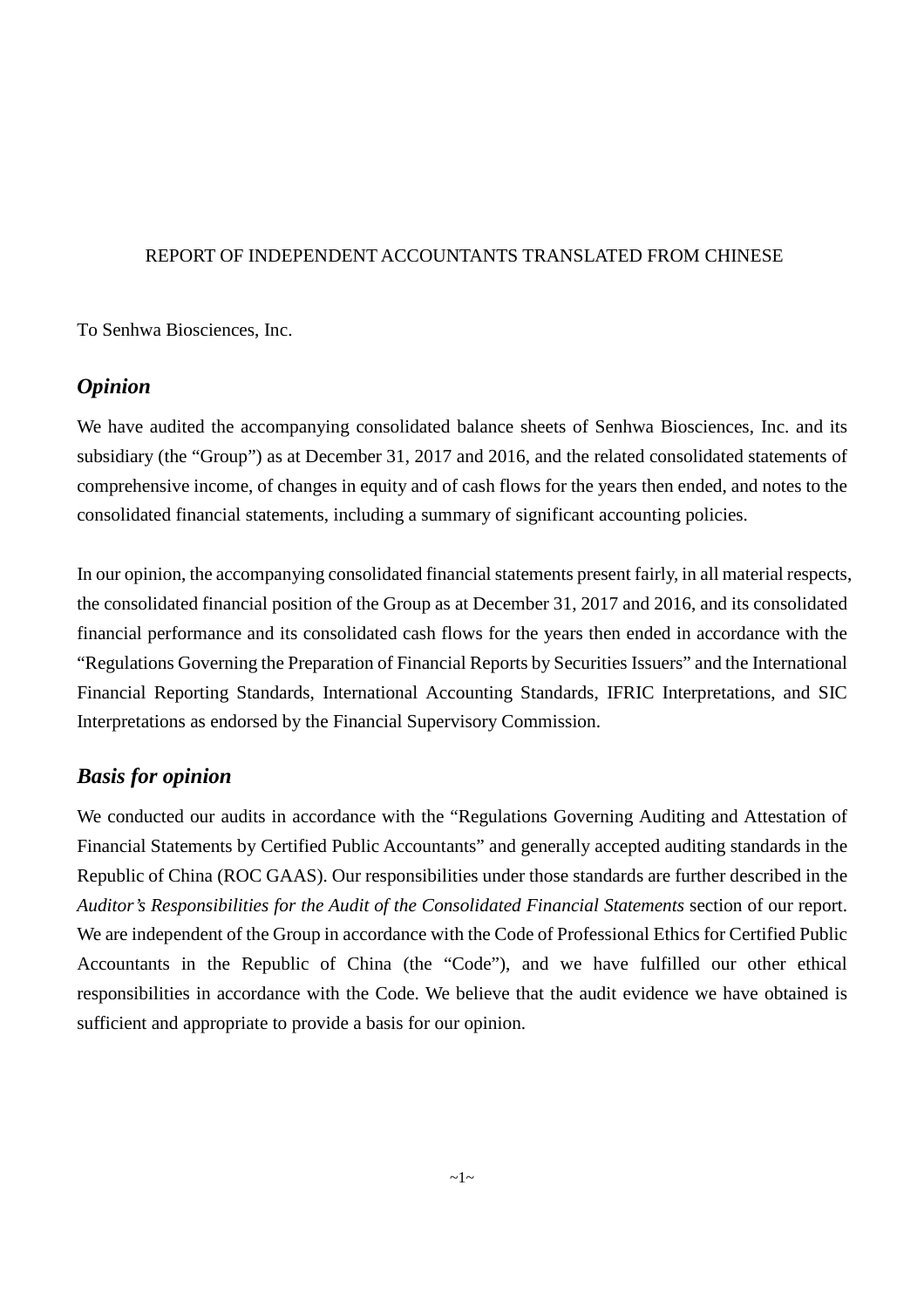## *Key audit matters*

Key audit matters are those matters that, in our professional judgment, were of most significance in our audit of the consolidated financial statements of the current period. These matters were addressed in the context of our audit of the consolidated financial statements as a whole and, in forming our opinion thereon, we do not provide a separate opinion on these matters.

#### **Existence of bank deposits**

#### Description

Refer to Note 4(6) for accounting policies on cash equivalents, and Note 6(1) for details of cash and cash equivalents. As at December 31, 2017, the Group's cash and cash equivalents amounted to NT\$1,601,000 thousand, accounting for 98% of total assets. Given the significance of cash and cash equivalents to the Group's total assets, we consider the existence of bank deposits a key audit matter.

#### How our audit addressed the matter

We performed the following audit procedures to address the above key audit matter:

- ‧ Confirmed the bank accounts and specific agreements with the financial institutions to verify the existence of bank accounts and accompanying rights and obligations;
- ‧ Obtained the bank reconciliation statements and checked any unusual reconciling items; and
- ‧ Inspected the source documents of significant cash receipts and payments to verify whether the transactions are for business purposes.

## *Other matter – Parent company only financial reports*

We have audited and expressed an unqualified opinion on the parent company only financial statements of Senhwa Biosciences, Inc. as at and for the years ended December 31, 2017 and 2016.

## *Responsibilities of management and those charged with governance for the consolidated financial statements*

Management is responsible for the preparation and fair presentation of the consolidated financial statements in accordance with the "Regulations Governing the Preparation of Financial Reports by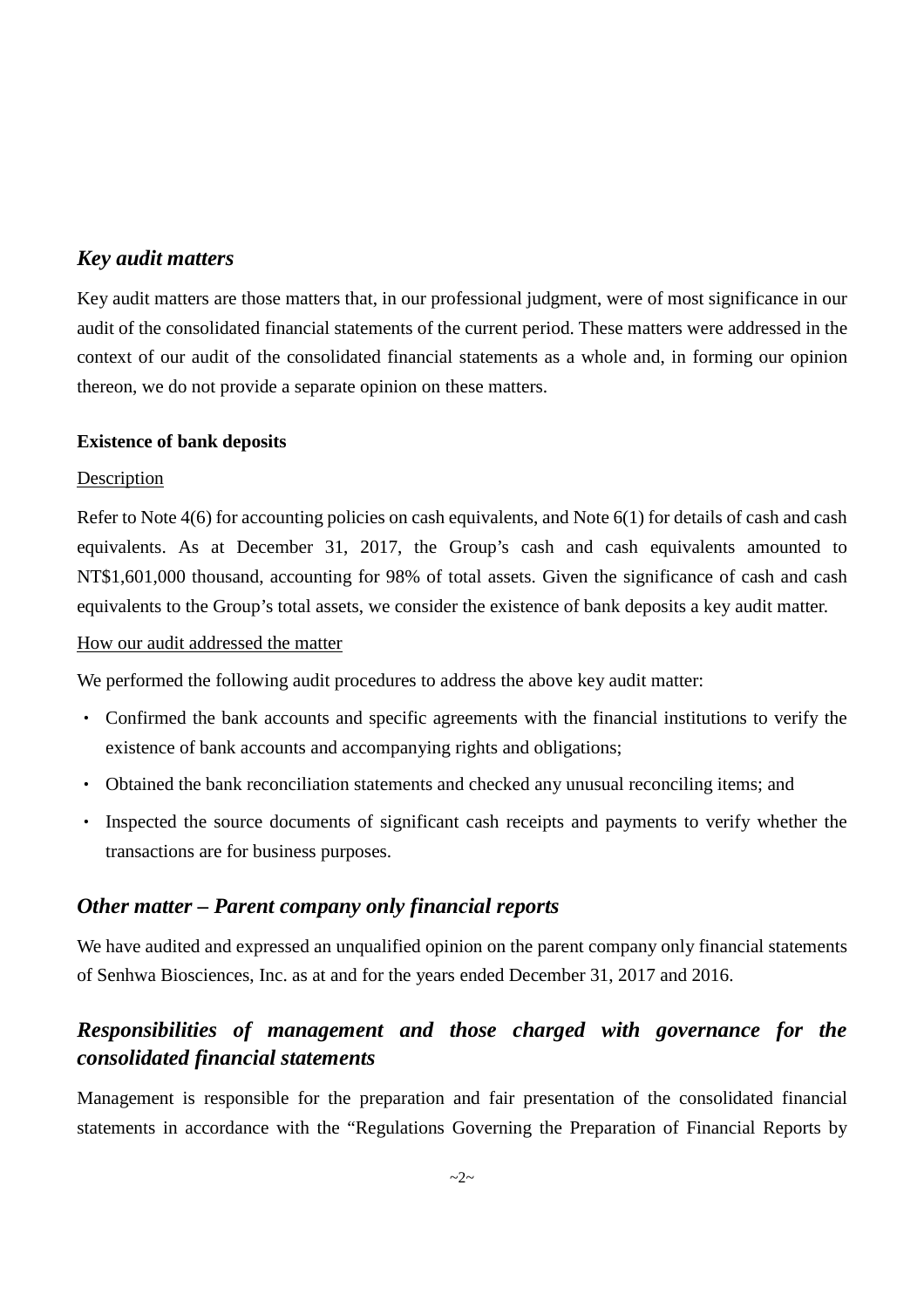Securities Issuers" and the International Financial Reporting Standards, International Accounting Standards, IFRIC Interpretations, and SIC Interpretations as endorsed by the Financial Supervisory Commission, and for such internal control as management determines is necessary to enable the preparation of consolidated financial statements that are free from material misstatement, whether due to fraud or error.

In preparing the consolidated financial statements, management is responsible for assessing the Group's ability to continue as a going concern, disclosing, as applicable, matters related to going concern and using the going concern basis of accounting unless management either intends to liquidate the Group or to cease operations, or has no realistic alternative but to do so.

Those charged with governance, including supervisors, are responsible for overseeing the Group's financial reporting process.

### *Auditor's responsibilities for the audit of the consolidated financial statements*

Our objectives are to obtain reasonable assurance about whether the consolidated financial statements as a whole are free from material misstatement, whether due to fraud or error, and to issue an auditor's report that includes our opinion. Reasonable assurance is a high level of assurance, but is not a guarantee that an audit conducted in accordance with ROC GAAS will always detect a material misstatement when it exists. Misstatements can arise from fraud or error and are considered material if, individually or in the aggregate, they could reasonably be expected to influence the economic decisions of users taken on the basis of these consolidated financial statements.

As part of an audit in accordance with ROC GAAS, we exercise professional judgment and maintain professional skepticism throughout the audit. We also:

1. Identify and assess the risks of material misstatement of the consolidated financial statements, whether due to fraud or error, design and perform audit procedures responsive to those risks, and obtain audit evidence that is sufficient and appropriate to provide a basis for our opinion. The risk of not detecting a material misstatement resulting from fraud is higher than for one resulting from error, as fraud may involve collusion, forgery, intentional omissions, misrepresentations, or the override of internal control.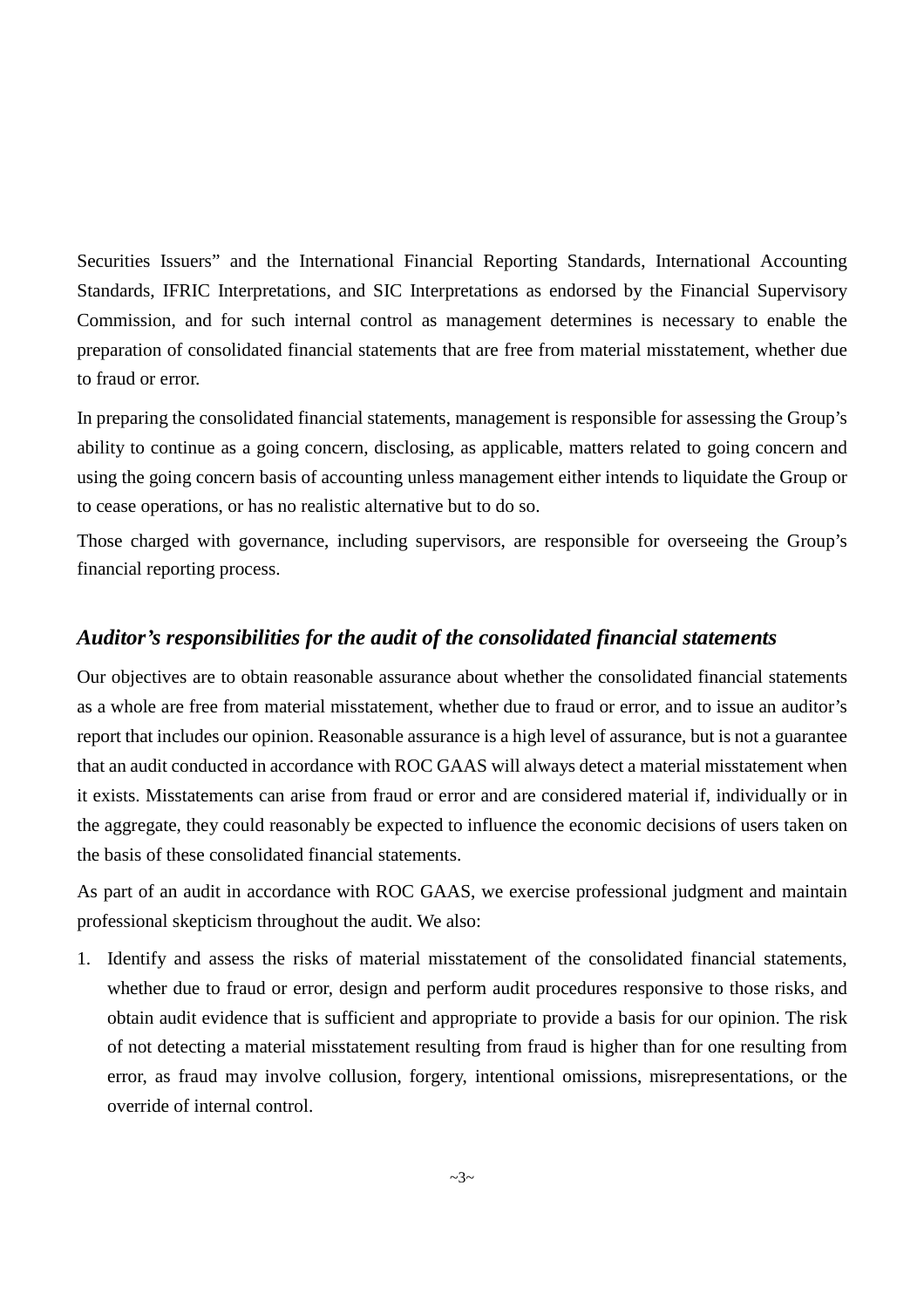- 2. Obtain an understanding of internal control relevant to the audit in order to design audit procedures that are appropriate in the circumstances, but not for the purpose of expressing an opinion on the effectiveness of the Group's internal control.
- 3. Evaluate the appropriateness of accounting policies used and the reasonableness of accounting estimates and related disclosures made by management.
- 4. Conclude on the appropriateness of management's use of the going concern basis of accounting and, based on the audit evidence obtained, whether a material uncertainty exists related to events or conditions that may cast significant doubt on the Group's ability to continue as a going concern. If we conclude that a material uncertainty exists, we are required to draw attention in our auditor's report to the related disclosures in the consolidated financial statements or, if such disclosures are inadequate, to modify our opinion. Our conclusions are based on the audit evidence obtained up to the date of our auditor's report. However, future events or conditions may cause the Group to cease to continue as a going concern.
- 5. Evaluate the overall presentation, structure and content of the consolidated financial statements, including the disclosures, and whether the consolidated financial statements represent the underlying transactions and events in a manner that achieves fair presentation.
- 6. Obtain sufficient appropriate audit evidence regarding the financial information of the entities or business activities within the Group to express an opinion on the consolidated financial statements. We are responsible for the direction, supervision and performance of the group audit. We remain solely responsible for our audit opinion.

We communicate with those charged with governance regarding, among other matters, the planned scope and timing of the audit and significant audit findings, including any significant deficiencies in internal control that we identify during our audit.

We also provide those charged with governance with a statement that we have complied with relevant ethical requirements regarding independence, and to communicate with them all relationships and other matters that may reasonably be thought to bear on our independence, and where applicable, related safeguards.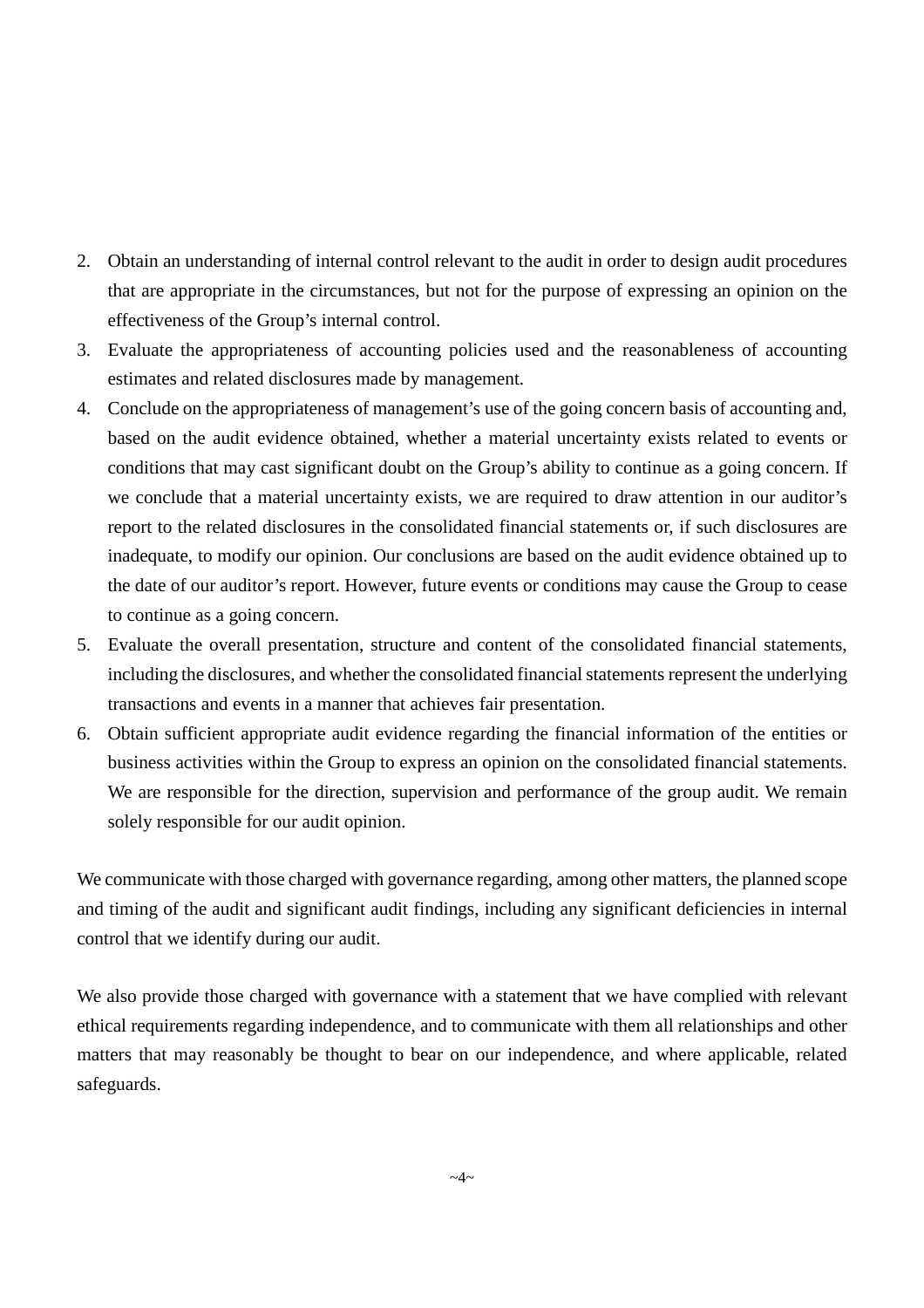From the matters communicated with those charged with governance, we determine those matters that were of most significance in the audit of the consolidated financial statements of the current period and are therefore the key audit matters. We describe these matters in our auditor's report unless law or regulation precludes public disclosure about the matter or when, in extremely rare circumstances, we determine that a matter should not be communicated in our report because the adverse consequences of doing so would reasonably be expected to outweigh the public interest benefits of such communication.

For and on behalf of PricewaterhouseCoopers, Taiwan February 13, 2018 Teng, Sheng-Wei Audrey Tseng

------------------------------------------------------------------------------------------------------------------------------------------------- The accompanying consolidated financial statements are not intended to present the financial position and results of operations and cash flows in accordance with accounting principles generally accepted in countries and jurisdictions other than the Republic of China. The standards, procedures and practices in the Republic of China governing the audit of such financial statements may differ from those generally accepted in countries and jurisdictions other than the Republic of China. Accordingly, the accompanying consolidated financial statements and report of independent accountants are not intended for use by those who are not informed about the accounting principles or auditing standards generally accepted in the Republic of China, and their applications in practice.

As the financial statements are the responsibility of the management, PricewaterhouseCoopers cannot accept any liability for the use of, or reliance on, the English translation or for any errors or misunderstandings that may derive from the translation.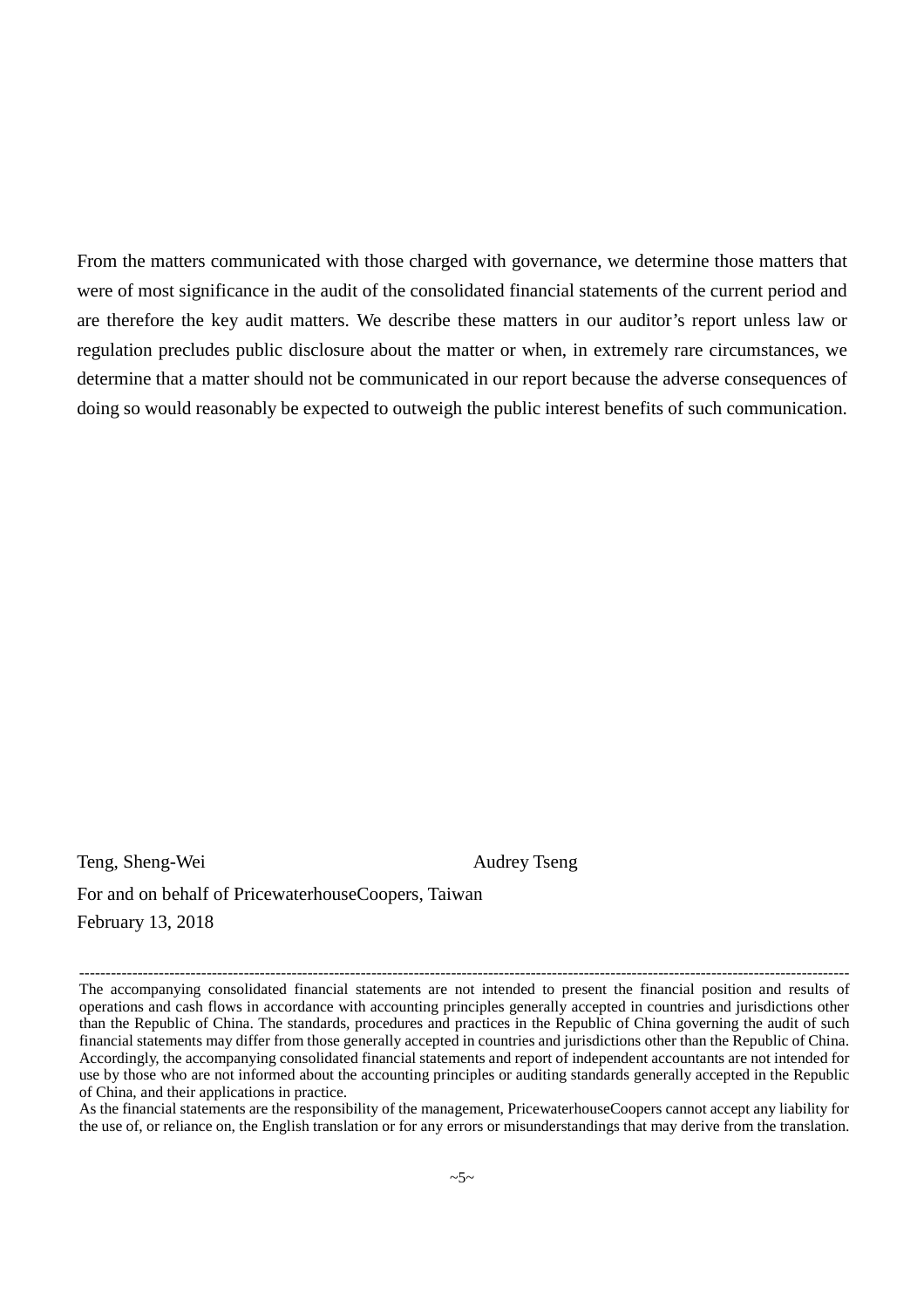#### SENHWA BIOSCIENCES, INC. AND SUBSIDIARY CONSOLIDATED BALANCE SHEETS DECEMBER 31, 2017 AND 2016 (EXPRESSED IN THOUSANDS OF NEW TAIWAN DOLLARS)

|      |                                            |              |                          | 2017      |              |                         | 2016           |                |
|------|--------------------------------------------|--------------|--------------------------|-----------|--------------|-------------------------|----------------|----------------|
|      | Assets                                     | <b>Notes</b> |                          | Amount    | $\%$         |                         | Amount         | %              |
|      | <b>Current assets</b>                      |              |                          |           |              |                         |                |                |
| 1100 | Cash and cash equivalents                  | 6(1)         | \$                       | 1,601,000 | 98           | \$                      | 513,883        | 97             |
| 1200 | Other receivables                          |              |                          | 1,441     |              |                         | 1,450          |                |
| 1410 | Prepayments                                | 6(2)         |                          | 14,626    | -1           |                         | 10,364         | $\overline{2}$ |
| 11XX | <b>Total current assets</b>                |              |                          | 1,617,067 | 99           |                         | 525,697        | 99             |
|      | <b>Non-current assets</b>                  |              |                          |           |              |                         |                |                |
| 1543 | Financial assets at cost - non-<br>current | 6(14)        |                          | 128       |              |                         | 128            |                |
| 1600 | Property, plant and equipment              |              |                          | 5,792     | 1            |                         | 1,940          |                |
| 1780 | Intangible assets                          |              |                          | 409       |              |                         | 736            |                |
| 1900 | Other non-current assets                   |              |                          | 2,500     |              |                         | 3,982          | 1              |
| 15XX | <b>Total non-current assets</b>            |              |                          | 8,829     | $\mathbf{1}$ |                         | 6,786          | 1              |
| 1XXX | <b>Total assets</b>                        |              | \$                       | 1,625,896 | 100          | \$                      | 532,483        | 100            |
|      | Liabilities and Equity                     |              |                          |           |              |                         |                |                |
|      | <b>Current liabilities</b>                 |              |                          |           |              |                         |                |                |
| 2200 | Other payables                             | 6(3)         | \$                       | 57,537    | 4            | \$                      | 20,671         | 4              |
| 2300 | Other current liabilities                  |              |                          | 296       |              |                         | 146            |                |
| 21XX | <b>Total current liabilities</b>           |              |                          | 57,833    | 4            |                         | 20,817         | 4              |
| 2XXX | <b>Total liabilities</b>                   |              |                          | 57,833    |              |                         | 20,817         | 4              |
|      | <b>Equity</b>                              |              |                          |           |              |                         |                |                |
|      | Equity attributable to owners of           |              |                          |           |              |                         |                |                |
|      | parent                                     |              |                          |           |              |                         |                |                |
|      | Share capital                              |              |                          |           |              |                         |                |                |
| 3110 | Common stock                               | 1 and $6(6)$ |                          | 743,926   | 46           |                         | 657,856        | 123            |
|      | Capital surplus                            |              |                          |           |              |                         |                |                |
| 3200 | Capital surplus                            | 6(7)         |                          | 1,382,363 | 85           |                         | 113,607        | 22             |
|      | <b>Retained earnings</b>                   |              |                          |           |              |                         |                |                |
| 3350 | Accumulated deficit                        | 6(8)(13)     | $\overline{\phantom{a}}$ | 558,879)( | $35)$ (      |                         | $265, 158$ ) ( | 50)            |
|      | Other equity interest                      |              |                          |           |              |                         |                |                |
| 3400 | Other equity interest                      |              |                          | 653       |              |                         | 5,361          | -1             |
| 3XXX | <b>Total equity</b>                        |              |                          | 1,568,063 | 96           |                         | 511,666        | 96             |
|      | Significant contingent liabilities 9       |              |                          |           |              |                         |                |                |
|      | and unrecognised contract                  |              |                          |           |              |                         |                |                |
|      | commitments                                |              |                          |           |              |                         |                |                |
| 3X2X | <b>Total liabilities and equity</b>        |              | \$                       | 1,625,896 | 100          | $\sqrt[6]{\frac{1}{2}}$ | 532,483        | 100            |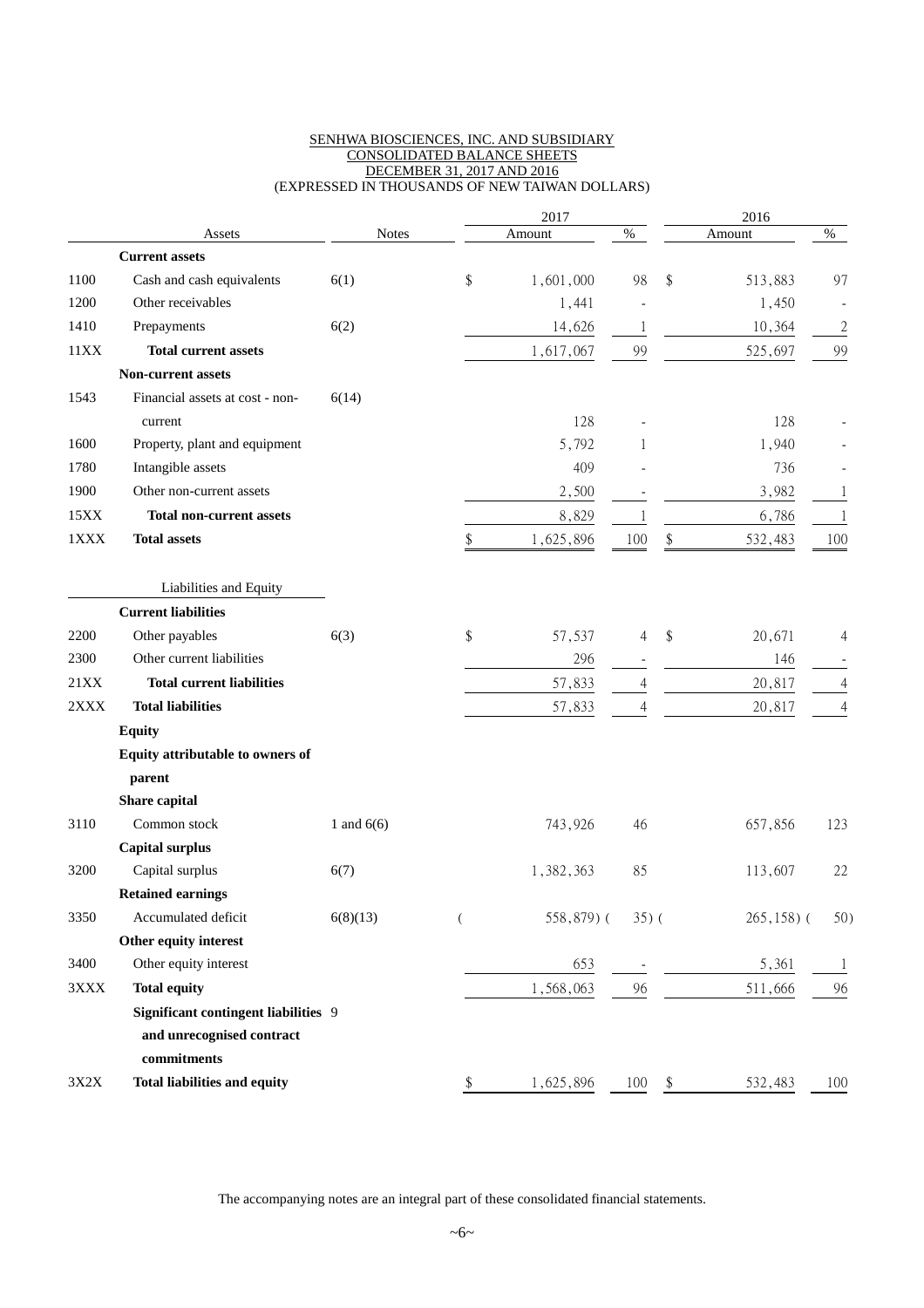#### SENHWA BIOSCIENCES, INC. AND SUBSIDIARY CONSOLIDATED STATEMENTS OF COMPREHENSIVE INCOME YEARS ENDED DECEMBER 31, 2017 AND 2016 (EXPRESSED IN THOUSANDS OF NEW TAIWAN DOLLARS, EXCEPT LOSS PER SHARE AMOUNT)

|                   |                                        |                         |                 | 2017        |                                            | 2016                          |                  |
|-------------------|----------------------------------------|-------------------------|-----------------|-------------|--------------------------------------------|-------------------------------|------------------|
|                   | Items                                  | <b>Notes</b>            |                 | Amount      | $\frac{0}{2}$                              | Amount                        | $\frac{0}{0}$    |
| $\overline{4000}$ | <b>Operating revenue</b>               | 6(14)                   | $\overline{\$}$ |             | \$                                         | $\overline{128}$              | 100              |
| 5000              | <b>Operating costs</b>                 |                         |                 |             |                                            |                               |                  |
| 5900              | <b>Gross profit</b>                    |                         |                 |             |                                            | 128                           | $\overline{100}$ |
|                   | <b>Operating expenses</b>              | $6(11)(12)$ and<br>7(2) |                 |             |                                            |                               |                  |
| 6200              | General and administrative<br>expenses |                         | $\overline{ }$  | 60,652)     | $\overline{ }$<br>$\overline{\phantom{0}}$ | $51,281$ ) (                  | 40063)           |
| 6300              | Research and development               |                         |                 |             |                                            |                               |                  |
|                   | expenses                               |                         |                 | 314,740)    |                                            | 206,862) (161611)             |                  |
| 6000              | <b>Total operating expenses</b>        |                         |                 | 375,392)    |                                            | $\overline{258}, 143$ ) (     | 201674)          |
| 6900              | <b>Operating loss</b>                  |                         |                 | 375,392)    |                                            | $258,015$ ) (                 | 201574)          |
|                   | Non-operating income and<br>expenses   |                         |                 |             |                                            |                               |                  |
| 7010              | Other income                           | 6(9)                    |                 | 7,525       |                                            | 4,396                         | 3434             |
| 7020              | Other gains and losses                 | 6(10)                   |                 | $3,539$ )   |                                            | 735(                          | 574)             |
| 7050              | Finance costs                          |                         |                 | 14)         |                                            | 15(                           | 12)              |
| 7000              | <b>Total non-operating</b>             |                         |                 |             |                                            |                               |                  |
|                   | income and expenses                    |                         |                 | 3,972       |                                            | 3,646                         | 2848             |
| 7900              | Loss before income tax                 |                         |                 | 371,420     |                                            | $\overline{254,369}$ (198726) |                  |
| 7950              | Income tax expense                     | 6(13)                   |                 | 478)        |                                            | $646$ ) (                     | 504)             |
| 8200              | Loss for the year                      |                         |                 | 371<br>,898 | $($ \$                                     | $\overline{255,015}$ )(       | 199230)          |
|                   | Other comprehensive loss               |                         |                 |             |                                            |                               |                  |
|                   | <b>Components of other</b>             |                         |                 |             |                                            |                               |                  |
|                   | comprehensive loss that will           |                         |                 |             |                                            |                               |                  |
|                   | be reclassified to profit or           |                         |                 |             |                                            |                               |                  |
|                   | loss<br>Financial statements           |                         |                 |             |                                            |                               |                  |
| 8361              | translation differences of             |                         |                 |             |                                            |                               |                  |
|                   | foreign operations                     |                         |                 | 4,708)      |                                            |                               |                  |
| 8500              | <b>Total comprehensive loss for</b>    |                         | (               |             | $\frac{1}{2}$<br>$\blacksquare$            | $1,184$ ) (                   | 925)             |
|                   | the year                               |                         | $($ \$          | 376,606)    | $($ \$                                     | 256, 199) (200155)            |                  |
|                   | Loss attributable to:                  |                         |                 |             |                                            |                               |                  |
| 8610              | Owners of the parent                   |                         | $\frac{1}{2}$   | 371,898)    | $($ \$                                     | $255,015$ (199230)            |                  |
|                   | <b>Comprehensive loss</b>              |                         |                 |             |                                            |                               |                  |
|                   | attributable to:                       |                         |                 |             |                                            |                               |                  |
| 8710              | Owners of the parent                   |                         | $($ \$          | 376,606)    | $\frac{3}{2}$<br>$\blacksquare$            | 256, 199) (200155)            |                  |
|                   |                                        |                         |                 |             |                                            |                               |                  |
|                   | Loss per share                         | 6(15)                   |                 |             |                                            |                               |                  |
| 9750              | Basic loss per share (in               |                         |                 |             |                                            |                               |                  |
|                   | dollars)                               |                         | $($ \$          |             | 5.18(                                      |                               | 3.89             |
| 9850              | Diluted loss per share (in             |                         |                 |             |                                            |                               |                  |
|                   | dollars)                               |                         | $\frac{1}{2}$   |             | (5.18)(                                    |                               | 3.89             |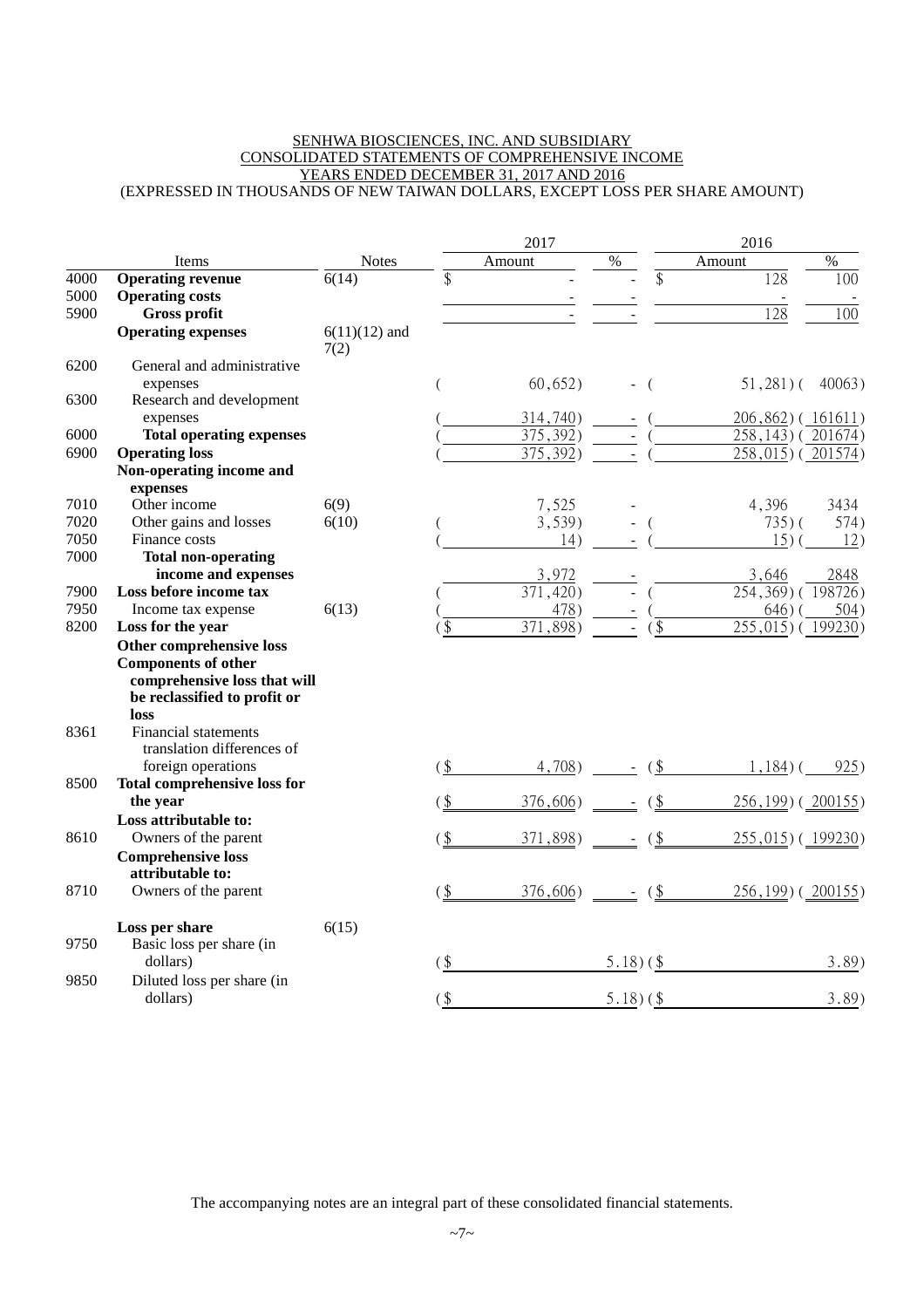#### SENHWA BIOSCIENCES, INC. AND SUBSIDIARY CONSOLIDATED STATEMENTS OF CHANGES IN EQUITY YEARS ENDED DECEMBER 31, 2017 AND 2016 (EXPRESSED IN THOUSANDS OF NEW TAIWAN DOLLARS)

|                                                            |              |     |                          |     |                               |               | Equity attributable to owners of the parent |     |                      |     |                                                                                |    |                 |
|------------------------------------------------------------|--------------|-----|--------------------------|-----|-------------------------------|---------------|---------------------------------------------|-----|----------------------|-----|--------------------------------------------------------------------------------|----|-----------------|
|                                                            |              |     |                          |     | Capital Surplus               |               |                                             |     |                      |     | Other Equity                                                                   |    |                 |
|                                                            | <b>Notes</b> |     | Common stock             |     | Additional paid-in<br>capital |               | Stock options                               |     | Accumulated deficit  |     | Financial<br>statements<br>translation<br>differences of<br>foreign operations |    | Total           |
| 2016                                                       |              |     |                          |     |                               |               |                                             |     |                      |     |                                                                                |    |                 |
| Balance at January 1, 2016                                 |              | \$  | 654,931                  | \$. | 243,368                       | <sup>\$</sup> | 21,283                                      | (   | $195,400$ )          | -\$ | 6,545                                                                          | -S | 730,727         |
| Capital surplus used to offset accumulated deficit         | 6(8)         |     |                          |     | 185,257)                      |               |                                             |     | 185,257              |     |                                                                                |    |                 |
| Amortisation on compensation cost of employee stock        | 6(5)         |     |                          |     |                               |               |                                             |     |                      |     |                                                                                |    |                 |
| options                                                    |              |     |                          |     |                               |               | 16,048                                      |     |                      |     |                                                                                |    | 16,048          |
| Amortisation on compensation cost of subsidiaries'         | 6(5)         |     |                          |     |                               |               |                                             |     |                      |     |                                                                                |    |                 |
| employee stock options<br>Employee stock options exercised |              |     | 2,925                    |     | 20,066                        |               | 17,533<br>19,434)                           |     |                      |     |                                                                                |    | 17,533<br>3,557 |
| Net loss for the year                                      |              |     |                          |     |                               |               |                                             |     | 255,015)             |     |                                                                                |    | $255,015$ )     |
| Other comprehensive loss for the year                      |              |     |                          |     |                               |               |                                             |     |                      |     | 1,184)                                                                         |    | 1,184           |
| Balance at December 31, 2016                               |              |     | 657,856                  |     | 78,177                        |               | 35,430                                      | (\$ | $\overline{265,158}$ |     | 5,361                                                                          |    | 511,666         |
| 2017                                                       |              |     |                          |     |                               |               |                                             |     |                      |     |                                                                                |    |                 |
| Balance at January 1, 2017                                 |              | \$. | 657,856                  | \$  | 78,177                        | $\mathcal{S}$ | 35,430                                      | (   | 265, 158)            | -S  | 5,361                                                                          |    | 511,666         |
| Issuance of shares                                         | 6(6)         |     | 85,000                   |     | 1,336,039                     |               |                                             |     |                      |     |                                                                                |    | 1,421,039       |
| Capital surplus used to offset accumulated deficit         | 6(8)         |     | $\overline{\phantom{a}}$ |     | 78,177)                       |               |                                             |     | 78,177               |     |                                                                                |    |                 |
| Compensation cost of shares issued                         | 6(5)         |     |                          |     | 537                           |               |                                             |     |                      |     |                                                                                |    | 537             |
| Amortisation on compensation cost of employee stock        | 6(5)         |     |                          |     |                               |               |                                             |     |                      |     |                                                                                |    |                 |
| options                                                    |              |     |                          |     |                               |               | 5,471                                       |     |                      |     |                                                                                |    | 5,471           |
| Amortisation on compensation cost of subsidiaries'         | 6(5)         |     |                          |     |                               |               |                                             |     |                      |     |                                                                                |    |                 |
| employee stock options                                     |              |     |                          |     |                               |               | 4,654                                       |     |                      |     |                                                                                |    | 4,654           |
| Employee stock options exercised                           |              |     | 1,070                    |     | 7,350                         |               | 7,118)                                      |     |                      |     |                                                                                |    | 1,302           |
| Net loss for the year                                      |              |     |                          |     |                               |               |                                             |     | 371,898)             |     |                                                                                |    | 371,898)        |
| Other comprehensive loss for the year                      |              |     |                          |     |                               |               |                                             |     |                      |     | 4,708                                                                          |    | 4,708           |
| Balance at December 31, 2017                               |              |     | 743,926                  |     | 1,343,926                     |               | 38,437                                      |     | 558,879              |     | 653                                                                            |    | ,568,063        |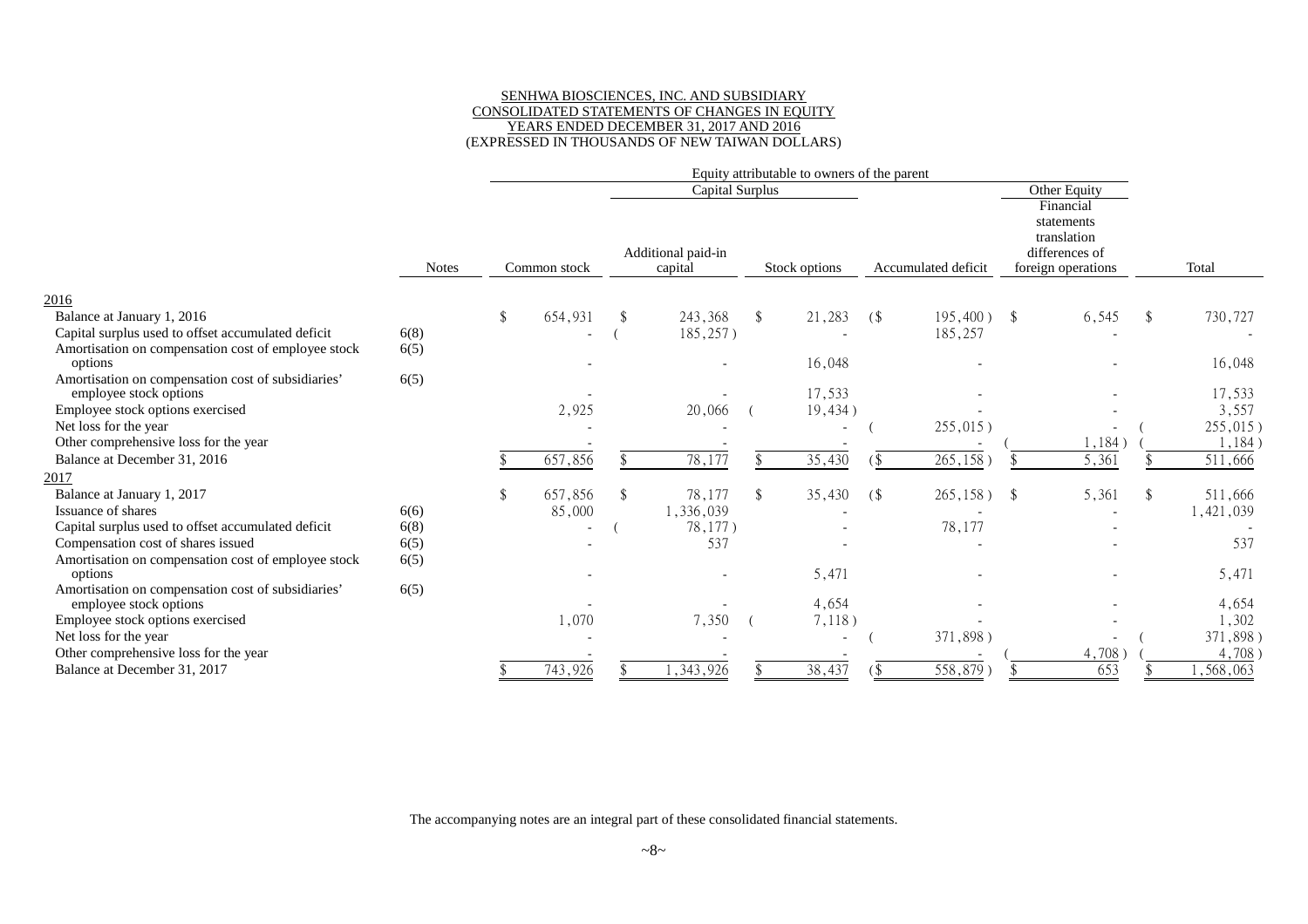#### SENHWA BIOSCIENCES, INC. AND SUBSIDIARY CONSOLIDATED STATEMENTS OF CASH FLOWS YEARS ENDED DECEMBER 31, 2017 AND 2016 (EXPRESSED IN THOUSANDS OF NEW TAIWAN DOLLARS)

|                                                        | <b>Notes</b> |               | 2017            |          | 2016      |
|--------------------------------------------------------|--------------|---------------|-----------------|----------|-----------|
| CASH FLOWS FROM OPERATING ACTIVITIES                   |              |               |                 |          |           |
| Loss before tax                                        |              | $($ \$        | $371,420$ ) (\$ |          | 254,369)  |
| Adjustments                                            |              |               |                 |          |           |
| Adjustments to reconcile profit (loss)                 |              |               |                 |          |           |
| Acquisition of financial assets at cost with licensing | 6(14)        |               |                 |          |           |
| revenue                                                |              |               |                 | $\left($ | 128)      |
| Compensation cost of employee stock options            | 6(5)         |               | 10,662          |          | 33,581    |
| Depreciation                                           | 6(11)        |               | 1,466           |          | 726       |
| Amortisation                                           | 6(11)        |               | 551             |          | 608       |
| Interest income                                        | 6(9)         | (             | $7,525$ ) (     |          | 4,396)    |
| Changes in operating assets and liabilities            |              |               |                 |          |           |
| Changes in operating assets                            |              |               |                 |          |           |
| Other receivables                                      |              |               | 61              |          | 136)      |
| Prepayments                                            |              | (             | $4,740)$ (      |          | 3,973)    |
| Other current assets                                   |              |               |                 |          | 3         |
| Changes in operating liabilities                       |              |               |                 |          |           |
| Other payables                                         |              |               | 36,866          |          | 7,918     |
| Other current liabilities                              |              |               | 150             |          | 10        |
| Cash outflow generated from operations                 |              |               | $333,929$ )     |          | 220,156)  |
| Interest received                                      |              |               | 6,576           |          | 5,242     |
| Income tax refund                                      |              |               | 897             |          | 721       |
| Income tax paid                                        |              |               |                 |          | 6,373)    |
| Net cash flows used in operating activities            |              |               | 326,456)        |          | 220,566)  |
| CASH FLOWS FROM INVESTING ACTIVITIES                   |              |               |                 |          |           |
| Acquisition of property, plant and equipment           |              |               | $5,382$ ) (     |          | $1,221$ ) |
| Increase in intangible assets                          |              |               | $127)$ (        |          | 744)      |
| Decrease in refundable deposits                        |              |               | 1,384           |          | 429       |
| Net cash flows used in investing activities            |              |               | 4,125)          |          | 1,536)    |
| CASH FLOWS FROM FINANCING ACTIVITIES                   |              |               |                 |          |           |
| Proceeds from issuance of shares                       | 6(6)         |               | 1,421,039       |          |           |
| Employee stock options exercised                       | 6(5)         |               | 1,302           |          | 3,557     |
| Net cash flows from financing activities               |              |               | 1,422,341       |          | 3,557     |
| Effect of exchange rate changes                        |              |               | 4,643)          |          | 1,164)    |
| Net increase (decrease) in cash and cash equivalents   |              |               | 1,087,117       |          | 219,709)  |
| Cash and cash equivalents at beginning of year         |              |               | 513,883         |          | 733,592   |
| Cash and cash equivalents at end of year               |              | $\frac{1}{2}$ | 1,601,000       | \$       | 513,883   |
|                                                        |              |               |                 |          |           |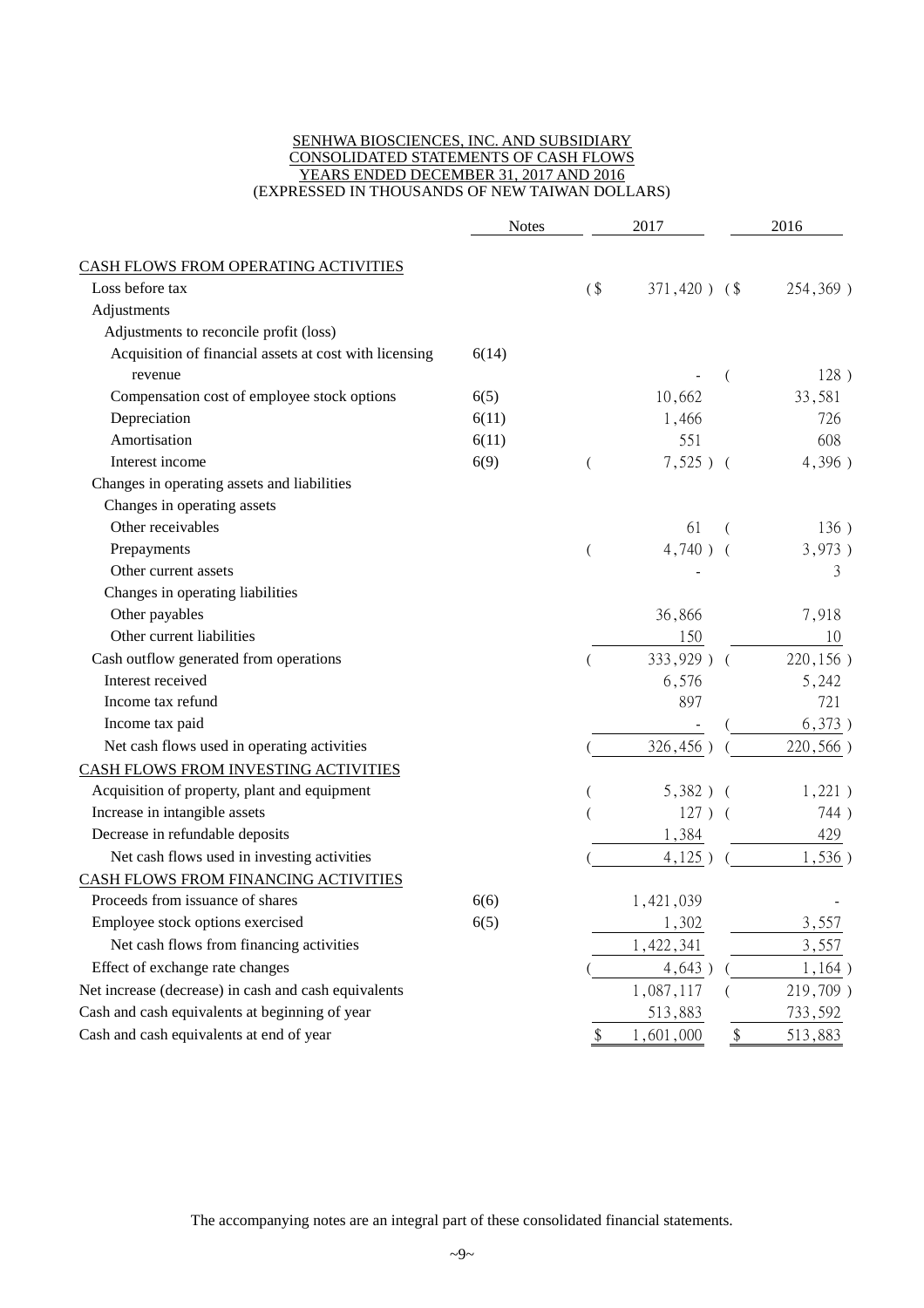## SENHWA BIOSCIENCES, INC. AND SUBSIDIARY NOTES TO THE CONSOLIDATED FINANCIAL STATEMENTS YEARS ENDED DECEMBER 31, 2017 AND 2016 (EXPRESSED IN THOUSANDS OF NEW TAIWAN DOLLARS, EXCEPT AS OTHERWISE INDICATED)

## 1. HISTORY AND ORGANISATION

- (1) Senhwa Biosciences, Inc. (the "Company) was incorporated and registered with the Ministry of Economic Affairs on November 16, 2012. The Company's shares started trading over-the-counter after approval by the Taipei Exchange on April 24, 2017. The Company is primarily engaged in the development of new drugs and special pharmaceutical ingredients.
- (2) As of December 31, 2017, the Company's authorised capital and paid-in capital amounted to \$1,000,000 and \$743,926, respectively.
- 2. THE DATE OF AUTHORISATION FOR ISSUANCE OF THE CONSOLIDATED FINANCIAL STATEMENTS AND PROCEDURES FOR AUTHORISATION

These consolidated financial statements were authorised for issuance by the Board of Directors on February 13, 2018.

- 3. APPLICATION OF NEW STANDARDS, AMENDMENTS AND INTERPRETATIONS
	- (1) Effect of the adoption of new issuances of or amendments to International Financial Reporting Standards ("IFRS") as endorsed by the Financial Supervisory Commission ("FSC") New standards, interpretations and amendments endorsed by FSC effective from 2017 are as follows:

|                                                                    | Effective date by               |
|--------------------------------------------------------------------|---------------------------------|
|                                                                    | <b>International Accounting</b> |
| New Standards, Interpretations and Amendments                      | <b>Standards Board</b>          |
| Amendments to IFRS 10, IFRS 12 and IAS 28, 'Investment entities:   | January 1, 2016                 |
| applying the consolidation exception'                              |                                 |
| Amendments to IFRS 11, 'Accounting for acquisition of interests in | January 1, 2016                 |
| joint operations'                                                  |                                 |
| IFRS 14, Regulatory deferral accounts'                             | January 1, 2016                 |
| Amendments to IAS 1, 'Disclosure initiative'                       | January 1, 2016                 |
| Amendments to IAS 16 and IAS 38, 'Clarification of acceptable      | January 1, 2016                 |
| methods of depreciation and amortisation'                          |                                 |
| Amendments to IAS 16 and IAS 41, 'Agriculture: bearer plants'      | January 1, 2016                 |
| Amendments to IAS 19, 'Defined benefit plans: employee             | July 1, 2014                    |
| contributions'                                                     |                                 |
| Amendments to IAS 27, 'Equity method in separate financial         | January 1, 2016                 |
| statements'                                                        |                                 |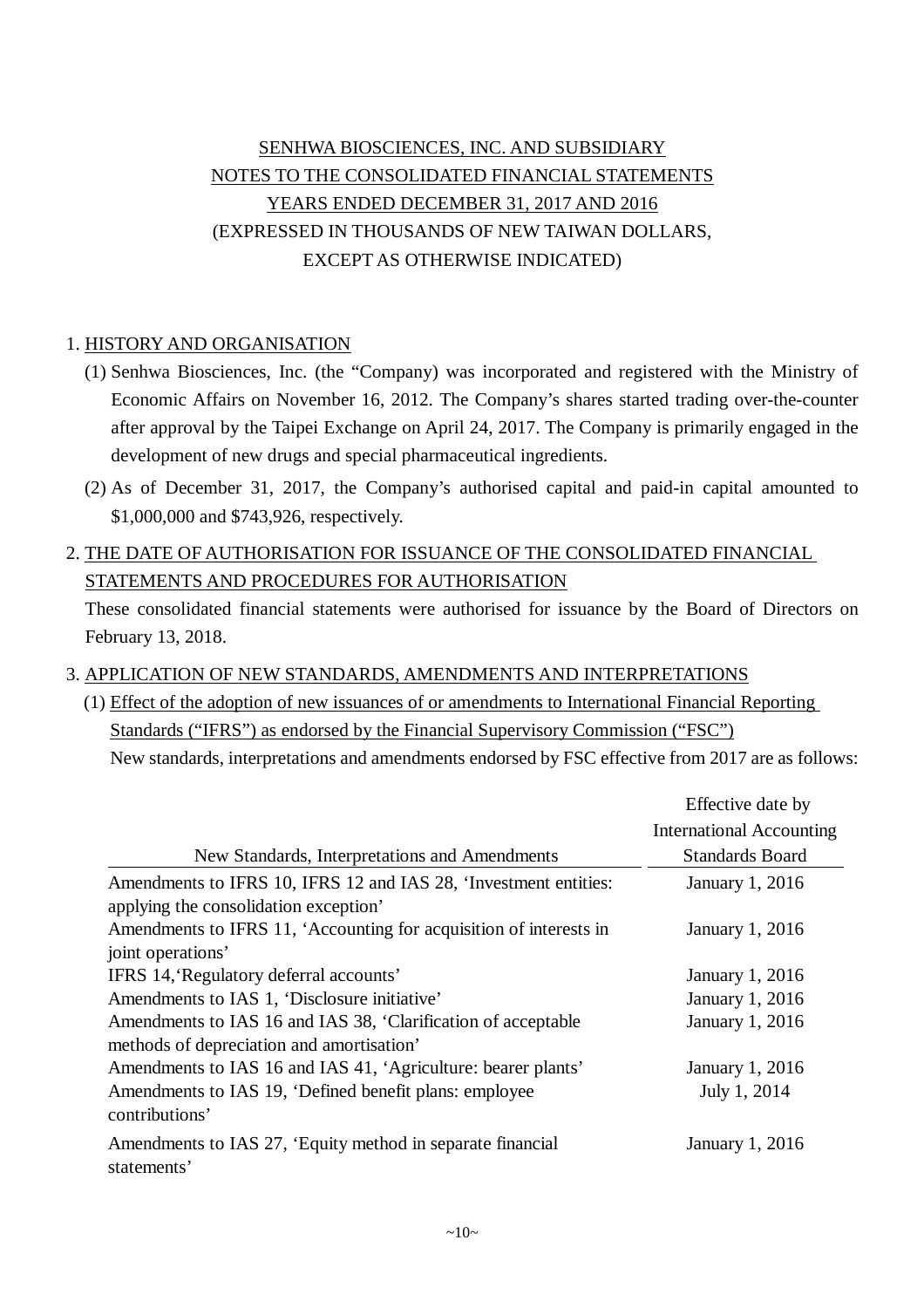|                                                                    | Effective date by<br><b>International Accounting</b> |
|--------------------------------------------------------------------|------------------------------------------------------|
| New Standards, Interpretations and Amendments                      | <b>Standards Board</b>                               |
|                                                                    |                                                      |
| Amendments to IAS 36, 'Recoverable amount disclosures for non-     | January 1, 2014                                      |
| financial assets'                                                  |                                                      |
| Amendments to IAS 39, 'Novation of derivatives and continuation of | January 1, 2014                                      |
| hedge accounting'                                                  |                                                      |
| IFRIC 21, 'Levies'                                                 | January 1, 2014                                      |
| Annual improvements to IFRSs 2010-2012 cycle                       | July 1, 2014                                         |
| Annual improvements to IFRSs 2011-2013 cycle                       | July 1, 2014                                         |
| Annual improvements to IFRSs 2012-2014 cycle                       | January 1, 2016                                      |

The above standards and interpretations have no significant impact to the Group's financial condition and financial performance based on the Group's assessment.

(2) Effect of new issuances of or amendments to IFRSs as endorsed by the FSC but not yet adopted by the Group

New standards, interpretations and amendments endorsed by the FSC effective from 2018 are as follows:

|                                                                         | Effective date by               |
|-------------------------------------------------------------------------|---------------------------------|
|                                                                         | <b>International Accounting</b> |
| New Standards, Interpretations and Amendments                           | <b>Standards Board</b>          |
| Amendments to IFRS 2, 'Classification and measurement of share-         | January 1, 2018                 |
| based payment transactions'                                             |                                 |
| Amendments to IFRS 4, 'Applying IFRS 9 Financial instruments with       | January 1, 2018                 |
| IFRS 4 Insurance contracts'                                             |                                 |
| IFRS 9, 'Financial instruments'                                         | January 1, 2018                 |
| IFRS 15, 'Revenue from contracts with customers'                        | January 1, 2018                 |
| Amendments to IFRS 15, 'Clarifications to IFRS 15 Revenue from          | January 1, 2018                 |
| contracts with customers'                                               |                                 |
| Amendments to IAS 7, 'Disclosure initiative'                            | January 1, 2017                 |
| Amendments to IAS 12, 'Recognition of deferred tax assets for           | January 1, 2017                 |
| unrealised losses'                                                      |                                 |
| Amendments to IAS 40, 'Transfers of investment property'                | January 1, 2018                 |
| IFRIC 22, 'Foreign currency transactions and advance consideration'     | January 1, 2018                 |
| Annual improvements to IFRSs 2014-2016 cycle-Amendments to IFRS         | January 1, 2018                 |
| 1, 'First-time adoption of International Financial Reporting Standards' |                                 |
| Annual improvements to IFRSs 2014-2016 cycle-Amendments to IFRS         | January 1, 2017                 |
| 12, 'Disclosure of interests in other entities'                         |                                 |
| Annual improvements to IFRSs 2014-2016 cycle-Amendments to IAS          | January 1, 2018                 |
| 28, 'Investments in associates and joint ventures'                      |                                 |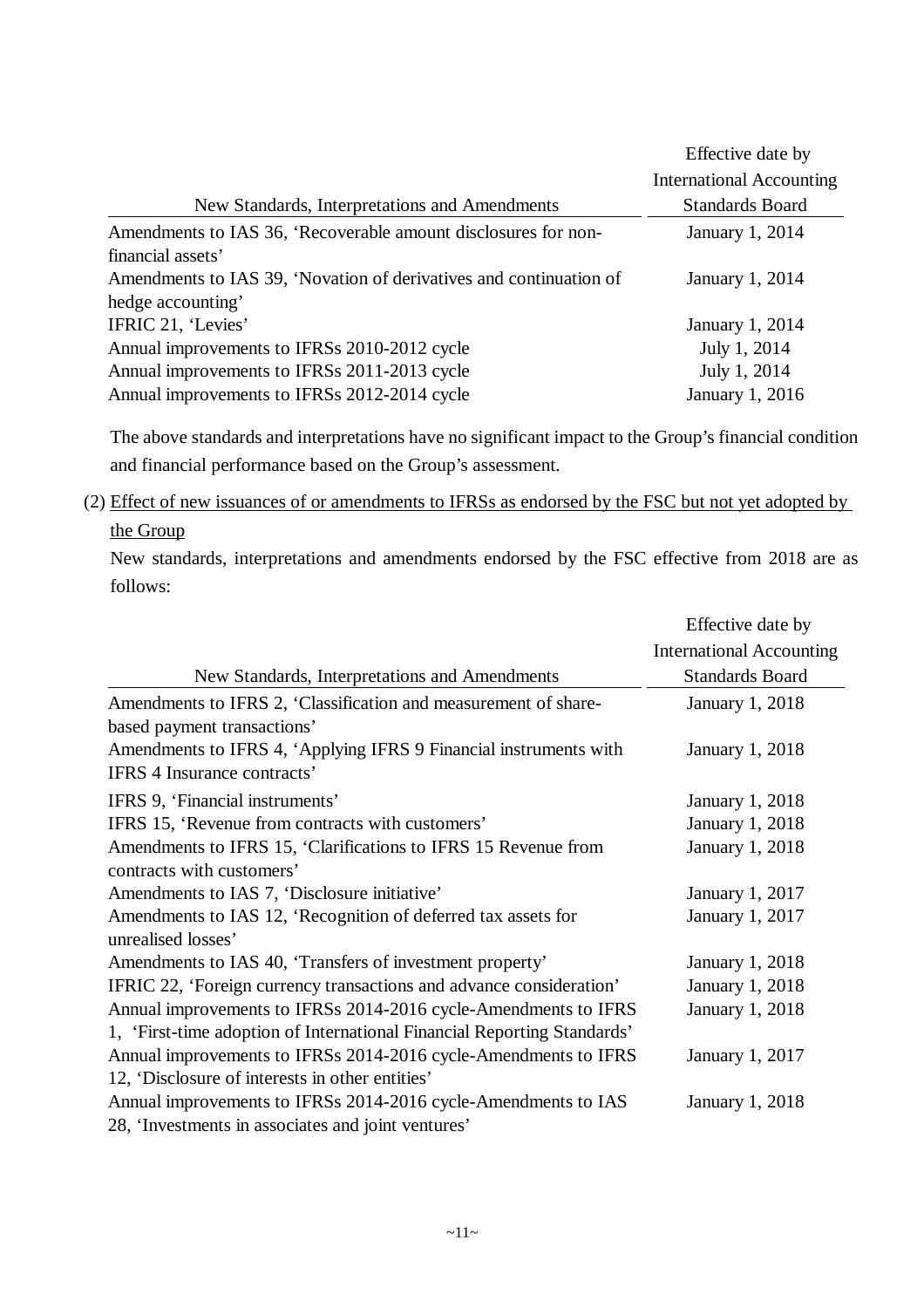Except for the following, the above standards and interpretations have no significant impact to the Group's financial condition and financial performance based on the Group's assessment. The quantitative impact will be disclosed when the assessment is complete.

- A. IFRS 9, 'Financial instruments'
	- (a) Classification of debt instruments is driven by the entity's business model and the contractual cash flow characteristics of the financial assets, which would be classified as financial asset at fair value through profit or loss, financial asset measured at fair value through other comprehensive income or financial asset measured at amortised cost. Equity instruments would be classified as financial asset at fair value through profit or loss, unless an entity makes an irrevocable election at inception to present in other comprehensive income subsequent changes in the fair value of an investment in an equity instrument that is not held for trading.
	- (b) The impairment losses of debt instruments are assessed using an 'expected credit loss' approach. An entity assesses at each balance sheet date whether there has been a significant increase in credit risk on that instrument since initial recognition to recognise 12-month expected credit losses or lifetime expected credit losses (interest revenue would be calculated on the gross carrying amount of the asset before impairment losses occurred); or if the instrument that has objective evidence of impairment, interest revenue after the impairment would be calculated on the book value of net carrying amount (i.e. net of credit allowance). The Company shall always measure the loss allowance at an amount equal to lifetime expected credit losses for trade receivables that do not contain a significant financing component.
	- (c) When adopting the new standards endorsed by the FSC effective from 2018, the Group will apply the new rules under IFRS 9 retrospectively from January 1, 2018, with the practical expedients permitted under the statement. The significant effects of applying the new standard as of January 1, 2018 are summarised below:

In accordance with IFRS 9, the Group expects to reclassify financial assets at cost in the amount of \$128 and make an irrevocable election at initial recognition on equity instruments not held for dealing or trading purpose, by increasing financial assets at fair value through other comprehensive income in the amount of \$128.

Based on the Group's assessment in applying the regulations under IFRS 9 on provision for impairment, the standard has no significant impact to the Group's financial condition and financial performance.

- B. IFRS 15, 'Revenue from contracts with customers'
	- (a) IFRS 15, 'Revenue from contracts with customers' replaces IAS 11, 'Construction contracts', IAS 18, 'Revenue' and relevant interpretations. According to IFRS 15, revenue is recognised when a customer obtains control of promised goods or services. A customer obtains control of goods or services when a customer has the ability to direct the use of, and obtain substantially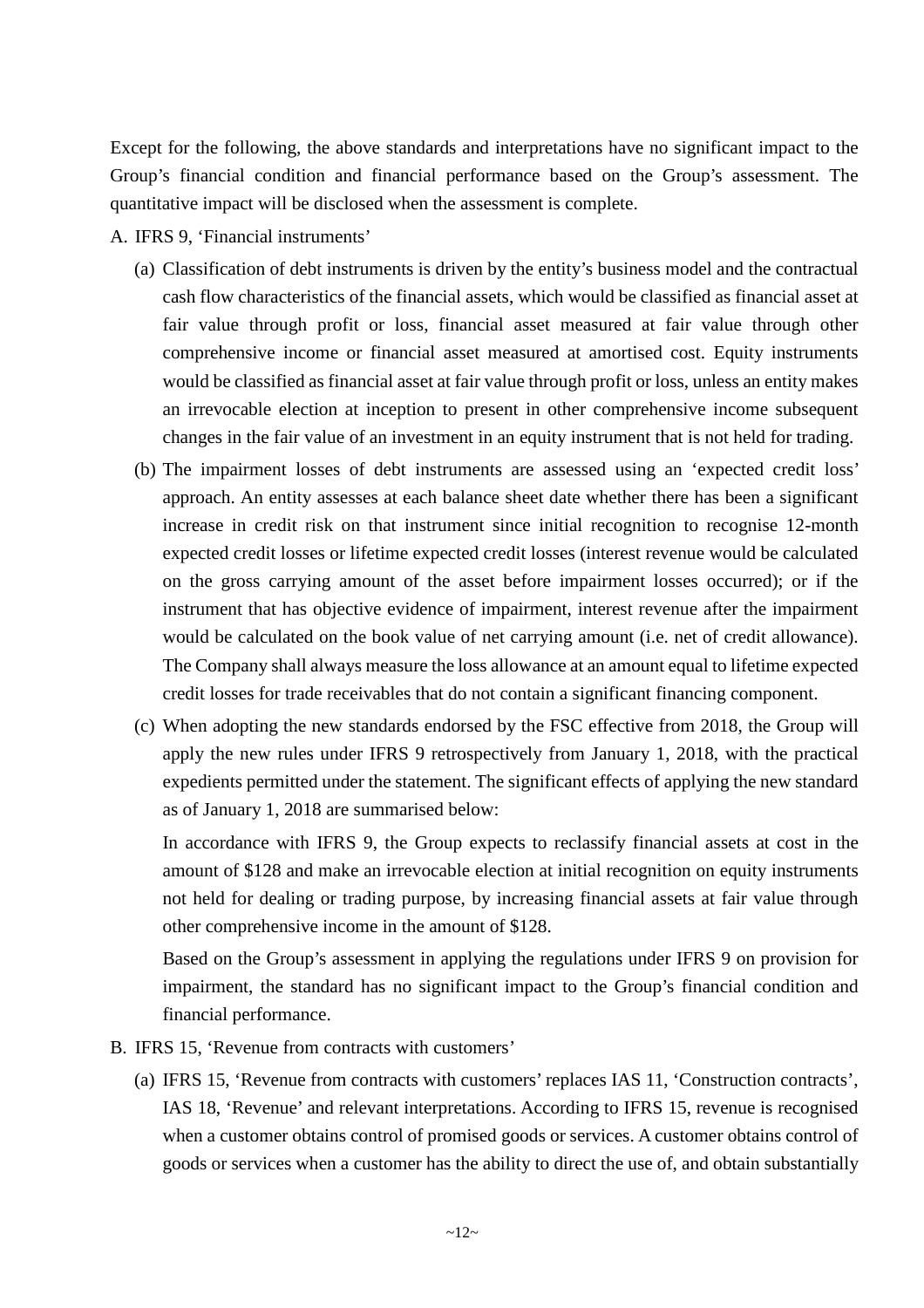all of the remaining benefits from, the asset.

The core principle of IFRS 15 is that an entity recognises revenue to depict the transfer of promised goods or services to customers in an amount that reflects the consideration to which the entity expects to be entitled in exchange for those goods or services. An entity recognises revenue in accordance with that core principle by applying the following steps:

Step 1: Identify contracts with customer.

Step 2: Identify separate performance obligations in the contract(s).

Step 3: Determine the transaction price.

Step 4: Allocate the transaction price.

Step 5: Recognise revenue when the performance obligation is satisfied.

Further, IFRS 15 includes a set of comprehensive disclosure requirements that requires an entity to disclose sufficient information to enable users of financial statements to understand the nature, amount, timing and uncertainty of revenue and cash flows arising from contracts with customers.

(b) Licence authorisation

Under IFRS 15, depending on the nature of licences, they are either a promise to provide a right to access to an entity's intellectual property as it exists throughout the licence period, or a promise to provide a right to use an entity's intellectual property as it exists at the point in time when the licence is granted.

Licences that meet all of the following criteria provide access to an entity's intellectual property, and revenue is recognised based on the performance obligation's progress towards completion:

- i. the contract requires, or the customer reasonably expects, that the entity will undertake activities that significantly affect the intellectual property to which the customer has rights;
- ii. the rights granted by the licence directly expose the customer to any positive or negative effects of the entity's activities identified above; and
- iii. those activities do not result in the transfer of a good or service to the customer as those activities occur.

If licences cannot meet the criteria listed above, the entity provides a right to use the entity's intellectual property. Revenue shall be recognised at the point in time at which the licence is granted to the customer.

(c) When adopting the new standard endorsed by the FSC effective from 2018, the Group will apply the new rules under IFRS 15 using the modified retrospective approach. The significant effects of applying the new standard as of January 1, 2018 are summarised below: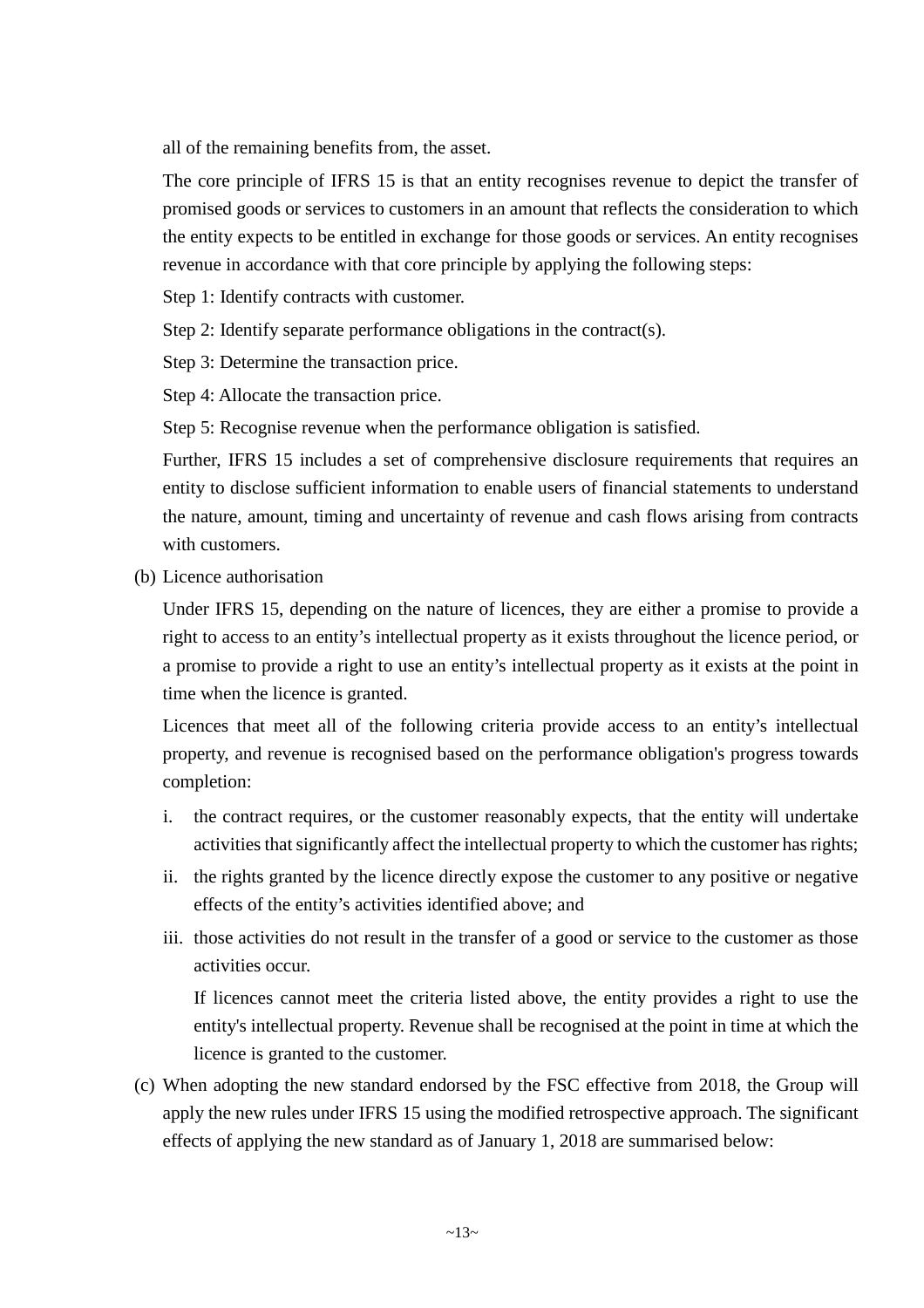#### Recognition of licensing revenue

The Group authorises others to access the intellectual property rights of pharmaceuticals. The licensees are entitled to the development, application for drug approval, manufacturing and sales in terms of the authorised pharmaceuticals. In return, the Group receives an upfront payment when the conditions of entering into the licensing agreement are fulfilled. The Group receives milestone royalties when the licensees reach specified milestone and subsequently a regular payment of royalties computed based on a certain percentage of net sales revenue once the pharmaceuticals are granted a marketing approval. As of December 31, 2017, the Group has received the upfront payment which has been recognised as revenue in accordance with the previously applied accounting policies. In line with IFRS 15, the upfront payment is also to be recognised at the point when the IP rights are transferred, considering that the IP rights are granted to licensees under the agreement. Thus, the recognition under the new standard and previous accounting policies are consistent and caused no significant impact on the retained earnings following the adoption beginning January 1, 2018.

#### (3) IFRSs issued by IASB but not yet endorsed by the FSC

New standards, interpretations and amendments issued by IASB but not yet included in the IFRSs as endorsed by the FSC are as follows:

|                                                                                 | Effective date by               |
|---------------------------------------------------------------------------------|---------------------------------|
|                                                                                 | <b>International Accounting</b> |
| New Standards, Interpretations and Amendments                                   | <b>Standards Board</b>          |
| Amendments to IFRS 9, 'Prepayment features with negative<br>compensation'       | January 1, 2019                 |
| Amendments to IFRS 10 and IAS 28, 'Sale or contribution of assets               | To be determined by             |
| between an investor and its associate or joint venture'                         | <b>International Accounting</b> |
|                                                                                 | <b>Standards Board</b>          |
| IFRS 16, 'Leases'                                                               | January 1, 2019                 |
| IFRS 17, 'Insurance contracts'                                                  | January 1, 2021                 |
| Amendments to IAS 28, 'Long-term interests in associates and joint<br>ventures' | January 1, 2019                 |
| IFRIC 23, 'Uncertainty over income tax treatments'                              | January 1, 2019                 |
| Annual improvements to IFRSs 2015-2017 cycle                                    | January 1, 2019                 |

Except for the following, the above standards and interpretations have no significant impact to the Group's financial condition and financial performance based on the Group's assessment. The quantitative impact will be disclosed when the assessment is complete.

IFRS 16, 'Leases'

IFRS 16, 'Leases', replaces IAS 17, 'Leases' and related interpretations and SICs. The standard requires lessees to recognise a 'right-of-use asset' and a lease liability (except for those leases with terms of 12 months or less and leases of low-value assets). The accounting stays the same for lessors,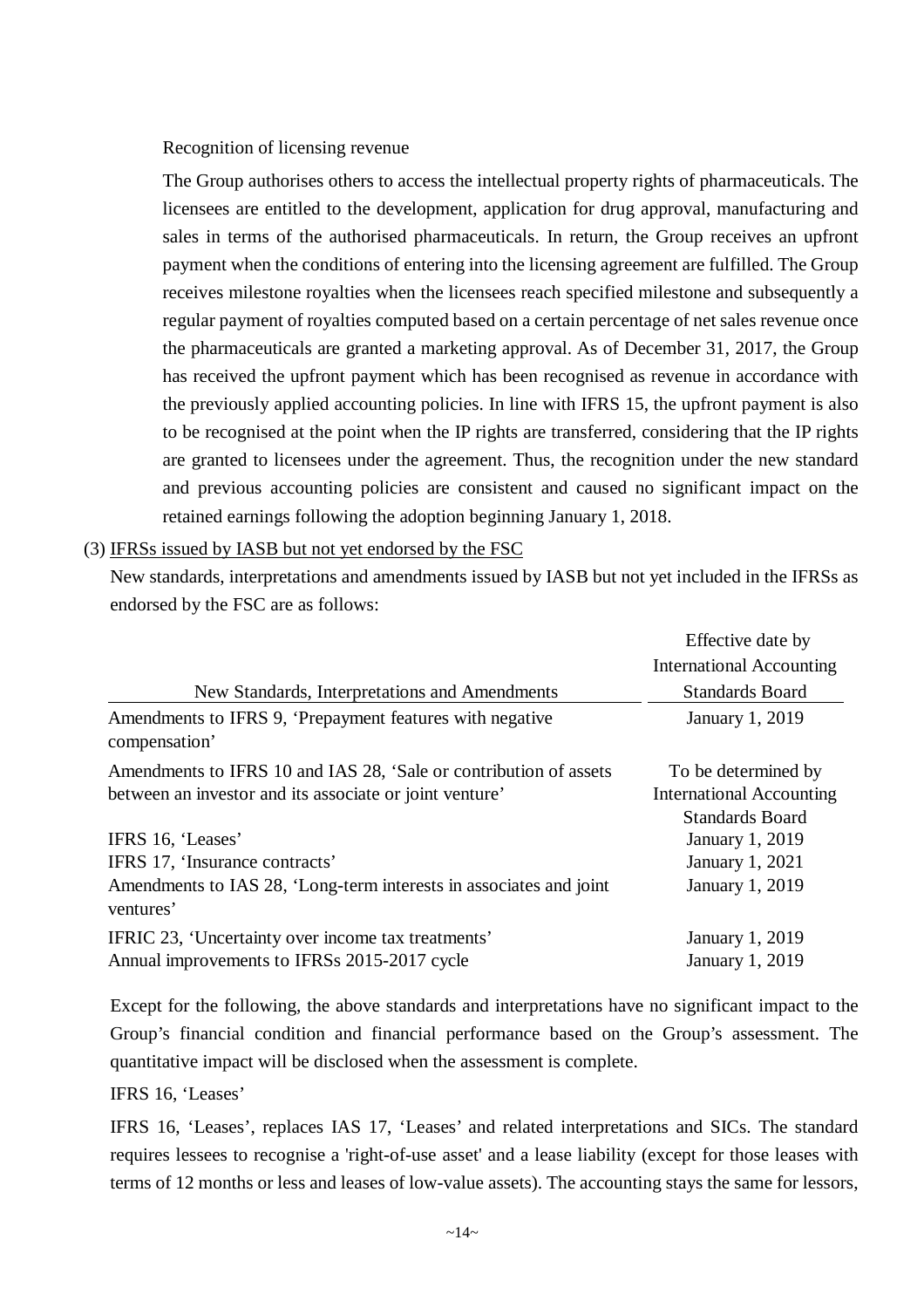which is to classify their leases as either finance leases or operating leases and account for those two types of leases differently. IFRS 16 only requires enhanced disclosures to be provided by lessors.

## 4. SUMMARY OF SIGNIFICANT ACCOUNTING POLICIES

The principal accounting policies applied in the preparation of these consolidated financial statements are set out below. These policies have been consistently applied to all the periods presented, unless otherwise stated.

(1) Compliance statement

The consolidated financial statements of the Group have been prepared in accordance with the "Regulations Governing the Preparation of Financial Reports by Securities Issuers", International Financial Reporting Standards, International Accounting Standards, IFRIC Interpretations, and SIC Interpretations as endorsed by the FSC (collectively referred herein as the "IFRSs").

## (2) Basis of preparation

- A. The consolidated financial statements have been prepared under the historical cost convention.
- B. The preparation of financial statements in conformity with IFRSs requires the use of certain critical accounting estimates. It also requires management to exercise its judgement in the process of applying the Group's accounting policies. The areas involving a higher degree of judgement or complexity, or areas where assumptions and estimates are significant to the consolidated financial statements are disclosed in Note 5.

### (3) Basis of consolidation

- A. Basis for preparation of consolidated financial statements
	- (a) All subsidiaries are included in the Group's consolidated financial statements. Subsidiaries are all entities controlled by the Group. The Group controls an entity when the Group is exposed, or has rights, to variable returns from its involvement with the entity and has the ability to affect those returns through its power over the entity. Consolidation of subsidiaries begins from the date the Group obtains control of the subsidiaries and ceases when the Group loses control of the subsidiaries.
	- (b) Inter-company transactions, balances and unrealised gains or losses on transactions between companies within the Group are eliminated. Accounting policies of subsidiaries have been adjusted where necessary to ensure consistency with the policies adopted by the Group.
- B. Subsidiaries included in the consolidated financial statements:

| Name of           | Name of            | Main business     | Ownership $(\%)$  |                   |
|-------------------|--------------------|-------------------|-------------------|-------------------|
| investor          | subsidiary         | activities        | December 31, 2017 | December 31, 2016 |
| Senhwa            | SenHwa             | New drug clinical | 100               | 100               |
| Biosciences, Inc. | <b>Biosciences</b> | and technical     |                   |                   |
|                   | Corporation        | support services  |                   |                   |

C. Subsidiaries not included in the consolidated financial statements: None.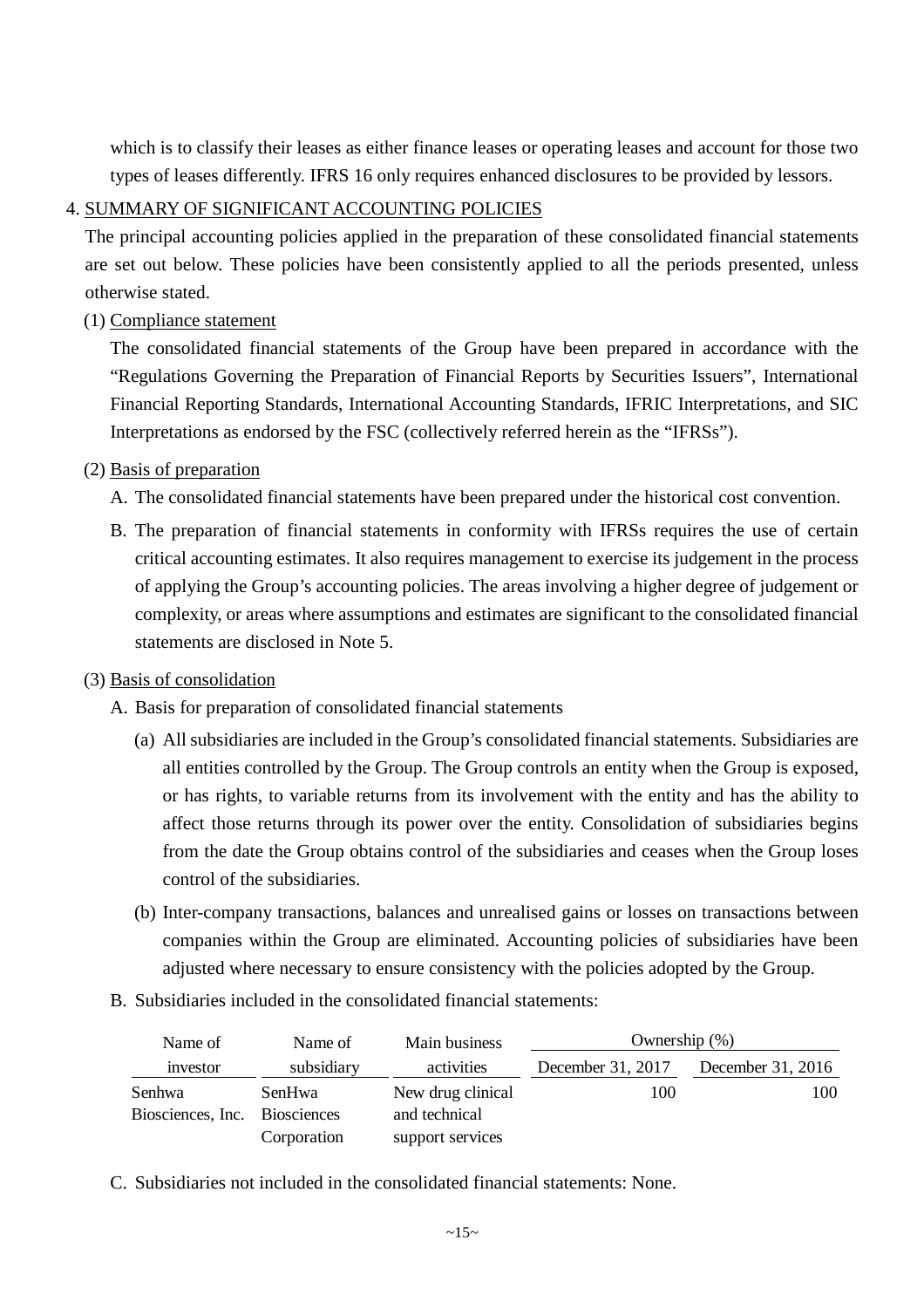- D. Adjustments for subsidiaries with different balance sheet dates: None.
- E. Significant restrictions: None.
- F. Subsidiaries that have non-controlling interests that are material to the Group: None.

#### (4) Foreign currency translation

Items included in the financial statements of each of the Group's entities are measured using the currency of the primary economic environment in which the entity operates (the "functional currency"). The consolidated financial statements are presented in New Taiwan Dollars, which is the Company's functional and the Group's presentation currency.

- A. Foreign currency transactions and balances
	- (a) Foreign currency transactions are translated into the functional currency using the exchange rates prevailing at the dates of the transactions or valuation where items are remeasured. Foreign exchange gains and losses resulting from the settlement of such transactions are recognised in profit or loss in the period in which they arise.
	- (b) Monetary assets and liabilities denominated in foreign currencies at the period end are retranslated at the exchange rates prevailing at the balance sheet date. Exchange differences arising upon re-translation at the balance sheet date are recognised in profit or loss.
	- (c) All foreign exchange gains and losses based on the nature of those transactions are presented in the statement of comprehensive income within 'other gains and losse's.
- B. Translation of foreign operations

The operating results and financial position of all the group entities and associates that have a functional currency different from the presentation currency are translated into the presentation currency as follows:

- (a) Assets and liabilities for each balance sheet presented are translated at the closing exchange rate at the date of that balance sheet;
- (b) Income and expenses for each statement of comprehensive income are translated at average exchange rates of that period; and
- (c) All resulting exchange differences are recognised in other comprehensive income.
- (5) Classification of current and non-current items
	- A. Assets that meet one of the following criteria are classified as current assets; otherwise they are classified as non-current assets:
		- (a) Assets arising from operating activities that are expected to be realised, or are intended to be sold or consumed within the normal operating cycle;
		- (b) Assets held mainly for trading purposes;
		- (c) Assets that are expected to be realised within twelve months from the balance sheet date;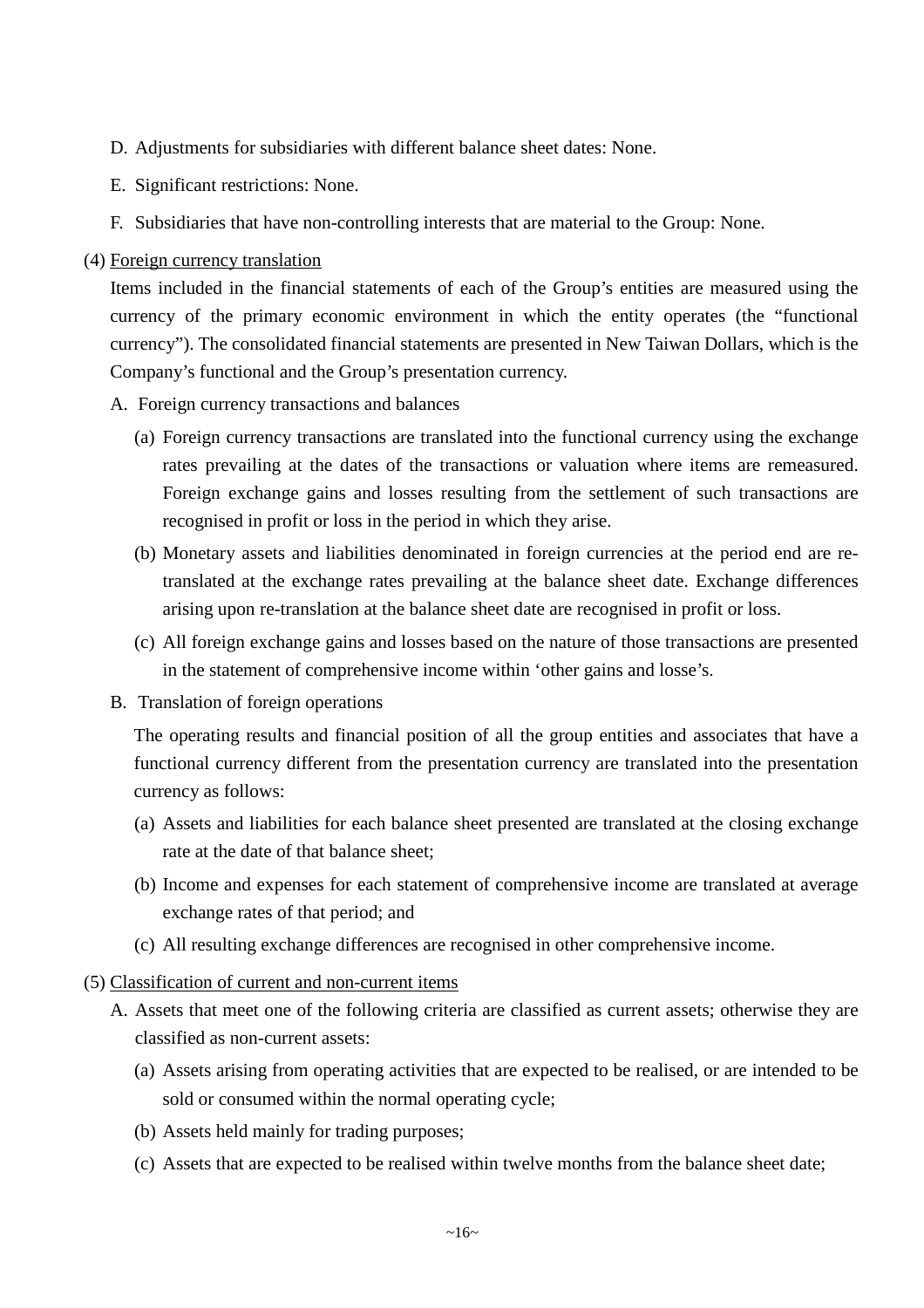- (d) Cash and cash equivalents, excluding restricted cash and cash equivalents and those that are to be exchanged or used to settle liabilities more than twelve months after the balance sheet date.
- B. Liabilities that meet one of the following criteria are classified as current liabilities; otherwise they are classified as non-current liabilities:
	- (a) Liabilities that are expected to be settled within the normal operating cycle;
	- (b) Liabilities arising mainly from trading activities;
	- (c) Liabilities that are to be settled within twelve months from the balance sheet date;
	- (d) Liabilities for which the repayment date cannot be extended unconditionally to more than twelve months after the balance sheet date. Terms of a liability that could, at the option of the counterparty, result in its settlement by the issue of equity instruments do not affect its classification.
- (6) Cash equivalents

Cash equivalents refer to short-term, highly liquid investments that are readily convertible to known amounts of cash and which are subject to an insignificant risk of changes in value. Time deposits that meet the definition above and are held for the purpose of meeting short-term cash commitments in operations are classified as cash equivalents.

- (7) Financial assets at fair value through profit or loss
	- A. Financial assets at fair value through profit or loss are financial assets held for trading or financial assets designated as at fair value through profit or loss on initial recognition. Financial assets are classified in this category of held for trading if acquired principally for the purpose of selling in the short-term. Derivatives are also categorized as financial assets held for trading unless they are designated as hedges. Financial assets that meet one of the following criteria are designated as at fair value through profit or loss on initial recognition:
		- (a) Hybrid (combined) contracts; or
		- (b) They eliminate or significantly reduce a measurement or recognition inconsistency; or
		- (c) They are managed and their performance is evaluated on a fair value basis, in accordance with a documented risk management or investment strategy.
	- B. On a regular way purchase or sale basis, financial assets at fair value through profit or loss are recognised and derecognised using settlement date accounting.
	- C. Financial assets at fair value through profit or loss are initially recognised at fair value. Related transaction costs are expensed in profit or loss. These financial liabilities are subsequently remeasured and stated at fair value, and any changes in the fair value of these financial liabilities are recognised in profit or loss.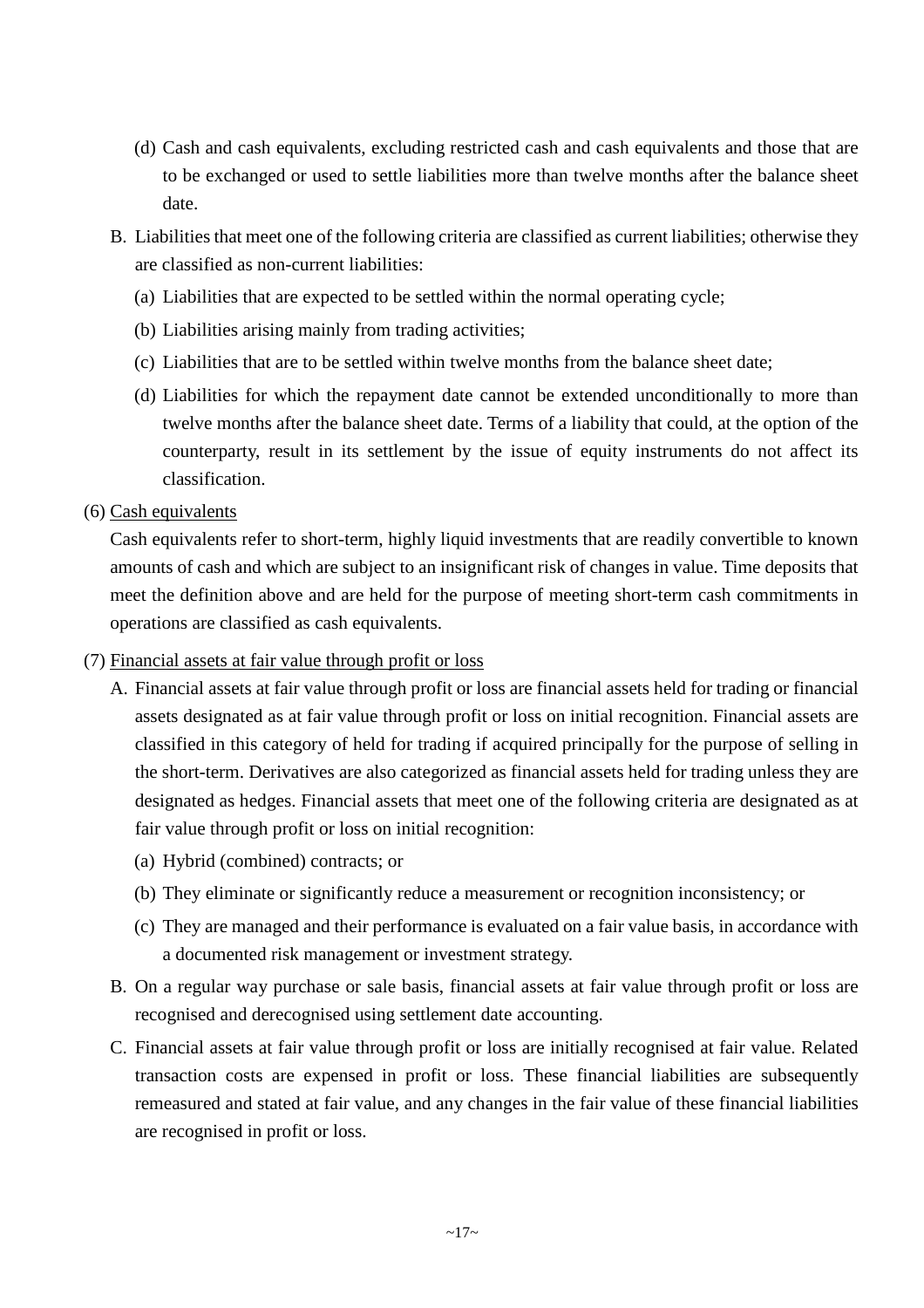#### (8) Available-for-sale financial assets

Available-for-sale financial assets are initially recognised at fair value plus transaction costs. These financial assets are subsequently remeasured and stated at fair value, and any changes in the fair value of these financial assets are recognised in other comprehensive income. Investments in equity instruments that do not have a quoted market price in an active market and whose fair value cannot be reliably measured or derivatives that are linked to and must be settled by delivery of such unquoted equity instruments are presented in 'financial assets measured at cost'.

#### (9) Loans and receivables

Accounts receivable are loans and receivables originated by the entity. They are created by the entity by selling goods or providing services to customers in the ordinary course of business. They are recognised initially at fair value and subsequently measured at amortised cost using the effective interest method less impairment. However, short-term accounts receivable without bearing interest are subsequently measured at initial invoice amount as the effect of discounting is immaterial.

#### (10) Impairment of financial assets

- A. The Group assesses at each balance sheet date whether there is objective evidence that a financial asset or a group of financial assets is impaired as a result of one or more events that occurred after the initial recognition of the asset (a 'loss event') and that loss event (or events) has an impact on the estimated future cash flows of the financial asset or group of financial assets that can be reliably estimated.
- B. The criteria that the Group uses to determine whether there is objective evidence of an impairment loss is as follows:
	- (a) Significant financial difficulty of the issuer or debtor;
	- (b) A breach of contract, such as a default or delinquency in interest or principal payments;
	- (c) The Group, for economic or legal reasons relating to the borrower's financial difficulty, granted the borrower a concession that a lender would not otherwise consider;
	- (d) It becomes probable that the borrower will enter bankruptcy or other financial reorganisation;
	- (e) The disappearance of an active market for that financial asset because of financial difficulties;
	- (f) Information about significant changes with an adverse effect that have taken place in the technology, market, economic or legal environment in which the issuer operates, and indicates that the cost of the investment in the equity instrument may not be recovered;
	- (g) A significant or prolonged decline in the fair value of an investment in an equity instrument below its cost.
- C. When the Group assesses that there has been objective evidence of impairment and an impairment loss has occurred, accounting for impairment is made as follows according to the category of financial assets: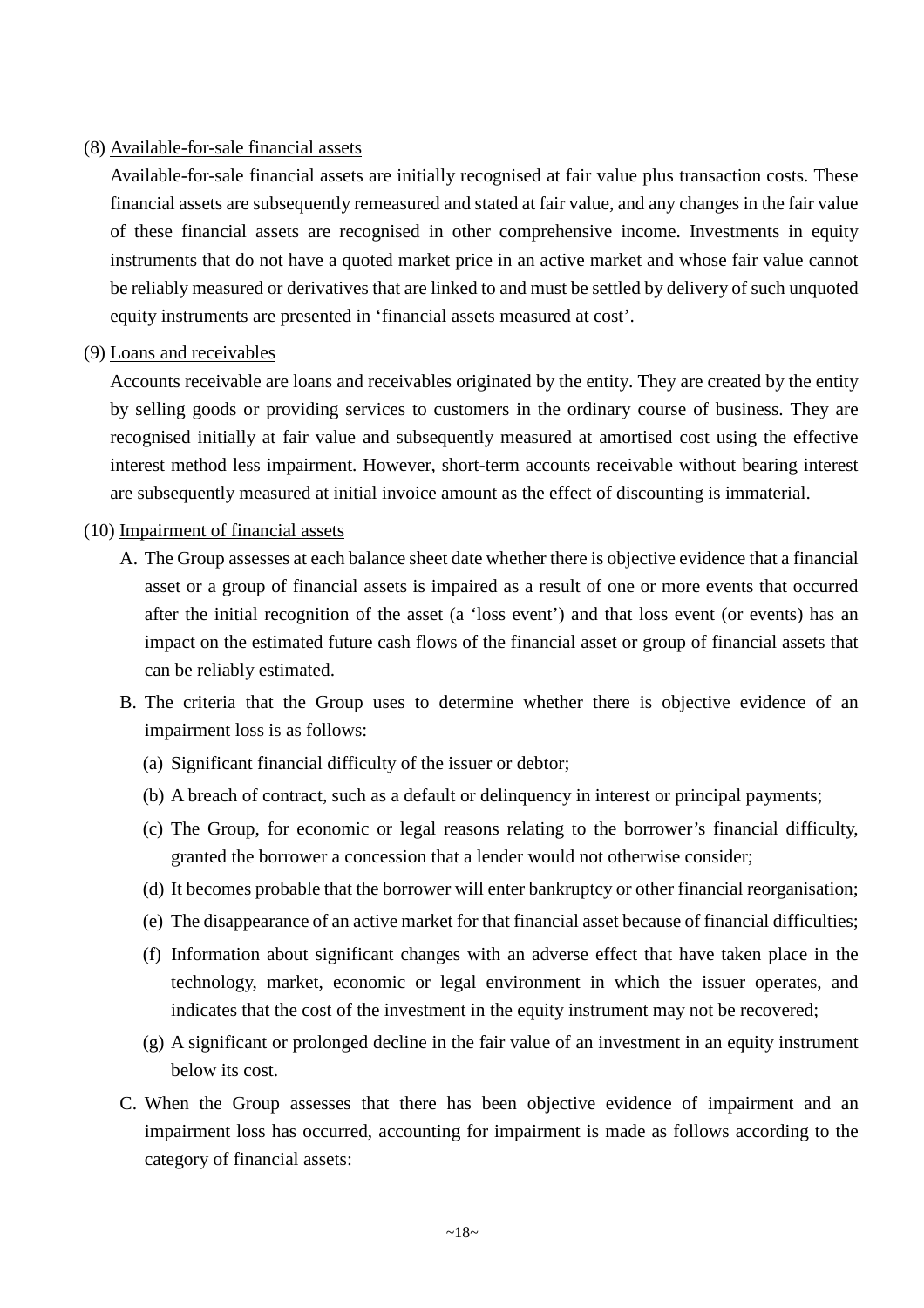Financial assets measured at cost

The amount of the impairment loss is measured as the difference between the asset's carrying amount and the present value of estimated future cash flows discounted at current market return rate of similar financial asset, and is recognised in profit or loss. Impairment loss recognised for this category shall not be reversed subsequently. Impairment loss is recognised by adjusting the carrying amount of the asset through the use of an impairment allowance account.

#### (11) Derecognition of financial assets

The Group derecognises a financial asset when the contractual rights to receive the cash flows from the financial asset expire.

#### (12) Property, plant and equipment

- A. Equipment are initially recorded at cost.
- B. Subsequent costs are included in the asset's carrying amount or recognised as a separate asset, as appropriate, only when it is probable that future economic benefits associated with the item will flow to the Group and the cost of the item can be measured reliably. The carrying amount of the replaced part is derecognised. All other repairs and maintenance are charged to profit or loss during the financial period in which they are incurred.
- C. Equipment applies cost model and is depreciated using the straight-line method to allocate their cost over their estimated useful lives. Each part of an item of equipment with a cost that is significant in relation to the total cost of the item must be depreciated separately.
- D. The assets' residual values, useful lives and depreciation methods are reviewed, and adjusted if appropriate, at each financial year-end. If expectations for the assets' residual values and useful lives differ from previous estimates or the patterns of consumption of the assets' future economic benefits embodied in the assets have changed significantly, any change is accounted for as a change in estimate under IAS 8, 'Accounting Policies, Changes in Accounting Estimates and Errors', from the date of the change. The useful lives are 3 and 2 years for office equipment and leasehold improvements, respectively.
- (13) Intangible assets

Computer software is stated at cost and amortised on a straight-line basis over its estimated useful life of 3 years.

(14) Impairment of non-financial assets

The Group assesses at each balance sheet date the recoverable amounts of those assets where there is an indication that they are impaired. An impairment loss is recognised for the amount by which the asset's carrying amount exceeds its recoverable amount. The recoverable amount is the higher of an asset's fair value less costs to sell or value in use. When the circumstances or reasons for recognizing impairment loss for an asset in prior years no longer exist or diminish, the impairment loss is reversed. The increased carrying amount due to reversal should not be more than what the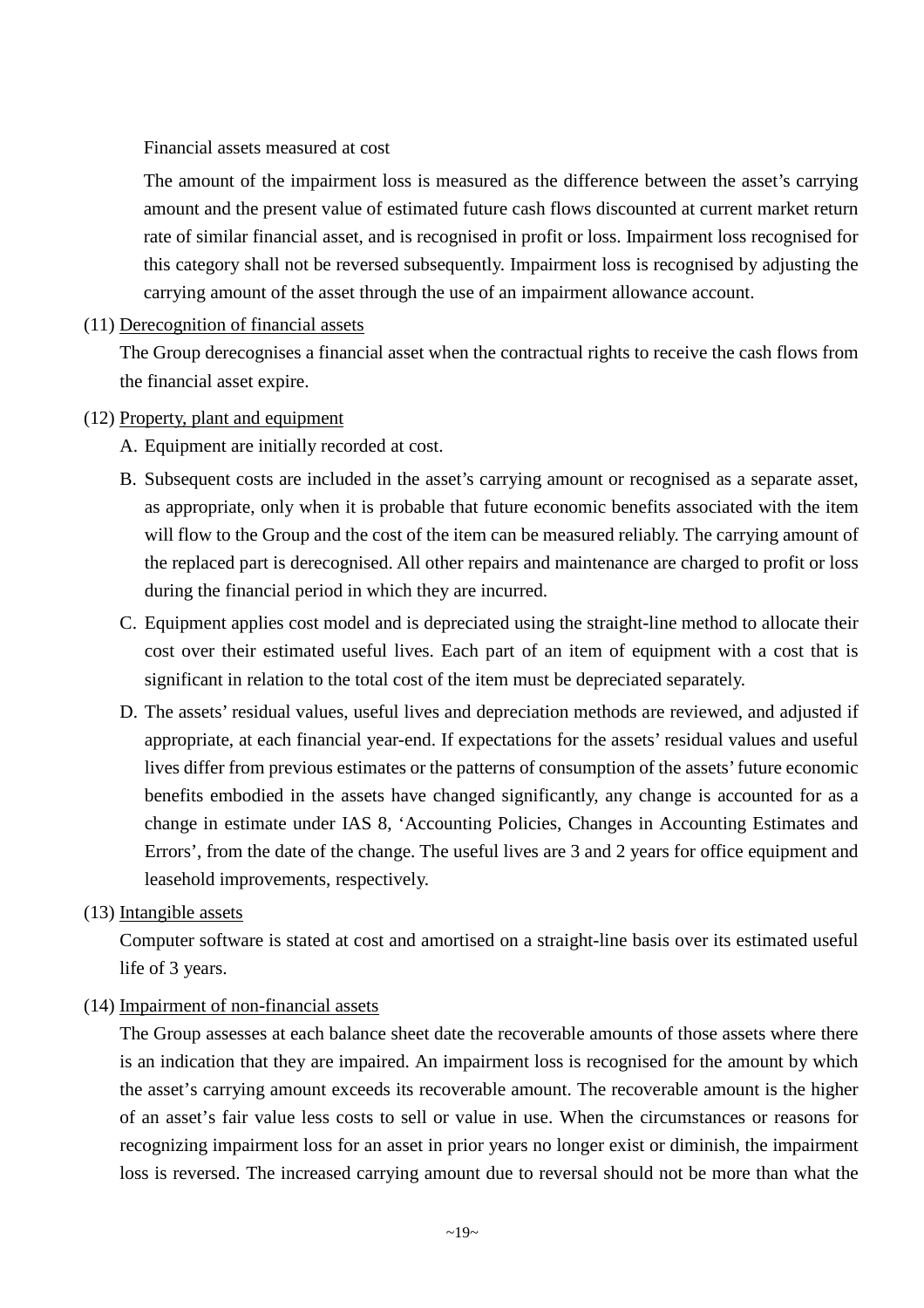depreciated or amortised historical cost would have been if the impairment had not been recognised.

### (15) Notes and accounts payable

Notes and accounts payable are obligations to pay for goods or services that have been acquired in the ordinary course of business from suppliers. They are recognised initially at fair value and subsequently measured at amortised cost using the effective interest method. However, short-term accounts payable without bearing interest are subsequently measured at initial invoice amount as the effect of discounting is immaterial.

#### (16) Derecognition of financial liabilities

A financial liability is derecognised when the obligation under the liability specified in the contract is discharged or cancelled or expires.

### (17) Employee benefits

### A. Short-term employee benefits

Short-term employee benefits are measured at the undiscounted amount of the benefits expected to be paid in respect of service rendered by employees in a period and should be recognised as expense in that period when the employees render service.

B. Pensions

For defined contribution plans, the contributions are recognised as pension expense when they are due on an accrual basis. Prepaid contributions are recognised as an asset to the extent of a cash refund or a reduction in the future payments.

C. Employees' compensation and directors' and supervisors' remuneration

Employees' compensation and directors' and supervisors' remuneration are recognised as expense and liability, provided that such recognition is required under legal or constructive obligation and those amounts can be reliably estimated. Any difference between the resolved amounts and the subsequently actual distributed amounts is accounted for as changes in estimates.

### (18) Employee share-based payment

For the equity-settled share-based payment arrangements, the employee services received are measured at the fair value of the equity instruments granted at the grant date, and are recognised as compensation cost over the vesting period, with a corresponding adjustment to equity. The fair value of the equity instruments granted shall reflect the impact of market vesting conditions and nonmarket vesting conditions. Compensation cost is subject to adjustment based on the service conditions that are expected to be satisfied and the estimates of the number of equity instruments that are expected to vest under the non-market vesting conditions at each balance sheet date. Ultimately, the amount of compensation cost recognised is based on the number of equity instruments that eventually vest. In addition, the Group chose the date on which the number of shares for employee pre-emption was confirmed to be the grant date for the reporting period and the following reporting periods.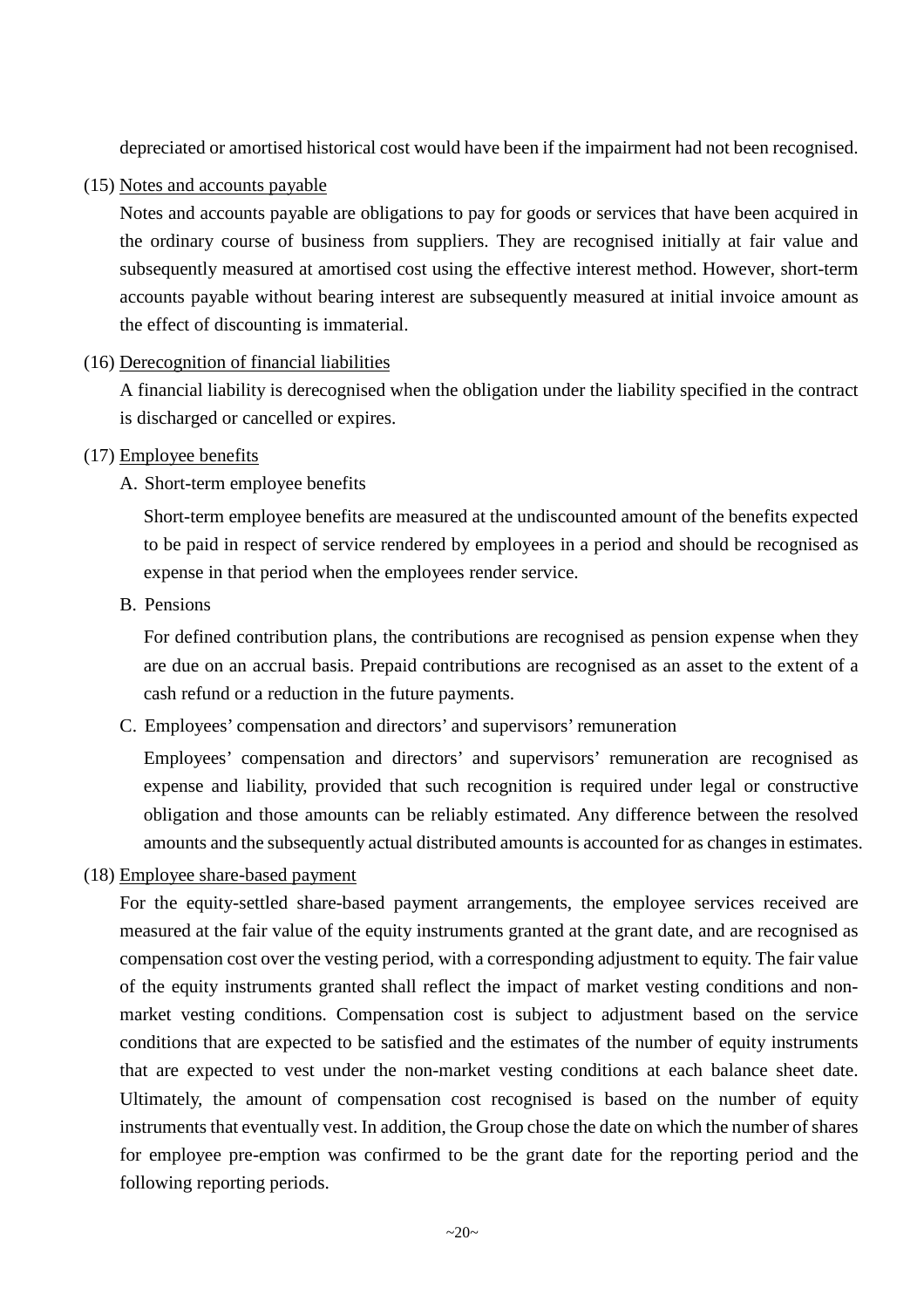#### (19) Income tax

- A. The tax expense for the period comprises current and deferred tax. Tax is recognised in profit or loss, except to the extent that it relates to items recognised in other comprehensive income or items recognised directly in equity, in which cases the tax is recognised in other comprehensive income or equity.
- B. The current income tax expense is calculated on the basis of the tax laws enacted or substantively enacted at the balance sheet date. Management periodically evaluates positions taken in tax returns with respect to situations in accordance with applicable tax regulations. It establishes provisions where appropriate based on the amounts expected to be paid to the tax authorities. An additional 10% tax is levied on the unappropriated retained earnings and is recorded as income tax expense in the year the stockholders resolve to retain the earnings.
- C. Deferred tax is recognised, using the balance sheet liability method, on temporary differences arising between the tax bases of assets and liabilities and their carrying amounts in the balance sheet. However, the deferred tax is not accounted for if it arises from initial recognition of an asset or liability in a transaction other than a business combination that at the time of the transaction affects neither accounting nor taxable profit or loss. Deferred tax is determined using tax rates (and laws) that have been enacted or substantially enacted by the balance sheet date and are expected to apply when the related deferred tax asset is realised or the deferred tax liability is settled.
- D. Deferred tax assets are recognised only to the extent that it is probable that future taxable profit will be available against which the temporary differences can be utilised. At each balance sheet date, unrecognised and recognised deferred tax assets are reassessed.
- E. Current income tax assets and liabilities are offset and the net amount reported in the balance sheet when there is a legally enforceable right to offset the recognised amounts and there is an intention to settle on a net basis or realise the asset and settle the liability simultaneously. Deferred tax assets and liabilities are offset on the balance sheet when the entity has the legally enforceable right to offset current tax assets against current tax liabilities and they are levied by the same taxation authority on either the same entity or different entities that intend to settle on a net basis or realise the asset and settle the liability simultaneously.
- F. A deferred tax asset shall be recognised for the carryforward of unused tax credits resulting from research and development expenditures to the extent that it is possible that future taxable profit will be available against which the unused tax credits can be utilised.

### (20) Share capital

Common stocks are classified as equity. Incremental costs directly attributable to the issue of new shares or stock options are shown in equity as a deduction, net of tax, from the proceeds.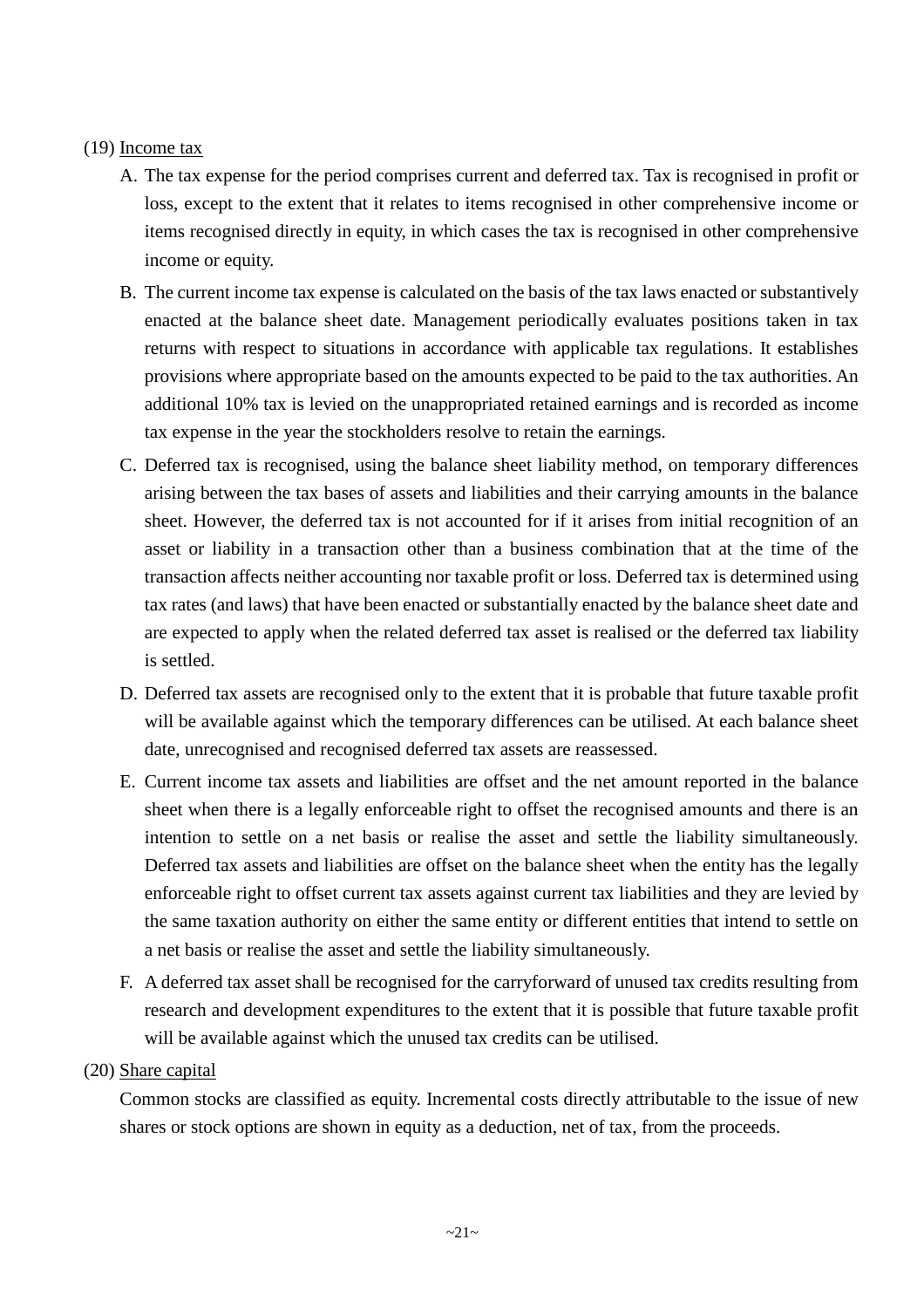#### (21) Revenue recognition

The Group recognises the revenue arising from licensing agreement provided that the requirements for the revenue recognition of sales of goods are satisfied and the following conditions are met:

- A. The amount of royalty is fixed or non-refundable.
- B. The contract is irrevocable.
- C. Related rights are granted to the authorised party for its own disposition.
- D. The party granting authority has no further obligation after passing on the rights to the authorised party.

In case the licensing agreement fails to meet all the conditions listed above, the revenue is recognised on a reasonable and systematic basis during the licensing period instead of being recognised at once.

### (22) Operating segments

Operating segments are reported in a manner consistent with the internal reporting provided to the chief operating decision maker, who is responsible for allocating resources and assessing performance of the operating segments.

## 5. CRITICAL ACCOUNTING JUDGEMENTS, ESTIMATES AND KEY SOURCES OF ASSUMPTION UNCERTAINTY

The preparation of these consolidated financial statements requires management to make critical judgements in applying the Group's accounting policies and make assumptions, and estimates concerning future events. However, none of the assumptions is considered critical. Assumptions and estimates may differ from the actual results and are continually evaluated and adjusted based on historical experience and other factors. Such assumptions and estimates have a significant risk of causing a material adjustment to the carrying amounts of assets and liabilities within the next financial year; and the related information is addressed below:

### Realisability of deferred tax assets

Deferred tax assets are recognised only to the extent that it is probable that future taxable profit will be available against which the deductible temporary differences can be utilised. Assessment of the realisability of deferred tax assets involves critical accounting judgements and estimates of the management, including the assumptions of expected future sales revenue growth rate and profit rate, available tax credits, tax planning, etc. Any variations in global economic environment, industrial environment, and laws and regulations might cause material adjustments to deferred tax assets.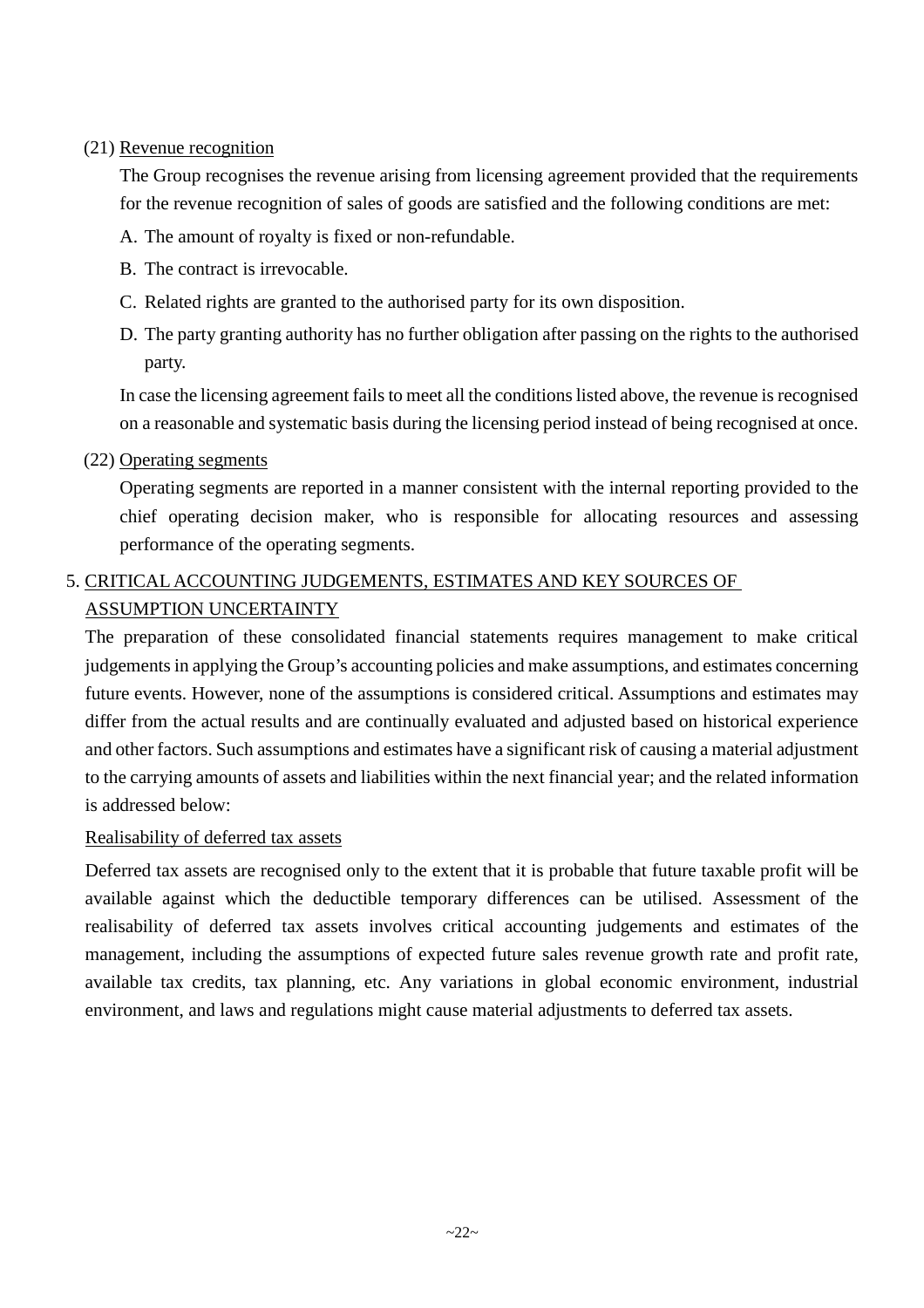#### 6. DETAILS OF SIGNIFICANT ACCOUNTS

#### (1) Cash and cash equivalents

|                             | December 31, 2017 | December 31, 2016 |         |  |
|-----------------------------|-------------------|-------------------|---------|--|
| Petty cash and cash on hand | 92                |                   | 69      |  |
| Checking account deposits   | 270               |                   | 10      |  |
| Demand deposits             | 56,112            |                   | 77,682  |  |
| Time deposits               | 1,544,526         |                   | 436,122 |  |
|                             | 1,601,000         |                   | 513,883 |  |

A. The Group transacts with a variety of financial institutions all with high credit quality to disperse credit risk, so it expects that the probability of counterparty default is remote.

B. The Group has no cash and cash equivalents pledged to others.

#### (2) Prepayments

|                                              | December 31, 2017 |        | December 31, 2016 |        |
|----------------------------------------------|-------------------|--------|-------------------|--------|
| Prepaid service expenses                     | \$                | 6,245  | <sup>\$</sup>     |        |
| Excess business tax paid                     |                   | 3,259  |                   | 1,595  |
| Prepaid income tax                           |                   | 2,449  |                   | 3,296  |
| Prepaid insurance premiums                   |                   | 1,386  |                   | 1,673  |
| Prepayment for clinical trial and commission |                   |        |                   |        |
| research                                     |                   | 905    |                   | 3,180  |
| Others                                       |                   | 382    |                   | 620    |
|                                              |                   | 14,626 |                   | 10,364 |
| (3) Other payables                           |                   |        |                   |        |

| . . |  |  |
|-----|--|--|
|     |  |  |
|     |  |  |
|     |  |  |
|     |  |  |
|     |  |  |
|     |  |  |

| Commission research expenses | 47,686 | 11,246 |
|------------------------------|--------|--------|
| Salaries and bonuses         | 5,191  | 4,136  |
| Service expenses             | 2,261  | 3,581  |
| Others                       | 2,399  | 1,708  |
|                              | 57,537 | 20,671 |

December 31, 2017 December 31, 2016

#### (4) Pensions

A. The Company has established a defined contribution pension plan (the "New Plan") under the Labor Pension Act (the "Act"), covering all regular employees with R.O.C. nationality. Under the New Plan, the Company contributes monthly an amount no less than 6% of the employees' monthly salaries and wages to the employees' individual pension accounts at the Bureau of Labor Insurance. The benefits accrued are paid monthly or in lump sum upon termination of employment. The subsidiary, SenHwa Biosciences Corporation, offers its employees 401(K) pension savings plan which adopts defined contribution plan. The plan enables both the employer and employees during their employment to contribute monthly based on a certain percentage of their salaries in their pension accounts.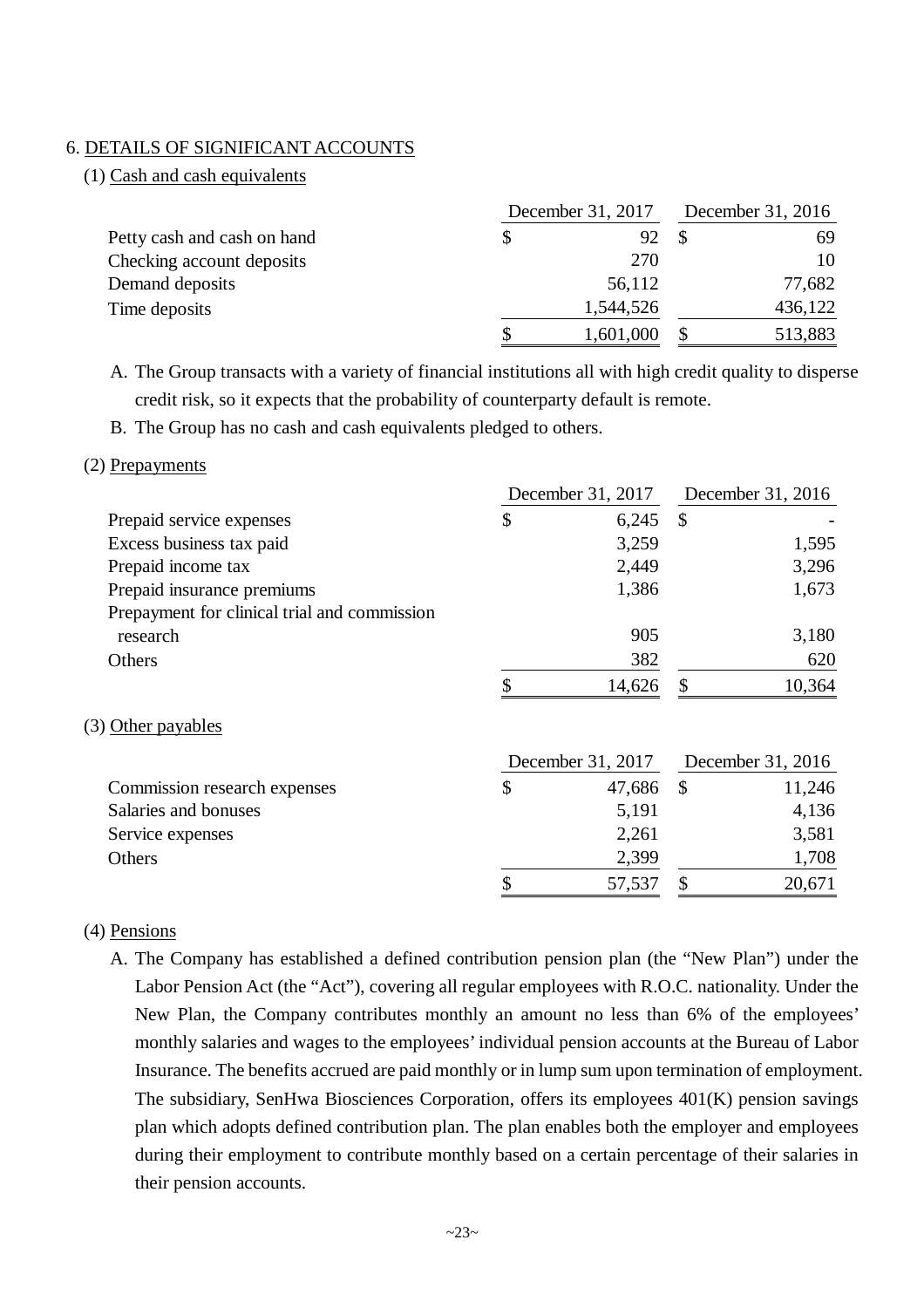B. The pension costs the under the defined contribution pension plans of the Group for the years ended December 31, 2017 and 2016 were \$1,762 and \$1,771, respectively.

#### (5) Share-based payment

A. For the years ended December 31, 2017 and 2016 the Company's share-based payment arrangements were as follows:

| Type of                                                         |            | Quantity granted<br>(shares in |                 |                           |
|-----------------------------------------------------------------|------------|--------------------------------|-----------------|---------------------------|
| arrangement                                                     | Grant date | thousands)                     | Contract period | Vesting conditions        |
| Employee stock<br>options $-B$                                  | 2014.11.21 | 2,000                          | 6 years         | $2 \sim 5$ years' service |
| Employee stock<br>options $-C$                                  | 2016.7.27  | 350                            | 4 years         | $2~3$ years' service      |
| Cash capital<br>increase reserved<br>for employee<br>preemption | 2017.4.10  | 134                            | Not applicable  | Vested immediately        |

B. Details of the share-based payment arrangements are as follows:

|                                       | 2017           |              |                  | 2016    |               |                  |  |              |
|---------------------------------------|----------------|--------------|------------------|---------|---------------|------------------|--|--------------|
|                                       | No. of         |              | Weighted-average | No. of  |               | Weighted-average |  |              |
|                                       | options        |              | exercise price   | options |               | exercise price   |  |              |
|                                       | (in thousands) | (in dollars) |                  |         |               | (in thousands)   |  | (in dollars) |
| Options outstanding                   |                |              |                  |         |               |                  |  |              |
| at January 1                          | 1,137          | $\mathbb{S}$ | 55.98            | 1,105   | <sup>\$</sup> | 12.16            |  |              |
| Options granted                       | 134            |              | 162.00           | 350     |               | 154.50           |  |              |
| Options exercised                     | 241)           |              | 95.47            | 293)    |               | 12.16            |  |              |
| Options forfeited                     | 150)           |              | 12.16            | 25)     |               | 12.16            |  |              |
| Options outstanding<br>at December 31 | 880            |              | 68.78            | 1,137   |               | 55.98            |  |              |
| Options exercisable<br>at December 31 | 304            |              | 12.16            | 260     |               | 12.16            |  |              |

- C. The weighted-average stock price of stock options at exercise dates for the years ended December 31, 2017 and 2016 was \$86.61 (in dollars) and \$193.33 (in dollars), respectively.
- D. The expiry date and exercise price of stock options outstanding at balance sheet date are as follows:

|                        |             | December 31, 2017               |                                |        | December 31, 2016 |  |        |  |  |  |                                 |  |                                |
|------------------------|-------------|---------------------------------|--------------------------------|--------|-------------------|--|--------|--|--|--|---------------------------------|--|--------------------------------|
| Issue date<br>approved | Expiry date | No. of shares<br>(in thousands) | Exercise price<br>(in dollars) |        |                   |  |        |  |  |  | No. of shares<br>(in thousands) |  | Exercise price<br>(in dollars) |
| 2014.11.21             | 2020.11.20  | 530                             |                                | 12.16  | 787               |  | 12.16  |  |  |  |                                 |  |                                |
| 2016.7.27              | 2020.7.26   | 350                             |                                | 154.50 | 350               |  | 154.50 |  |  |  |                                 |  |                                |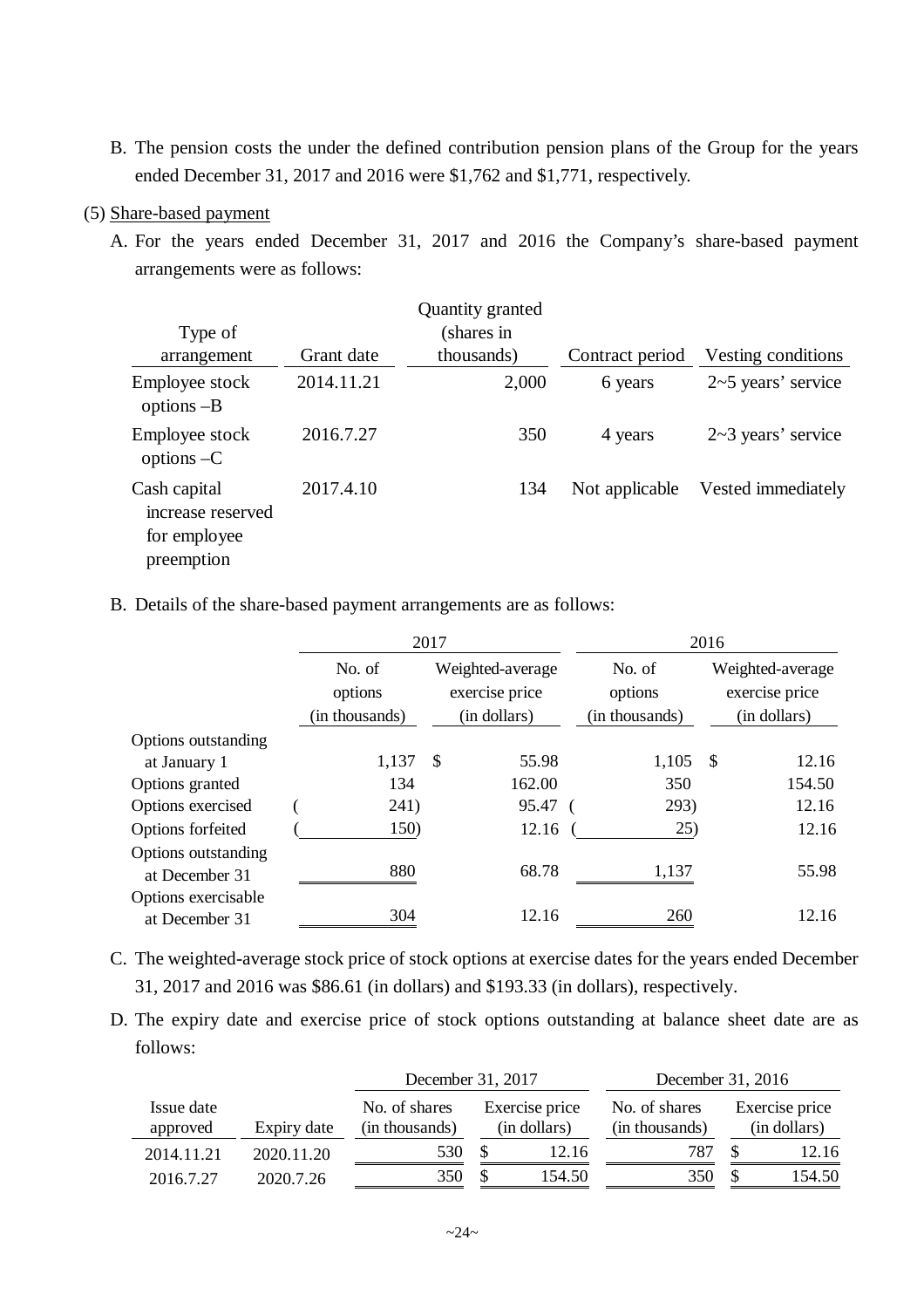E. The fair value of stock options granted is measured using the Black-Scholes option-pricing model. Relevant information is as follows:

| Type of<br>arrangement                                             | Grant date | Stock price<br>(in dollars) | Exercise<br>price<br>(in dollars) | Expected<br>price<br>volatility | Expected<br>option life | Expected<br>dividends | Risk-free<br>interest rate | Fair value<br>per unit<br>(in dollars) |
|--------------------------------------------------------------------|------------|-----------------------------|-----------------------------------|---------------------------------|-------------------------|-----------------------|----------------------------|----------------------------------------|
| Employee<br>stock<br>options $-B$                                  | 2014.11.21 | 77.8<br>\$<br>(Note)        | \$<br>12.16                       | 49.5%                           | 5.5 years               | 0%                    | $1.08\% \sim 1.3\%$        | \$66.44~67.09                          |
| Employee<br>stock<br>options $-C$                                  | 2016.7.27  | 154.22                      | 154.5                             | 50.56%                          | $3-3.5$ years           | 0%                    | $0.45\% \sim 0.47\%$       | $52.80 - 56.81$                        |
| Cash capital<br>increase<br>reserved for<br>employee<br>preemption | 2017.4.10  | 162.00                      | 162                               | 37.41%                          | $0.03$ years            | 0%                    | 0.41%                      | 4.01                                   |

- Note: The Company was an emerging company when issuing the stock options so price-book ratio was used to compute the stock price.
- F. Expenses incurred on share-based payment transactions are shown below:

|                | Year ended Decemer 31, |        |  |        |  |
|----------------|------------------------|--------|--|--------|--|
|                |                        | 2017   |  | 2016   |  |
| Equity-settled |                        | 10,662 |  | 33,581 |  |

- (6) Share capital
	- A. As of December 31, 2017, the Company's authorised capital was \$1,000,000, consisting of 100 million shares of ordinary stock (including 2,500 thousand shares reserved for employee stock options), and the paid-in capital was \$743,456 with a par value of \$10 (in dollars) per share. All proceeds from shares issued have been collected.
	- B. Movements in the number of the Company's ordinary shares outstanding are as follows:

|                                  | 2017 |           | 2016                     |
|----------------------------------|------|-----------|--------------------------|
| At January 1                     | \$   | 65,786 \$ | 65,493                   |
| Cash capital increase            |      | 8,500     | $\overline{\phantom{a}}$ |
| Employee stock options exercised |      | 107       | 293                      |
| At December 31                   | S    | 74,393    | 65,786                   |

(7) Capital surplus

Pursuant to the R.O.C. Company Act, capital surplus arising from paid-in capital in excess of par value on issuance of common stocks and donations can be used to cover accumulated deficit or to issue new stocks or cash to shareholders in proportion to their share ownership, provided that the Company has no accumulated deficit. Further, the R.O.C. Securities and Exchange Act requires that the amount of capital surplus to be capitalised mentioned above should not exceed 10% of the paid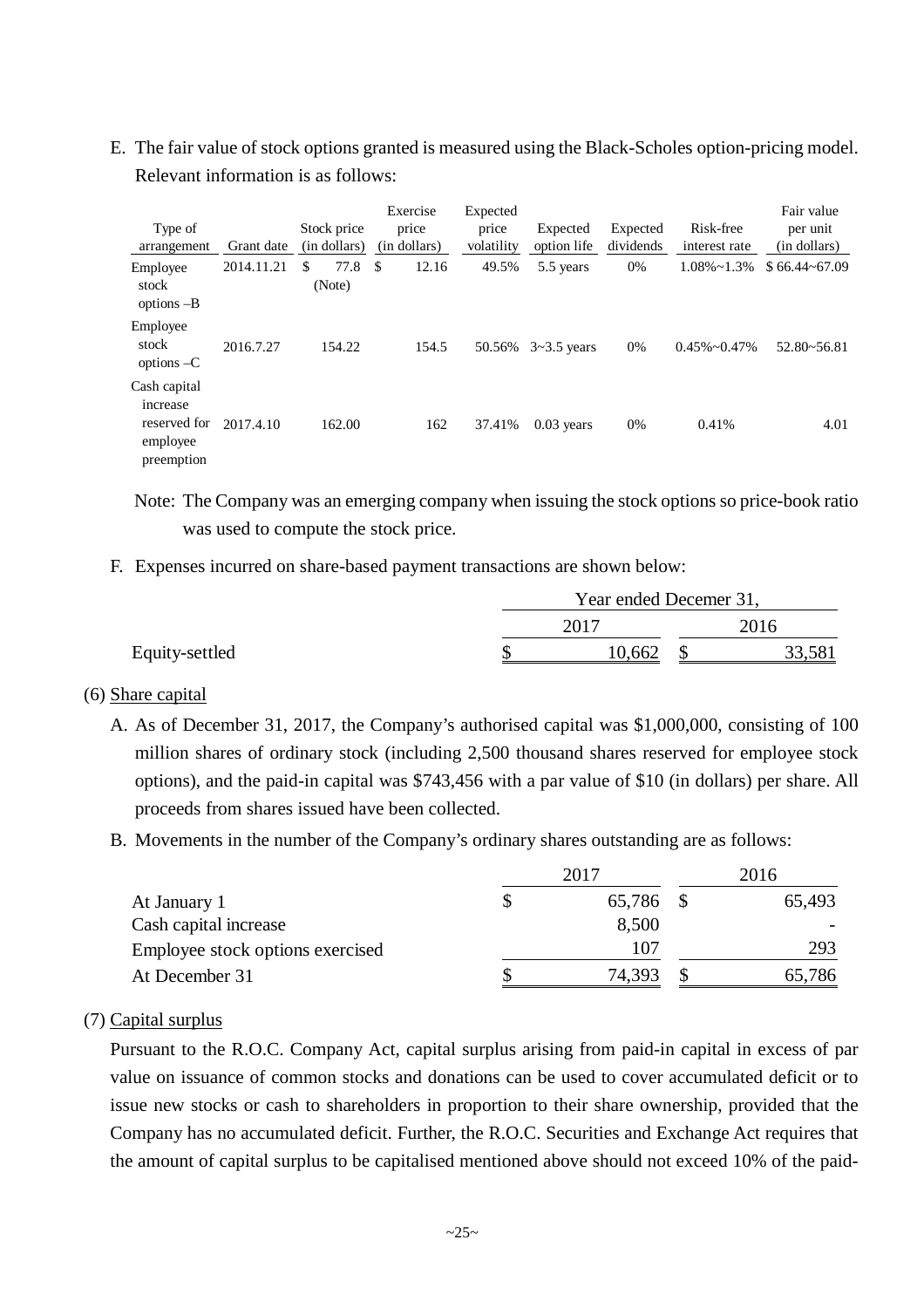in capital each year. However, capital surplus should not be used to cover accumulated deficit unless the legal reserve is insufficient.

## (8) Retained earnings

- A. Under the Company's Articles of Incorporation, the current year's earnings, if any, shall first be used to pay all taxes and offset prior years' operating losses and then 10% of the remaining amount shall be set aside as legal reserve. Stock dividends should be appropriated at a rate of 10% per annum. The remainder, if any, to be retained or to be appropriated shall be resolved by the stockholders at the stockholders' meeting.
- B. Except for covering accumulated deficit or issuing new stocks or cash to shareholders in proportion to their share ownership, the legal reserve shall not be used for any other purpose. The use of legal reserve for the issuance of stocks or cash to shareholders in proportion to their share ownership is permitted, provided that the distribution of the reserve is limited to the portion in excess of 25% of the paid-in capital.
- C. The shareholders during their meeting on June 16, 2017 and June 16, 2016 resolved to offset the accumulated deficit with capital surplus of \$78,177 and \$185,257, respectively.
- D. The Board of Directors during its meeting on February 13, 2018 resolved to offset the accumulated deficit with capital surplus of \$558,879. Said proposal has not yet been approved by the shareholders as of February 13, 2018.

#### (9) Other income

|                             | Year ended December 31, |       |      |  |  |
|-----------------------------|-------------------------|-------|------|--|--|
|                             |                         | 2017  | 2016 |  |  |
| Interest income             |                         | 7.525 |      |  |  |
| (10) Other gains and losses |                         |       |      |  |  |

|                                                                       | Year ended December 31, |               |                          |  |  |  |
|-----------------------------------------------------------------------|-------------------------|---------------|--------------------------|--|--|--|
|                                                                       |                         | 2017          | 2016                     |  |  |  |
| Net currency exchange losses                                          | (\$                     | $3,335)$ (\$) | 703)                     |  |  |  |
| Net gains on financial assets at fair value<br>through profit or loss |                         | 361           | $\overline{\phantom{a}}$ |  |  |  |
| Other disbursements                                                   |                         | 565)          | 32)                      |  |  |  |
|                                                                       |                         |               | 735                      |  |  |  |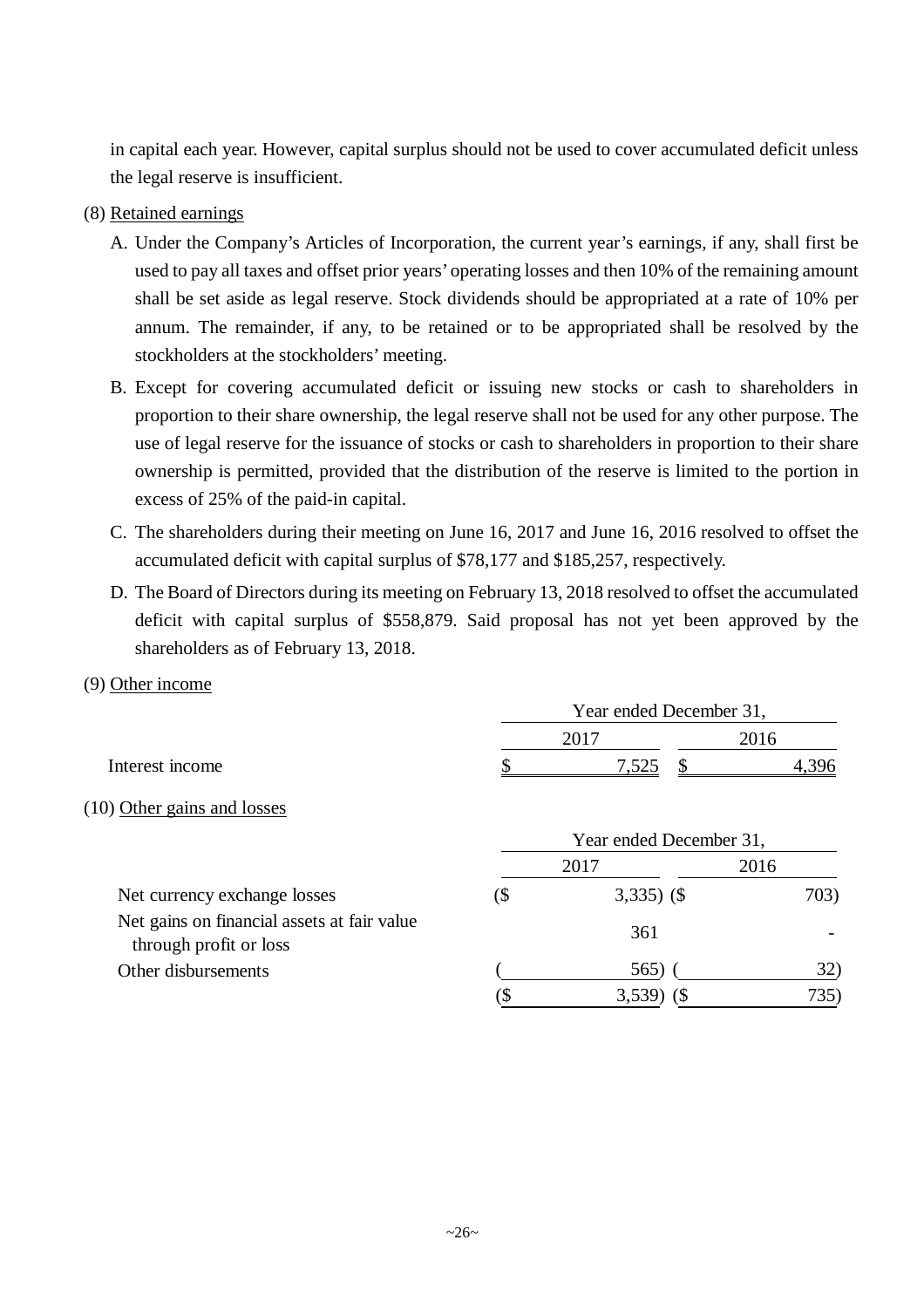#### (11) Expenses by nature

|                              | Year ended December 31, |         |    |         |  |  |
|------------------------------|-------------------------|---------|----|---------|--|--|
|                              |                         | 2017    |    | 2016    |  |  |
| Commission research expenses | \$                      | 206,868 | -S | 106,514 |  |  |
| Employee benefit expense     |                         | 86,856  |    | 92,867  |  |  |
| Service expenses             |                         | 38,935  |    | 15,628  |  |  |
| Patent application fees      |                         | 13,441  |    | 14,486  |  |  |
| Depreciation                 |                         | 1,466   |    | 726     |  |  |
| Amortisation                 |                         | 551     |    | 608     |  |  |
| Other expenses               |                         | 27,275  |    | 27,314  |  |  |
| Operating costs and expenses |                         | 375,392 | S  | 258,143 |  |  |

#### (12) Employee benefit expense

|                                       | Year ended December 31, |        |               |        |  |  |
|---------------------------------------|-------------------------|--------|---------------|--------|--|--|
|                                       |                         | 2017   |               | 2016   |  |  |
| Wages and salaries                    | \$                      | 68,694 | $\mathcal{S}$ | 53,138 |  |  |
| Share-based payment compensation cost |                         | 10,662 |               | 33,581 |  |  |
| Labour and health insurance fees      |                         | 1,942  |               | 1,538  |  |  |
| Pension costs                         |                         | 1,762  |               | 1,771  |  |  |
| Other personnel expenses              |                         | 3,796  |               | 2,839  |  |  |
|                                       | \$                      | 86,856 |               | 92,867 |  |  |

A. In accordance with the Articles of Incorporation of the Company, a ratio of distributable profit of the current year, after covering accumulated losses, shall be distributed as employees' compensation and directors' and supervisors' remuneration. The ratio shall be 10% for employees' compensation and shall not be higher than 2% for directors' and supervisors' remuneration.

B. The Company incurred loss before tax for the years ended December 31, 2017 and 2016. Therefore, employees' compensation and directors' and supervisors' remuneration were not accrued in accordance with the Company's Articles of Incorporation.

### (13) Income tax

A. Income tax expense

| 2017 |     | 2016                    |
|------|-----|-------------------------|
|      |     |                         |
|      | 454 |                         |
|      | 24  | 646                     |
|      |     |                         |
|      |     |                         |
|      |     |                         |
|      | 478 | 646                     |
|      |     | Year ended December 31, |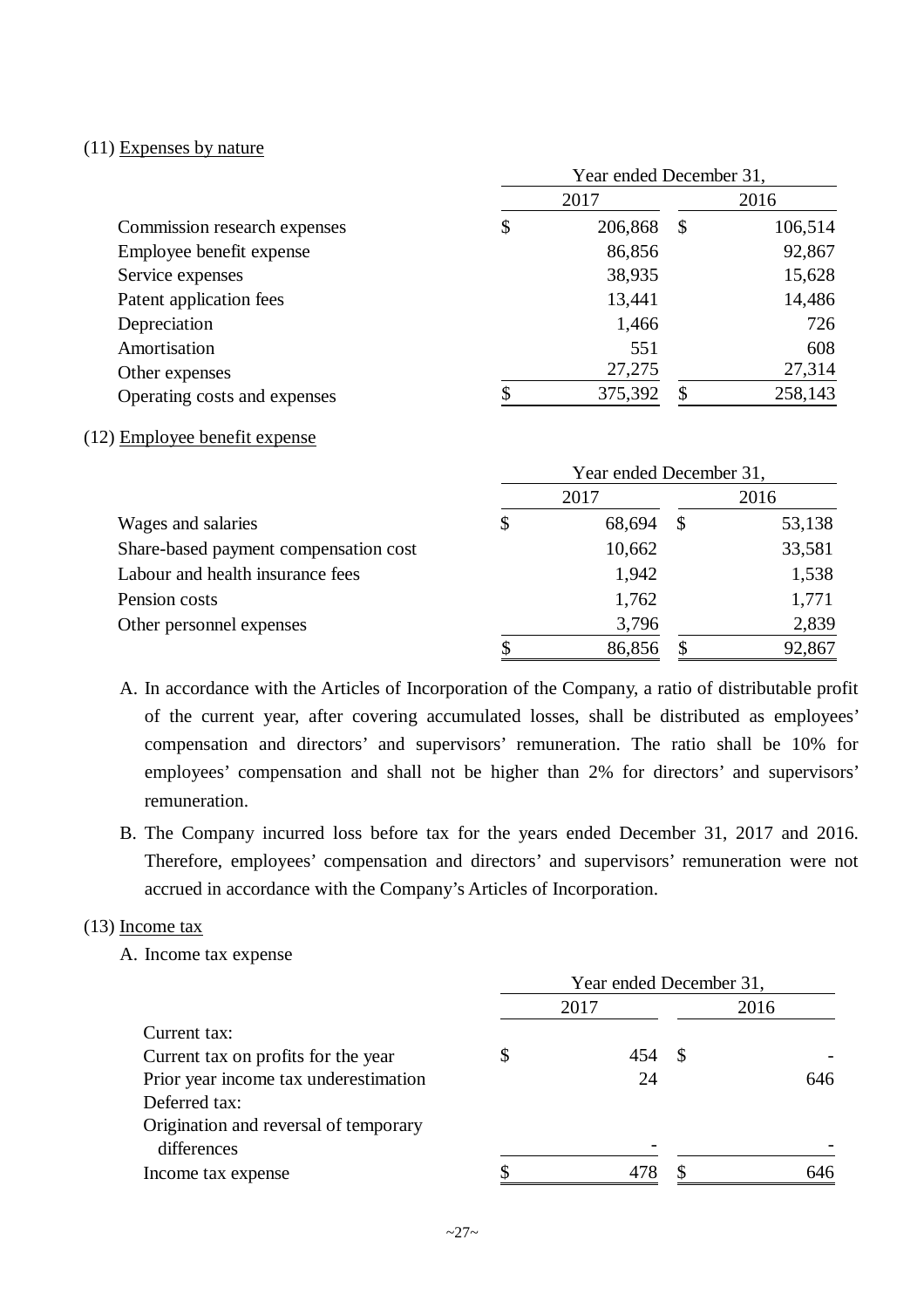B. Reconciliation between income tax expense and accounting profit

|                                                                            | Year ended December 31, |      |  |      |  |  |  |
|----------------------------------------------------------------------------|-------------------------|------|--|------|--|--|--|
|                                                                            |                         | 2017 |  | 2016 |  |  |  |
| Tax calculated based on profit before tax and<br>statutory tax rate (note) |                         | 454  |  |      |  |  |  |
| Prior year income tax underestimation                                      |                         | 24   |  | 646  |  |  |  |
| Income tax expense                                                         |                         | 478  |  | 646  |  |  |  |

Note: The basis for computing the applicable tax rate are the rates applicable in the respective countries where the Group entities operate.

C. Details of the amount the Company is entitled as investment tax credit and unrecognised deferred tax assets are as follows:

|                          | December 31, 2017 |                    |    |                          |             |  |  |
|--------------------------|-------------------|--------------------|----|--------------------------|-------------|--|--|
|                          |                   |                    |    | Unrecognised<br>deferred |             |  |  |
| Qualifying items         |                   | Unused tax credits |    | tax assets               | Expiry year |  |  |
| Research and development | \$                | 250,683            | \$ | 250,683                  | (Note)      |  |  |
|                          | December 31, 2016 |                    |    |                          |             |  |  |
|                          |                   |                    |    | Unrecognised             |             |  |  |
|                          |                   |                    |    | deferred                 |             |  |  |
| Qualifying items         |                   | Unused tax credits |    | tax assets               | Expiry year |  |  |
| Research and development | \$                | 173,500            | \$ | 173,500                  | (Note)      |  |  |

Note: The Company and its shareholders are entitled to the incentives conferred under the Biotech and New Pharmaceutical Development Act following the Company's incorporation as a biotech pharmaceutical company pursuant to the Letter No. Jing-Shou-Gong-Zi-10320407310 issued by the Ministry of Economic Affairs (MOEA) on April 3, 2014. The incentive measures are valid for five years beginning on the next date of the issuance of MOEA's Letter. The investment tax credit can be first used when there is taxable business income. Any unused tax credit is available for the following four years.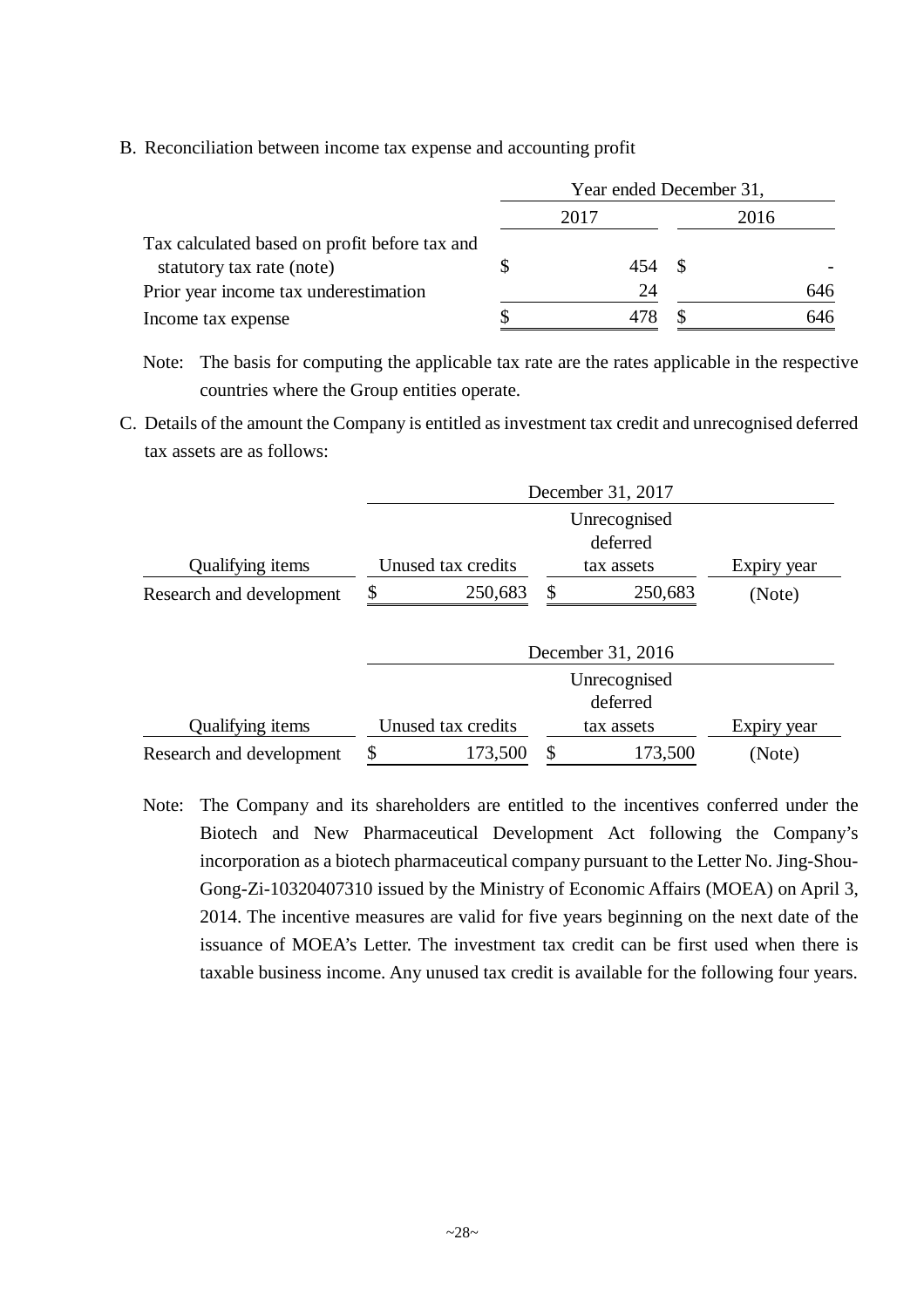|               |               | December 31, 2017 |               |              |             |
|---------------|---------------|-------------------|---------------|--------------|-------------|
|               |               |                   |               | Unrecognised |             |
|               | Amount filed/ |                   |               | deferred     |             |
| Year incurred | assessed      | Unused amount     |               | tax assets   | Expiry year |
| 2012          | Assessed      | \$<br>669         | $\mathcal{S}$ | 669          | 2022        |
| 2013          | Assessed      | 113,000           |               | 113,000      | 2023        |
| 2014          | Assessed      | 156,145           |               | 156,145      | 2024        |
| 2015          | Assessed      | 195,046           |               | 195,046      | 2025        |
| 2016          | Filed         | 235,170           |               | 235,170      | 2026        |
| 2017          | Filed         | 355,660           |               | 355,660      | 2027        |
|               |               | \$<br>1,055,690   | \$            | 1,055,690    |             |
|               |               |                   |               |              |             |
|               |               | December 31, 2016 |               |              |             |
|               |               |                   |               | Unrecognised |             |
|               | Amount filed/ |                   |               | deferred     |             |
| Year incurred | assessed      | Unused amount     |               | tax assets   | Expiry year |
| 2012          | Assessed      | \$<br>669         | $\mathcal{S}$ | 669          | 2022        |
| 2013          | Assessed      | 113,000           |               | 113,000      | 2023        |
| 2014          | Assessed      | 156,145           |               | 156,145      | 2024        |
| 2015          | Assessed      | 195,046           |               | 195,046      | 2025        |
| 2016          | Filed         | 235,170           |               | 235,170      | 2026        |
|               |               | \$<br>700,030     | \$            | 700,030      |             |

D. Expiration dates of unused tax losses and amounts of unrecognised deferred tax assets are as follows:

- E. The Company's income tax returns through 2015 have been assessed and approved by the Tax Authority.
- F. For the U.S. subsidiary, expiration dates of unused tax losses and amounts of unrecognised deferred tax assets are as follows:

|                                      |                                      | December 31, 2017 |              |                   |
|--------------------------------------|--------------------------------------|-------------------|--------------|-------------------|
|                                      |                                      |                   | Unrecognised |                   |
|                                      | Amount filed/                        |                   | deferred tax |                   |
| Year incurred                        | assessed                             | Unused amount     | assets       | Expiry year       |
| 2016                                 | Filed                                | 10,403            | 10,403       | 2036              |
| G. Unappropriated retained earnings: |                                      |                   |              |                   |
|                                      |                                      | December 31, 2017 |              | December 31, 2016 |
|                                      | Earnings generated in and after 1998 |                   | 558,879)     | 265,158)          |

H. As of December 31, 2017 and 2016, the balance of the imputation tax credit account were both \$0. The estimated and actual creditable tax rate are not applicable as a result of accumulated deficit.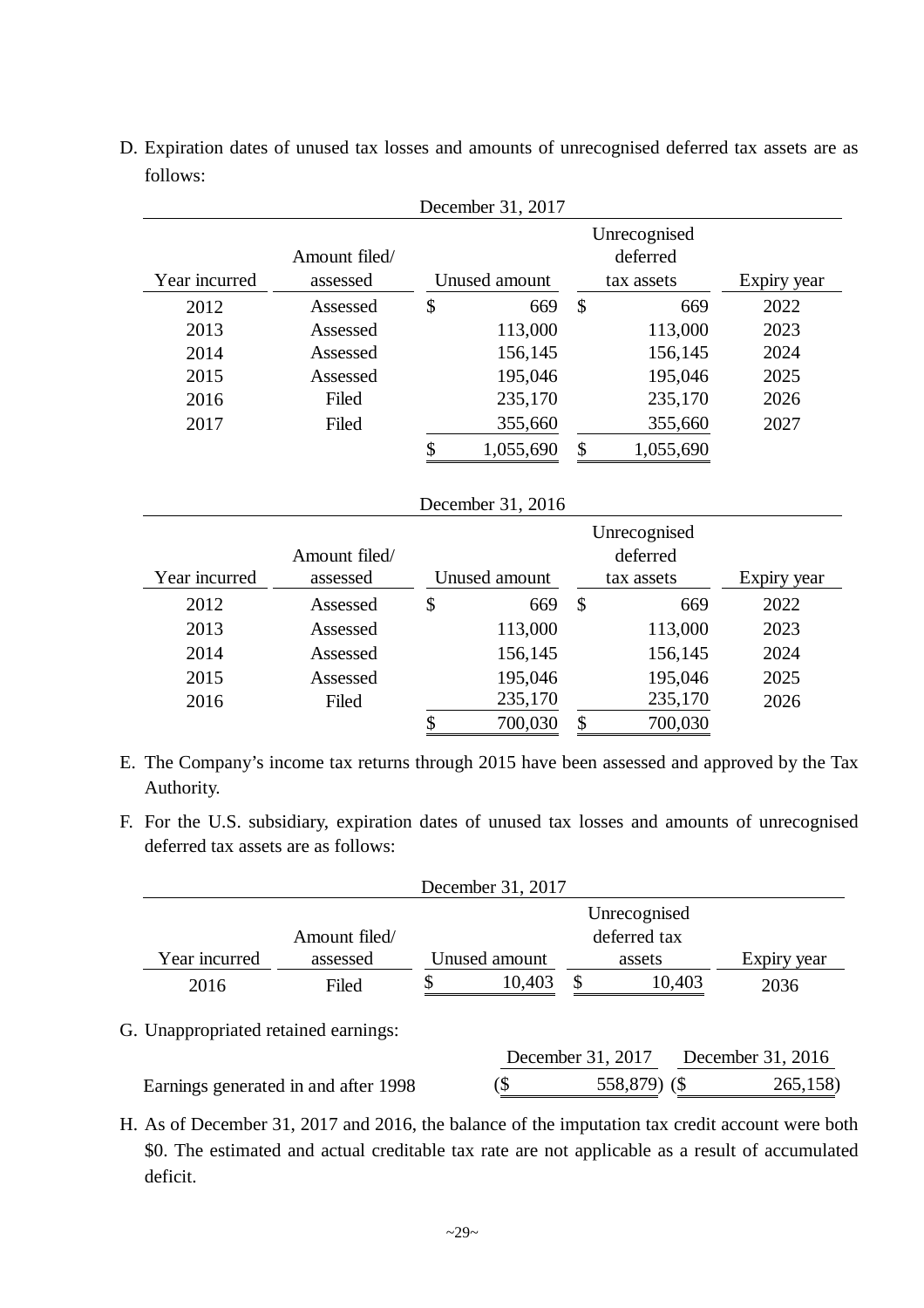### (14) Significant contracts

- A. The Company acquired intangible assets including multiple patents, technologies, clinical trial drugs and clinical trial information from Company A under the agreement in April 2013. The Company's payment for acquiring the assets relative to the agreement was shown as 'research and development expenses'. In the following years, the Company is obliged to pay royalties computed based on a certain percentage of revenue arising from either licensing to the third party or sales pertaining to the assets provided that the research and development comes to fruition.
- B. The Company was commissioned on improving API Production using the industrial strains for generic medicine by Company C under an agreement in April 2013. The Company was permitted to recommission the third party provided that Company C owns the research results. The total contract price was \$45,000. The Company recognised the commission research revenue for each period based on the period of time the service was rendered. Further, the Company is entitled to the receipt of royalties computed based on a certain percentage of net sales amount provided that the products are manufactured and sold under cGMP standard. However, Company C entered into a termination agreement with the Company due to the shift in its operating strategy. The latest agreement allowed the Company to access the research results as well as to authorise the third party to the extent of development. Once the products are manufactured or sold, the revenue must be shared with Company C without exceeding the R&D expenses amounting to \$28,125 paid by the Company. All service revenue was recognised by the Company during the year ended December 31, 2014.
- C. The Company licensed Chaperone Therapeutics, Inc. (hereafter referred to as "Chaperone") a global preclinical drug patent under an agreement in September 2015. Chaperone is responsible for the development, application for drug approval, manufacturing and sales in terms of the authorised pharmaceuticals. In return, the Company receives an upfront payment from Chaperone and milestone royalties when Chaperone reaches specified milestones. The upfront payment was 15% equity of Chaperone while the milestone royalties totalled US\$102,700 thousand. The agreement provides that the upfront payment is due one year after the earlier of verification of compound validation or when the agreement is entered into. The Company recognised licensing revenue of \$128 and recorded 15% equity of common shares as 'Financial assets at cost-non current'.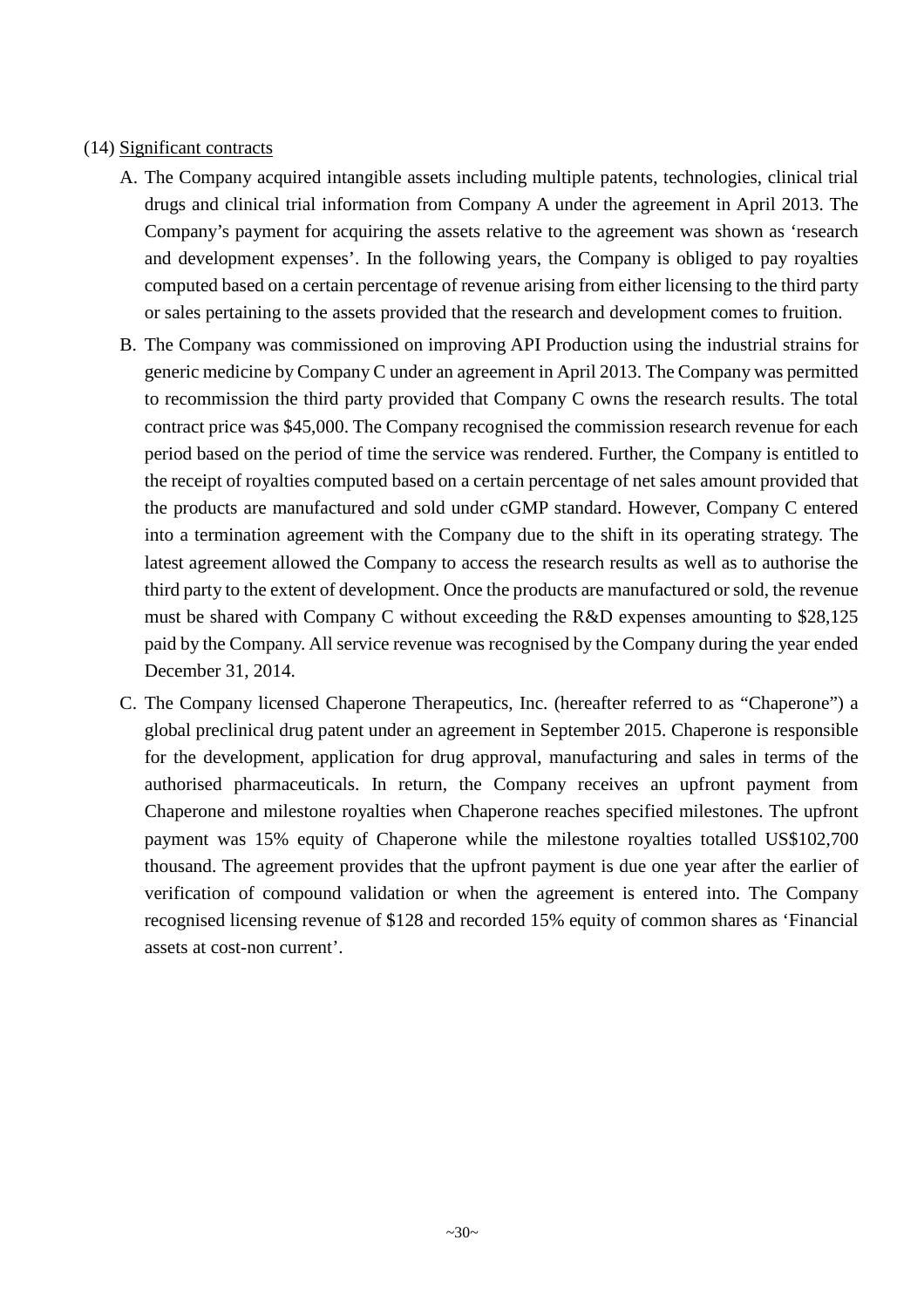(15) Loss per share

|                                                                             |     |                  | Year ended December 31, 2017                                                          |                                   |
|-----------------------------------------------------------------------------|-----|------------------|---------------------------------------------------------------------------------------|-----------------------------------|
|                                                                             |     | Amount after tax | Weighted average<br>number of ordinary<br>shares outstanding<br>(shares in thousands) | Loss<br>per share<br>(in dollars) |
| Basic loss per share (note)<br>Loss attributable to owners<br>of the parent | (\$ | 371,898)         | 71,782                                                                                | (<br>5.18)                        |
|                                                                             |     |                  | Year ended December 31, 2016                                                          |                                   |
|                                                                             |     | Amount after tax | Weighted average<br>number of ordinary<br>shares outstanding<br>(shares in thousands) | Loss<br>per share<br>(in dollars) |
| Basic loss per share (note)                                                 |     |                  |                                                                                       |                                   |
| Loss attributable to owners<br>of the parent                                | \$  | 255,015)         | 65,518                                                                                | 3.89<br>$($ \$                    |

Note: The stock options are converted into the Company's stocks. Hence, the options have no dilutive effect.

## 7. RELATED PARTY TRANSACTIONS

(1) Significant related party transactions

The Group did not have significant transactions with related parties for the years ended December 31, 2017 and 2016.

(2) Key management compensation

|                                                 | Year ended December 31, |        |  |        |  |
|-------------------------------------------------|-------------------------|--------|--|--------|--|
|                                                 |                         | 2017   |  | 2016   |  |
| Salaries and other short-term employee benefits |                         | 12,057 |  | 11,012 |  |
| Share-based payments                            |                         | 4,129  |  | 11,585 |  |
|                                                 |                         | 16,186 |  | 22,597 |  |

### 8. PLEDGED ASSETS

None.

## 9. SIGNIFICANT CONTINGENT LIABILITIES AND UNRECOGNISED CONTRACT **COMMITMENTS**

Commitments

(1) Operating lease agreement

Except for that mentioned in Note 6(14)A and C, the Group recognised rental expense of \$5,605 and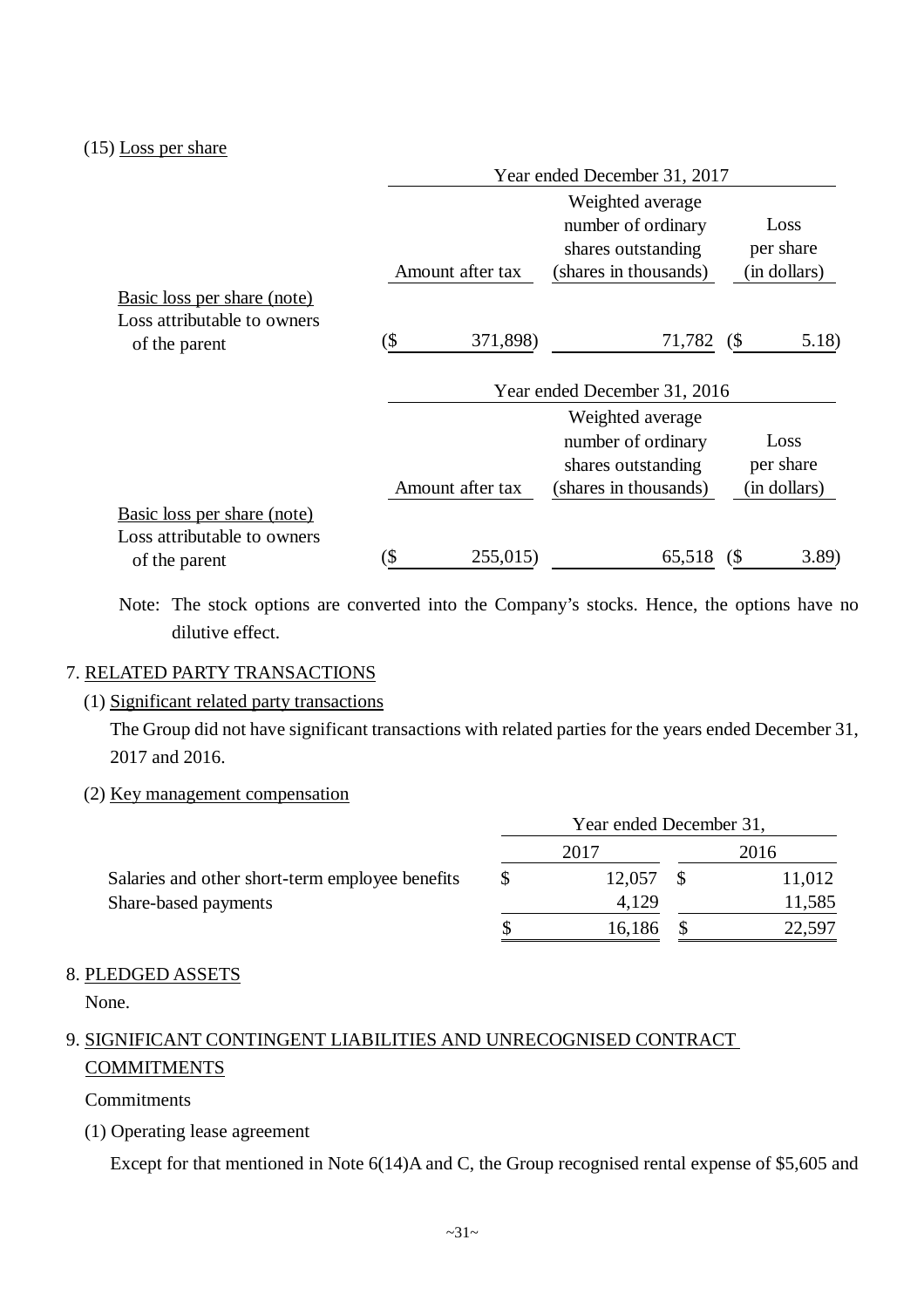\$5,343 for the lease of offices and vehicles for the years ended December 31, 2017 and 2016, respectively. Future minimum lease payments are as follows:

|                                                    |           | December 31, 2017 December 31, 2016 |       |
|----------------------------------------------------|-----------|-------------------------------------|-------|
| Not later than one year                            | 6.280 \$  |                                     | 4.917 |
| Later than one year but not later than three years | 6,262     |                                     | 135   |
|                                                    | 12,542 \$ |                                     | 5,052 |

(2) As of December 31, 2017, future payment for the service contracts entered into by the Group amounted to \$12,206.

## 10. SIGNIFICANT DISASTER LOSS None.

## 11. SIGNIFICANT EVENTS AFTER THE BALANCE SHEET DATE None.

### 12. OTHERS

(1) Capital management

The Group's objectives when managing capital are to safeguard the Group's ability to continue as a going concern in order to provide returns for shareholders and to maintain an optimal capital structure to reduce the cost of capital.

- (2) Financial instruments
	- A. Fair value information of financial instruments

The carrying amounts of the Group's financial instruments not measured at fair value (including cash and cash equivalents, other receivables, other payables and other current liabilities) are approximate to their fair values.

- B. Financial risk management policies
	- (a) The Group's activities expose it to a variety of financial risks: market risk (including foreign exchange risk, interest rate risk and price risk), credit risk and liquidity risk. The Group's overall risk management programme focuses on the unpredictability of financial markets and seeks to minimise potential adverse effects on the Group's financial position and financial performance.
	- (b) Risk management is carried out by a central treasury department (Group treasury) under policies approved by the Board of Directors. Group treasury identifies, evaluates and hedges financial risks in close cooperation with the operating units. The Board provides written principles for overall risk management, as well as written policies covering specific areas and matters, such as foreign exchange risk, interest rate risk, credit risk, use of derivative financial instruments and non-derivative financial instruments, and investment of excess liquidity.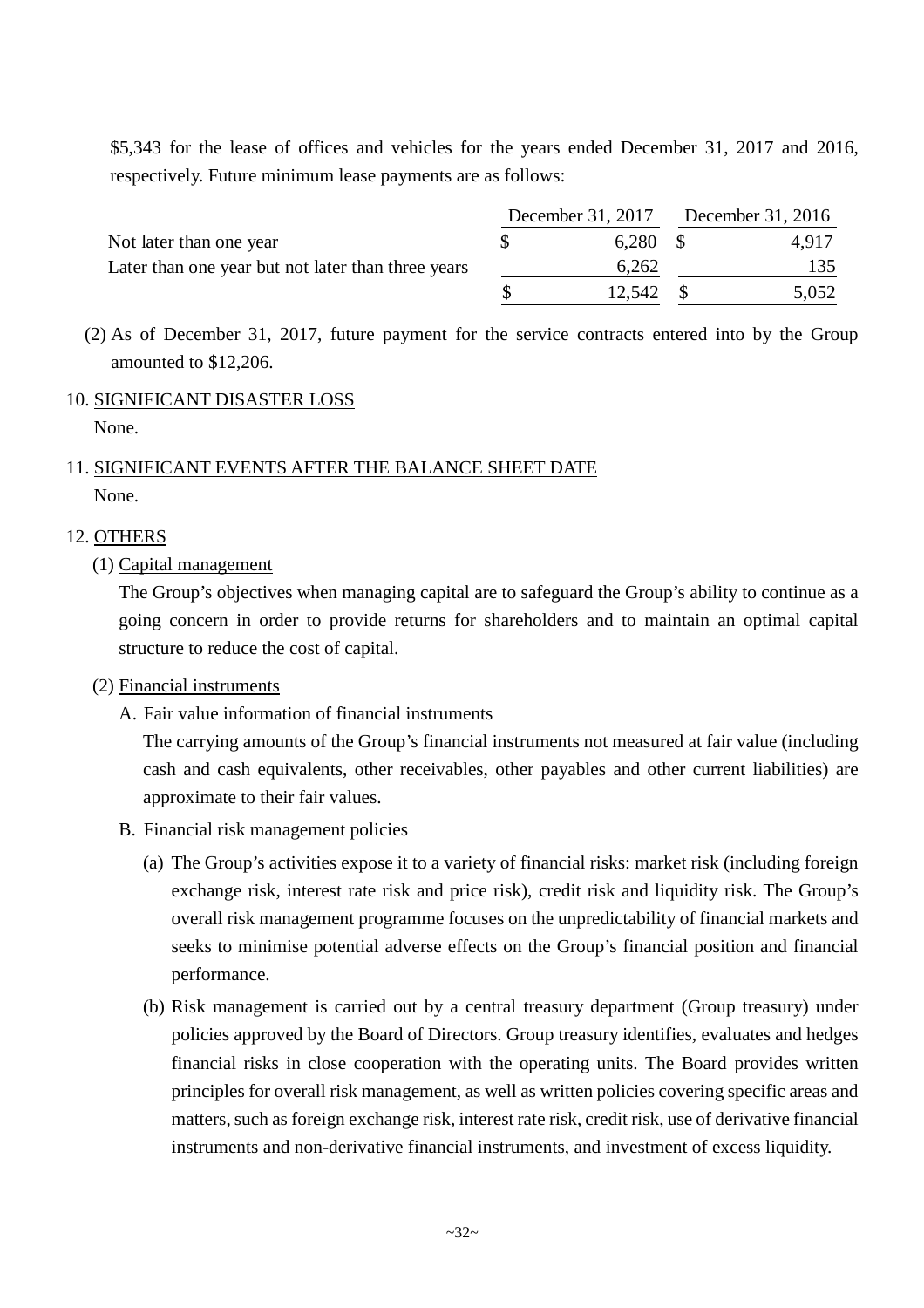- C. Significant financial risks and degrees of financial risks
	- (a) Market risk
		- i. The Group's businesses involve some non-functional currency operations (the Group's functional currency: NTD). The information on assets and liabilities denominated in foreign currencies whose values would be materially affected by the exchange rate fluctuations is as follows:

|                              | December 31, 2017 |                   |          |               |            |  |  |
|------------------------------|-------------------|-------------------|----------|---------------|------------|--|--|
|                              |                   | Foreign currency  |          |               |            |  |  |
|                              |                   | amount            | Exchange |               | Book value |  |  |
|                              |                   | (In thousands)    | rate     |               | (NTD)      |  |  |
| (Foreign currency:           |                   |                   |          |               |            |  |  |
| functional currency)         |                   |                   |          |               |            |  |  |
| <b>Financial assets</b>      |                   |                   |          |               |            |  |  |
| Monetary items               |                   |                   |          |               |            |  |  |
| <b>USD:NTD</b>               | \$                | 5,939             | 29.76    | \$            | 176,753    |  |  |
| Non-monetary items           |                   |                   |          |               |            |  |  |
| <b>USD:NTD</b>               |                   | 2,076             | 29.76    |               | 61,791     |  |  |
| <b>Financial liabilities</b> |                   |                   |          |               |            |  |  |
| <b>Monetary</b> items        |                   |                   |          |               |            |  |  |
| <b>USD:NTD</b>               |                   | 2,735             | 29.76    |               | 81,390     |  |  |
|                              |                   | December 31, 2016 |          |               |            |  |  |
|                              |                   | Foreign currency  |          |               |            |  |  |
|                              |                   | amount            | Exchange |               | Book value |  |  |
|                              |                   | (In thousands)    | rate     |               | (NTD)      |  |  |
| (Foreign currency:           |                   |                   |          |               |            |  |  |
| functional currency)         |                   |                   |          |               |            |  |  |
| <b>Financial assets</b>      |                   |                   |          |               |            |  |  |
| <b>Monetary</b> items        |                   |                   |          |               |            |  |  |
| <b>USD:NTD</b>               | \$                | 1,437             | 32.25    | $\mathcal{S}$ | 46,333     |  |  |
| Non-monetary items           |                   |                   |          |               |            |  |  |
| <b>USD:NTD</b>               |                   | 2,318             | 32.25    |               | 74,747     |  |  |
| <b>Financial liabilities</b> |                   |                   |          |               |            |  |  |
| Monetary items               |                   |                   |          |               |            |  |  |
| USD:NTD                      |                   | 986               | 32.25    |               | 31,507     |  |  |

ii. The unrealised exchange gain (loss) arising from significant foreign exchange variation on the monetary items held by the Group for the years ended December 31, 2017 and 2016 amounted to \$1,643 and \$307, respectively.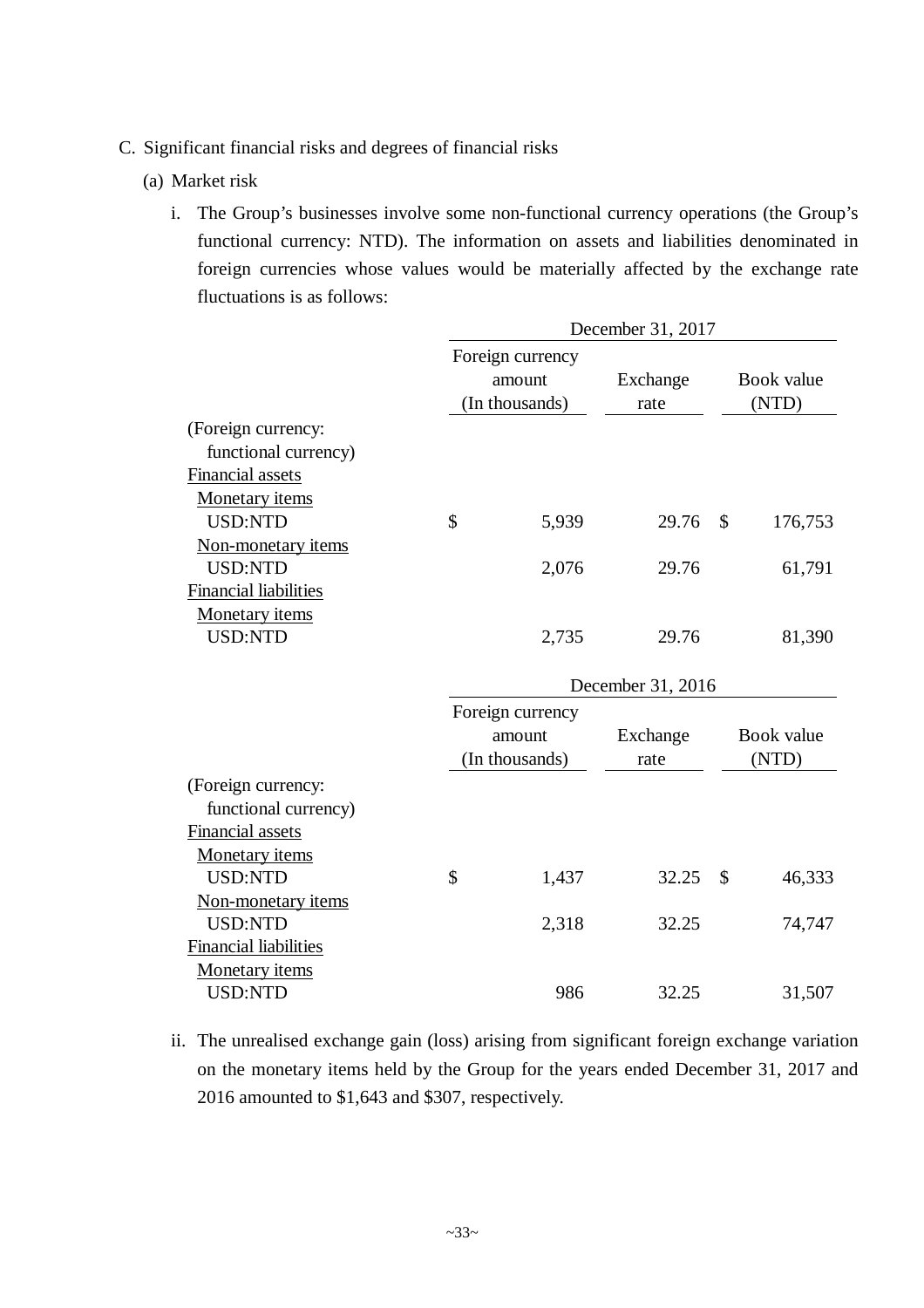|                              | Year ended December 31, 2017 |    |                             |                 |                                            |  |  |  |  |
|------------------------------|------------------------------|----|-----------------------------|-----------------|--------------------------------------------|--|--|--|--|
|                              | Sensitivity analysis         |    |                             |                 |                                            |  |  |  |  |
|                              | Degree of<br>variation       |    | Effect on<br>profit or loss |                 | Effect on other<br>comprehensive<br>income |  |  |  |  |
| (Foreign currency:           |                              |    |                             |                 |                                            |  |  |  |  |
| functional currency)         |                              |    |                             |                 |                                            |  |  |  |  |
| <b>Financial assets</b>      |                              |    |                             |                 |                                            |  |  |  |  |
| Monetary items               |                              |    |                             |                 |                                            |  |  |  |  |
| <b>USD:NTD</b>               | 1%                           | \$ | 1,768                       | \$              |                                            |  |  |  |  |
| Non-monetary items           |                              |    |                             |                 |                                            |  |  |  |  |
| <b>USD:NTD</b>               | 1%                           |    |                             |                 | 618                                        |  |  |  |  |
| <b>Financial liabilities</b> |                              |    |                             |                 |                                            |  |  |  |  |
| Monetary items               |                              |    |                             |                 |                                            |  |  |  |  |
| <b>USD:NTD</b>               | 1%                           |    | 814                         |                 |                                            |  |  |  |  |
|                              |                              |    |                             |                 |                                            |  |  |  |  |
|                              | Year ended December 31, 2016 |    |                             |                 |                                            |  |  |  |  |
|                              |                              |    | Sensitivity analysis        |                 |                                            |  |  |  |  |
|                              |                              |    |                             | Effect on other |                                            |  |  |  |  |
|                              | Degree of                    |    | Effect on                   |                 | comprehensive                              |  |  |  |  |
|                              | variation                    |    | profit or loss              |                 | income                                     |  |  |  |  |
| (Foreign currency:           |                              |    |                             |                 |                                            |  |  |  |  |
| functional currency)         |                              |    |                             |                 |                                            |  |  |  |  |
| Financial assets             |                              |    |                             |                 |                                            |  |  |  |  |
| <b>Monetary</b> items        |                              |    |                             |                 |                                            |  |  |  |  |
| <b>USD:NTD</b>               | 1%                           | \$ | 463                         | \$              |                                            |  |  |  |  |
| Non-monetary items           |                              |    |                             |                 |                                            |  |  |  |  |
| <b>USD:NTD</b>               | 1%                           |    |                             |                 | 747                                        |  |  |  |  |
| <b>Financial liabilities</b> |                              |    |                             |                 |                                            |  |  |  |  |
| Monetary items               |                              |    |                             |                 |                                            |  |  |  |  |
| <b>USD:NTD</b>               | 1%                           |    | 315                         |                 |                                            |  |  |  |  |

iii. Analysis of foreign currency market risk arising from significant foreign exchange variation:

#### (b) Credit risk

i. Credit risk refers to the risk of financial loss to the Group arising from default by the clients on the contract obligations. According to the Group's credit policy, the Group is responsible for managing and analysing the credit risk for each client before standard payment and delivery terms and conditions are offered. Internal risk control assesses the credit quality of the customers, taking into account their financial position, past experience and other factors. Individual risk limits are set based on internal or external ratings. The utilisation of credit limits is regularly monitored.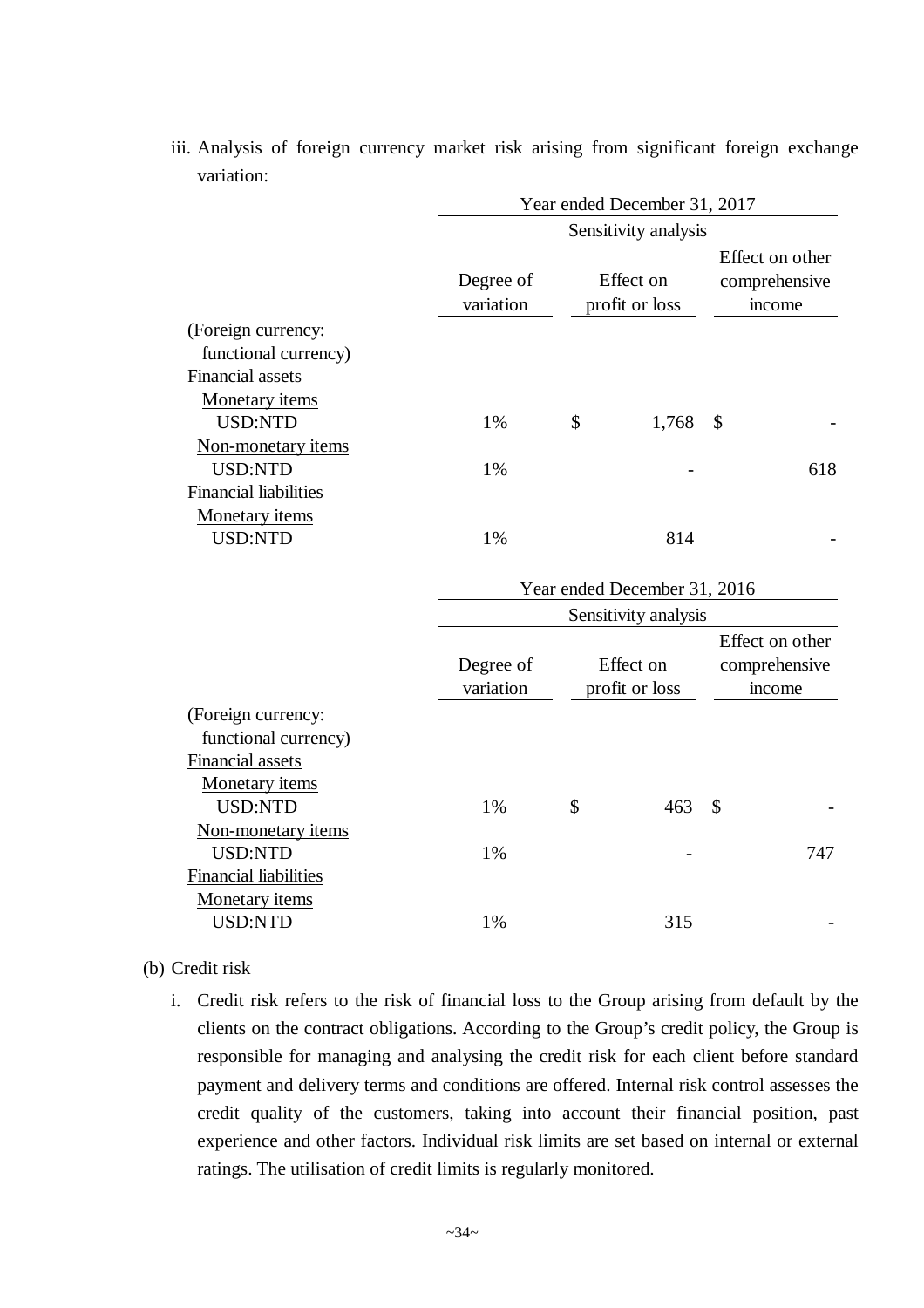- ii. For the years ended December 31, 2017 and 2016, no credit limits were exceeded during the reporting periods, and management does not expect any significant losses from nonperformance by these counterparties.
- (c) Liquidity risk
	- i. Cash flow forecasting is performed in the operating entities of the Group and aggregated by Group treasury. Group treasury monitors rolling forecasts of the Group's liquidity requirements to ensure it has sufficient cash to meet operational needs.
	- ii. The Group does not expect to have significant liquidity risk since the other payables and other current liabilities are due in twelve months.

## 13. SUPPLEMENTARY DISCLOSURES

(1) Significant transactions information

The following transactions were eliminated when preparing the consolidated financial statements.

- A. Loans to others: None.
- B. Provision of endorsements and guarantees to others: None.
- C. Holding of marketable securities at the end of the period (not including subsidiaries, associates and joint ventures): Please refer to table 1.
- D. Acquisition or sale of the same security with the accumulated cost exceeding \$300 million or 20% of the Company's paid-in capital: Please refer to table 2.
- E. Acquisition of real estate reaching \$300 million or 20% of paid-in capital or more: None.
- F. Disposal of real estate reaching \$300 million or 20% of paid-in capital or more: None.
- G. Purchases or sales of goods from or to related parties reaching \$100 million or 20% of paid-in capital or more: None.
- H. Receivables from related parties reaching \$100 million or 20% of paid-in capital or more: None.
- I. Trading in derivative instruments undertaken during the reporting periods: None.
- J. Significant inter-company transactions during the reporting periods: No transaction involves \$100 million or 20% of paid-in capital or more.
- (2) Information on investees

The following transactions with the subsidiary were eliminated when preparing the consolidated financial statements.

Names, locations and other information of investee companies (not including investees in Mainland China): Please refer to table 3.

(3) Information on investments in Mainland China None.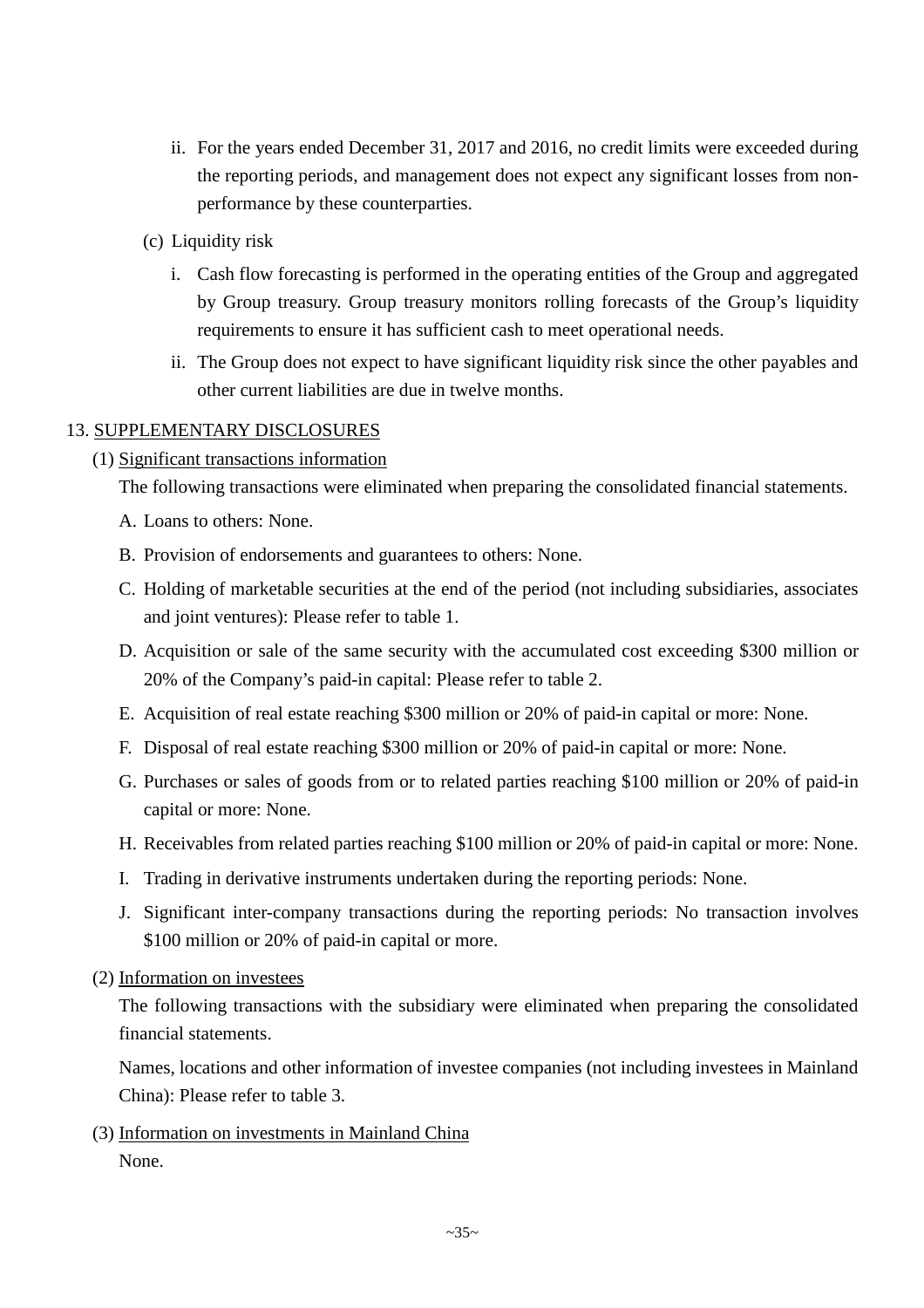#### 14. SEGMENT INFORMATION

### (1) General information

The Group operates business only in a single industry by primarily engaging in the development of new drugs and special pharmaceutical ingredients. The chief operating decision maker, who allocates resources and assesses operating performance of the Group as a whole, has identified that the Group has only one reportable operating segment.

#### (2) Measurement of segment information

The accounting policies adopted by the Group's operating segments are consistent with that summarised in Note 2. The operating segments' profit or loss is measured with net operating profit and based on which the performance is evaluated.

#### (3) Information about segment profit or loss, assets and liabilities

The Group has only one reportable segment so the reportable information is identical with the financial statements.

#### (4) Reconciliation for segment income (loss)

The net operating loss reported to the chief operating decision-maker is measured in a manner consistent with the income and expense in the statement of comprehensive income. Hence, the reconciliation is indicated in the statement of comprehensive income.

#### (5) Information on products and services

|                   | Year ended December 31, |                          |  |  |  |  |
|-------------------|-------------------------|--------------------------|--|--|--|--|
|                   |                         |                          |  |  |  |  |
| Licensing revenue |                         | $\overline{\phantom{0}}$ |  |  |  |  |

#### (6) Geographical information

Geographical information for the years ended December 31, 2017 and 2016 is as follows:

|            |         |   | Year ended December 31, 2017 |       |         |                          | Year ended December 31, 2016 |       |
|------------|---------|---|------------------------------|-------|---------|--------------------------|------------------------------|-------|
|            | Revenue |   | Non-current assets           |       | Revenue |                          | Non-current assets           |       |
| Taiwan     |         |   |                              | 5,620 |         | $\overline{\phantom{a}}$ |                              | 1,804 |
| <b>USA</b> |         |   |                              | 581   |         | 128                      |                              | 969   |
|            |         | - |                              | 6.201 |         | 128                      |                              |       |

### (7) Major customer information

Information on major customer accounting for 10% of the Company's operating revenue for the years ended December 31, 2017 and 2016 is as follows:

|           | Year ended December 31, |                          |  |  |  |
|-----------|-------------------------|--------------------------|--|--|--|
|           | 2017                    |                          |  |  |  |
| Chaperone |                         | $\overline{\phantom{0}}$ |  |  |  |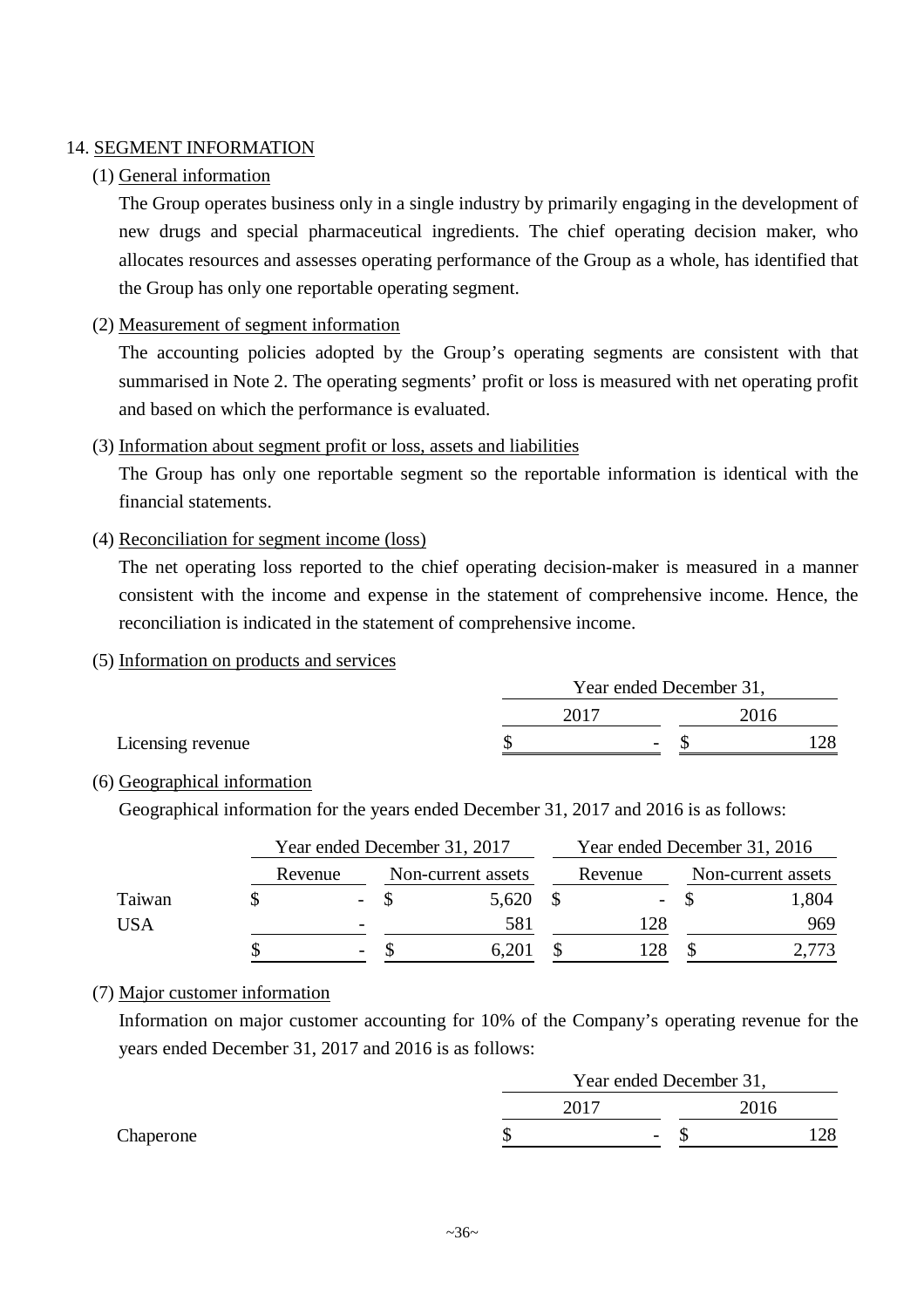#### Senhwa Biosciences, Inc. and Subsidiary

#### Holding of marketable securities at the end of the period (not including subsidiaries, associates and joint ventures)

#### Year ended December 31, 2017

Table 1

Expressed in thousands of NTD

(Except as otherwise indicated)

|                          |                                | Relationship with the | General                      |                  |            |                  |            |          |
|--------------------------|--------------------------------|-----------------------|------------------------------|------------------|------------|------------------|------------|----------|
| Securities held by       | Marketable securities          | securities issuer     | ledger account               | Number of shares | Book value | Ownership $(\%)$ | Fair value | Footnote |
| Senhwa Biosciences, Inc. | Chaperone Therapeutics, Inc. - | None                  | Financial assets at cost-non | 409,400 \$       | 128        | 13.15%           | 128        | None     |
|                          | ordinary shares                |                       | current                      |                  |            |                  |            |          |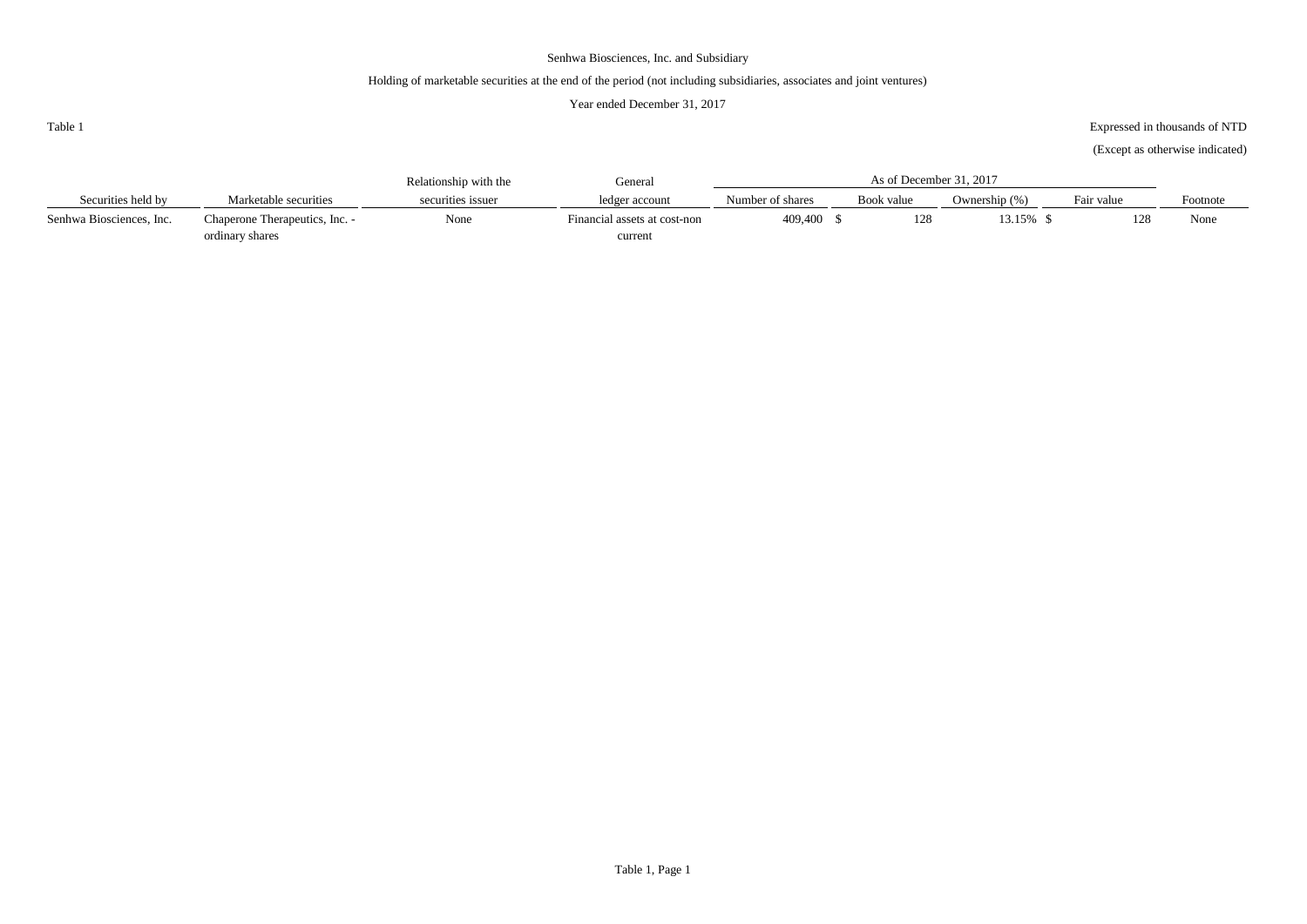#### Senhwa Biosciences, Inc. and Subsidiary

#### Acquisition or sale of the same security with the accumulated cost exceeding \$300 million or 20% of the Company's paid-in capital

#### Year ended December 31, 2017

Table 2

Expressed in thousands of NTD

(Except as otherwise indicated)

|                                |                                             | Balance as at                                                                |              |              |           |                 |               |           |               |               |                   |                |           | Balance as at  |
|--------------------------------|---------------------------------------------|------------------------------------------------------------------------------|--------------|--------------|-----------|-----------------|---------------|-----------|---------------|---------------|-------------------|----------------|-----------|----------------|
|                                | Marketable                                  | General                                                                      |              | Relationship |           | January 1, 2017 |               | Addition  |               | Disposal      | December 31, 2017 |                |           |                |
|                                | securities                                  | ledger                                                                       |              | with         | Number of |                 | Number of     |           | Number of     |               |                   | Gain (loss) on | Number of |                |
| Investor                       | (Note 1)                                    | account                                                                      | Counterparty | the investor | shares    | Amount          | shares        | Amount    | shares        | Selling price | Book value        | disposal       | shares    | Amount         |
| Senhwa<br>Biosciences,<br>Inc. | Taishin 1699<br><b>Money Market</b><br>Fund | Current<br>financial<br>assets at fair<br>value<br>through<br>profit or loss | N/A          | N/A          | - 5       |                 | 74,562,319 \$ | 1,000,000 | 74,562,319 \$ | 1,000,361     | 1,000,000 \$      | 361            | - ა       | $\overline{a}$ |